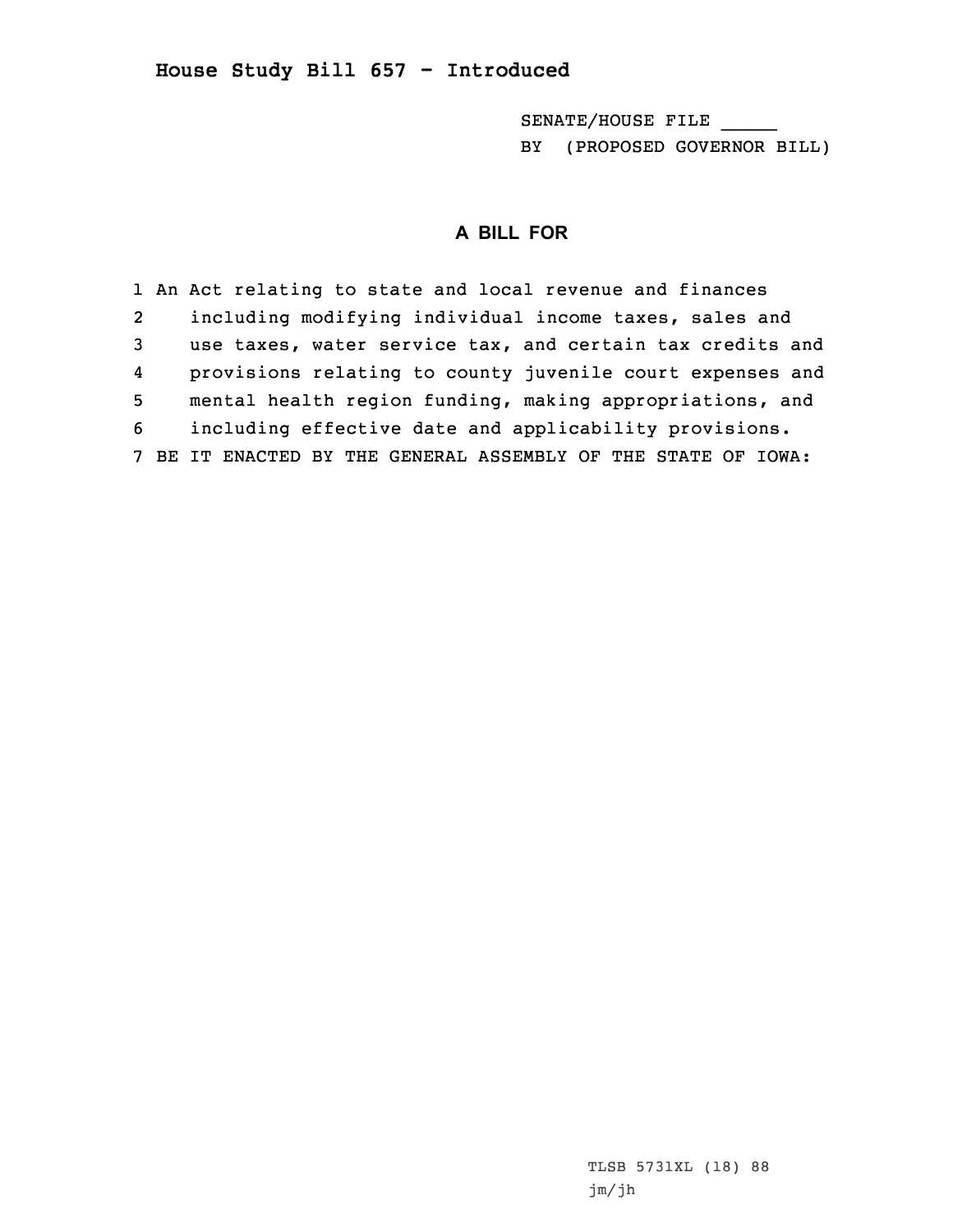1 DIVISION I 2 INDIVIDUAL INCOME TAXES BEGINNING 2021 TAX YEAR Section 1. Section 422.5A, Code 2020, is amended by striking the section and inserting in lieu thereof the following: **422.5A Tax rates.** The tax imposed in section 422.5 shall be calculated at the following rates: 1. On all taxable income from 0 through \$3,364, the rate of 0.30 percent. 2. On all taxable income exceeding \$3,364 but not exceeding \$6,728, the rate of 2.00 percent. 12 3. On all taxable income exceeding \$6,728 but not exceeding \$15,138, the rate of 3.73 percent. 14 4. On all taxable income exceeding \$15,138 but not exceeding \$25,230, the rate of 5.07 percent. 5. On all taxable income exceeding \$25,230 but not exceeding \$33,640, the rate of 5.36 percent. 6. On all taxable income exceeding \$33,640 but not exceeding \$50,460, the rate of 5.63 percent. 7. On all taxable income exceeding \$50,460 but not exceeding \$75,690, the rate of 6.97 percent. 22 8. On all taxable income exceeding \$75,690, the rate of 7.48 23 percent. 24 Sec. 2. EFFECTIVE DATE. This division of this Act takes effect January 1, 2021. Sec. 3. APPLICABILITY. This division of this Act applies to tax years beginning on or after January 1, 2021, but before the contingent effective date in 2018 Iowa Acts, chapter 1161, section 133. DIVISION II CONTINGENT EFFECTIVE DATE IN 2018 IOWA ACTS —— NET GENERAL FUND REVENUES CALCULATION Sec. 4. 2018 Iowa Acts, chapter 1161, section 133, subsection 1, unnumbered paragraph 1, is amended to read as 35 follows:

 $-1-$ 

LSB 5731XL (18) 88  $jm/jh$  1/46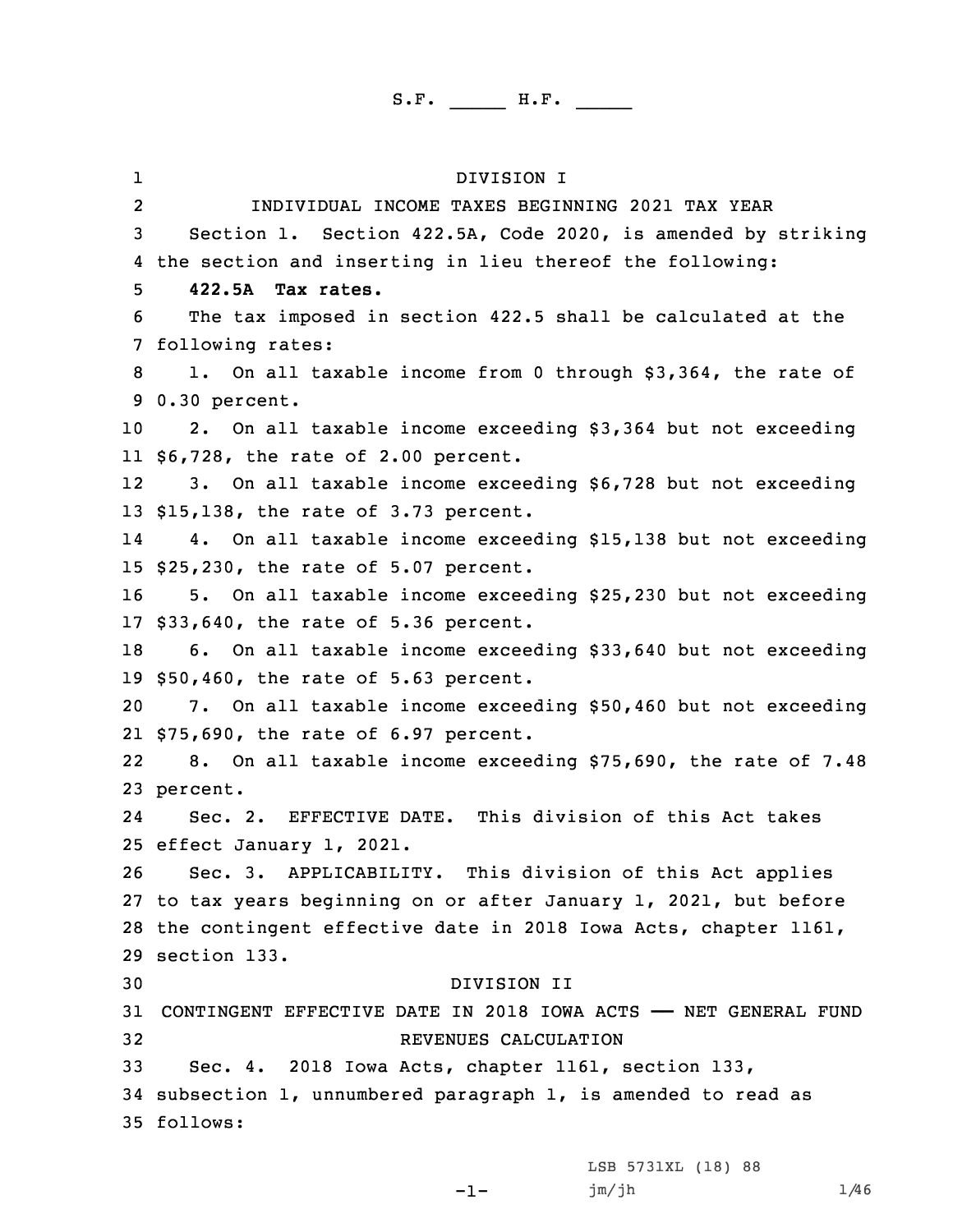1 This division of this Act takes effect on January 1, 2023, if 2 both of the following conditions are the following condition 3 is satisfied: 4 Sec. 5. 2018 Iowa Acts, chapter 1161, section 133, 5 subsection 1, paragraph b, is amended by striking the 6 paragraph. 7 Sec. 6. 2018 Iowa Acts, chapter 1161, section 133, 8 subsection 2, unnumbered paragraph 1, is amended to read as 9 follows: 10 If the provisions of subsection 1 are is not satisfied and 11 this division of this Act does not take effect on January 1, 12 2023, then this division of this Act shall take effect on 13 January 1 following the first fiscal year for which both of the 14 <del>following conditions are</del> the following condition is satisfied: 15 Sec. 7. 2018 Iowa Acts, chapter 1161, section 133, 16 subsection 2, paragraph b, is amended by striking the 17 paragraph. 18 DIVISION III 19 FUTURE CONTINGENT INDIVIDUAL INCOME TAXES BEGINNING IN 2023 TAX 20 YEAR 21 Sec. 8. 2018 Iowa Acts, chapter 1161, section 107, is 22 amended to read as follows: 23 SEC. 107. [Section](https://www.legis.iowa.gov/docs/code/2020/422.5A.pdf) 422.5A, as enacted in this Act, is amended 24 by striking the section and inserting in lieu thereof the 25 following: 26 **422.5A Tax rates.** 27 1. The tax imposed in [section](https://www.legis.iowa.gov/docs/code/2020/422.5.pdf) 422.5 shall be calculated 28 at the following rates in the case of <sup>a</sup> married couple filing 29 jointly: 30 *a.* On all taxable income from 0 through \$12,000, the rate of 31 4.40 4.0 percent. 32 *b.* On all taxable income exceeding \$12,000 but not exceeding 33 \$60,000, the rate of 4.82 4.45 percent. 34 *c.* On all taxable income exceeding \$60,000 but not exceeding 35 \$150,000, the rate of 5.70 4.99 percent.

-2-

LSB 5731XL (18) 88 jm/jh 2/46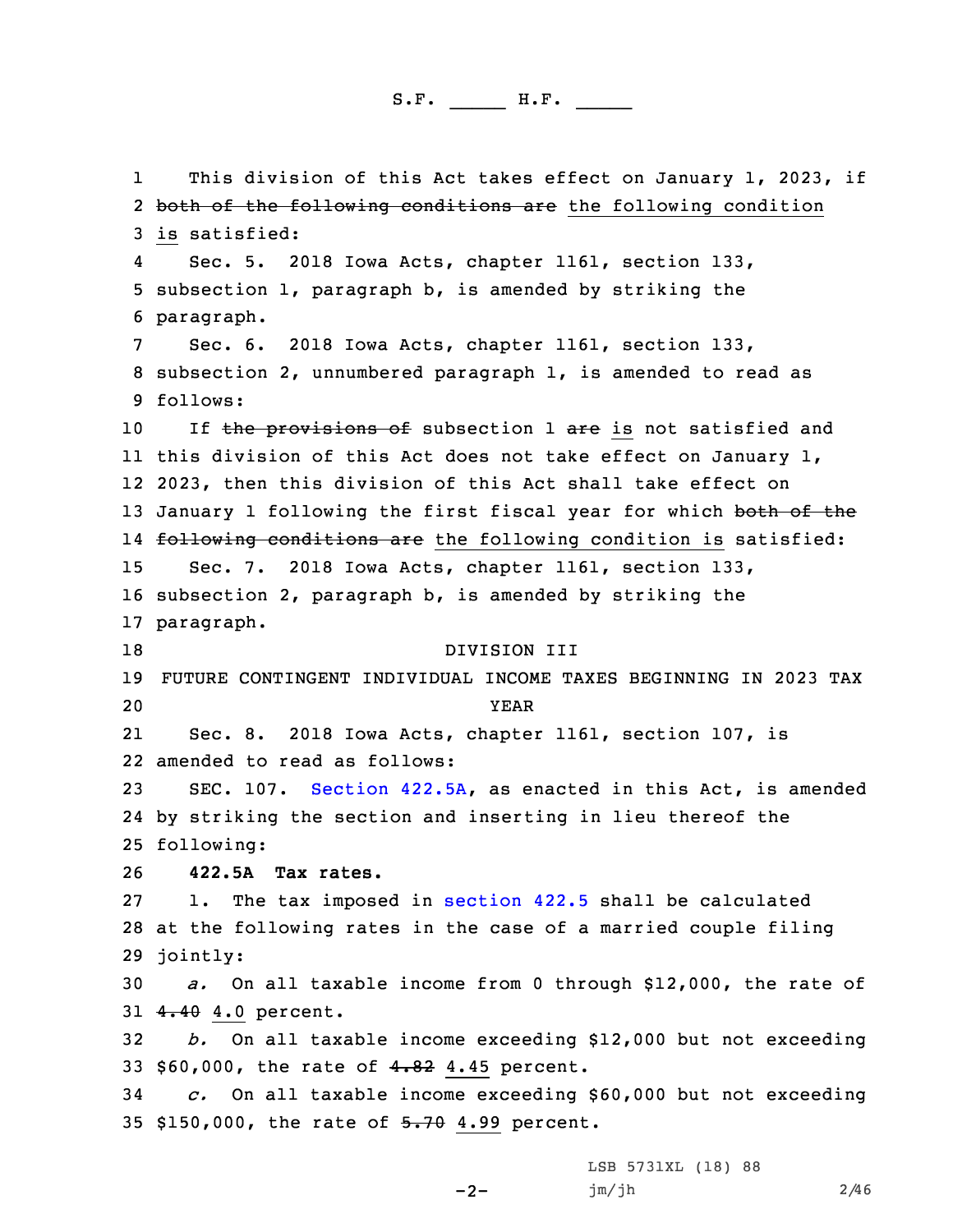1 *d.* On all taxable income exceeding \$150,000, the rate of 2 <del>6.50</del> 5.5 percent. 2. The tax imposed in [section](https://www.legis.iowa.gov/docs/code/2020/422.5.pdf) 422.5 shall be calculated at the following rates in the case of any taxpayer other than <sup>a</sup> married couple filing jointly: *a.* On all taxable income from 0 through \$6,000, the rate of 4.40 4.0 percent. *b.* On all taxable income exceeding \$6,000 but not exceeding 9 \$30,000, the rate of 4.82 4.45 percent. *c.* On all taxable income exceeding \$30,000 but not exceeding 11 \$75,000, the rate of <del>5.70</del> 4.99 percent. 12 *d.* On all taxable income exceeding \$75,000, the rate of 6.50 5.5 percent. 14 DIVISION IV CHILD AND DEPENDENT CARE AND EARLY CHILDHOOD TAX CREDITS 16 Sec. 9. Section 422.12C, subsection 1, paragraphs f and g, Code 2020, are amended to read as follows: *f.* For <sup>a</sup> taxpayer with net income of forty thousand dollars 19 or more but less than forty-five ninety thousand dollars, thirty percent. 21 *g.* For <sup>a</sup> taxpayer with net income of forty-five ninety thousand dollars or more, zero percent. Sec. 10. Section 422.12C, subsection 2, paragraph a, Code 2020, is amended to read as follows: *a.* The taxes imposed under this [division](https://www.legis.iowa.gov/docs/code/2020/422.pdf), less the amounts of nonrefundable credits allowed under this [division](https://www.legis.iowa.gov/docs/code/2020/422.pdf), may be reduced by an early childhood development tax credit equal to twenty-five percent of the first one thousand dollars which the taxpayer has paid to others for each dependent, as defined in the Internal Revenue Code, ages three through five for early childhood development expenses. In determining the amount of early childhood development expenses for the tax year beginning in the 2006 calendar year only, such expenses paid during November and December of the previous tax year shall be considered paid in the tax year for which the tax credit

-3-

LSB 5731XL (18) 88 jm/jh 3/46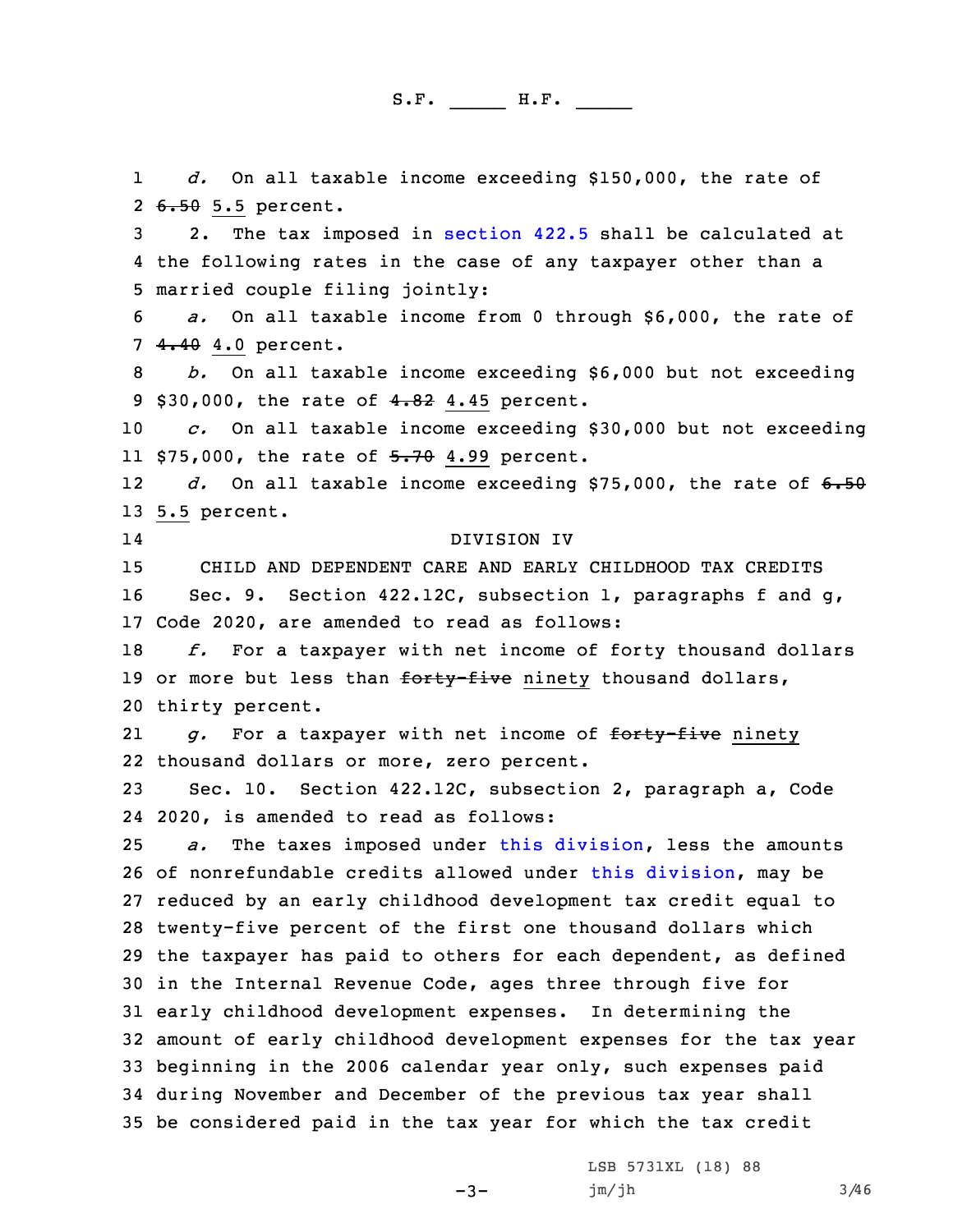is claimed. This credit is available to <sup>a</sup> taxpayer whose net 2 income is less than <del>forty-five</del> ninety thousand dollars. If the early childhood development tax credit is claimed for <sup>a</sup> tax year, the taxpayer and the taxpayer's spouse shall not claim the child and dependent care credit under [subsection](https://www.legis.iowa.gov/docs/code/2020/422.12C.pdf) 1. Sec. 11. APPLICABILITY. This division of this Act applies to tax years beginning on or after January 1, 2021. 8 DIVISION V PRECEPTOR TAX CREDIT Sec. 12. NEW SECTION. **135.39E Preceptor tax credit.** 11 1. As used in this section, unless the context otherwise requires: *a. "Preceptor"* means <sup>a</sup> licensed practicing physician who provides on-site education to <sup>a</sup> medical student or resident at <sup>a</sup> hospital or medical clinic in <sup>a</sup> rural area. *b. "Rural area"* means any county in the state other than the ten largest counties according to the most recent federal decennial census. 2. An eligible preceptor may apply to the department for tax credits under this section. The tax credit may be applied against income tax imposed under chapter 422, division II. The amount of the credit equals one thousand dollars per medical student or resident supervised by the preceptor up to <sup>a</sup> maximum of ten thousand dollars per year. 3. Any credit in excess of the tax liability is nonrefundable and shall not be credited to the tax liability for any following year. 4. The credits shall be issued by the department on <sup>a</sup> first-come, first-served basis until the maximum amount of the tax credits authorized in subsection 5 is reached. 5. The cumulative value of tax credits annually claimed shall not exceed one hundred thousand dollars. 6. The department in collaboration with the department of revenue shall develop <sup>a</sup> system for the application, review, and authorization of tax credits issued pursuant to this section.

 $-4-$ 

LSB 5731XL (18) 88  $jm/jh$  4/46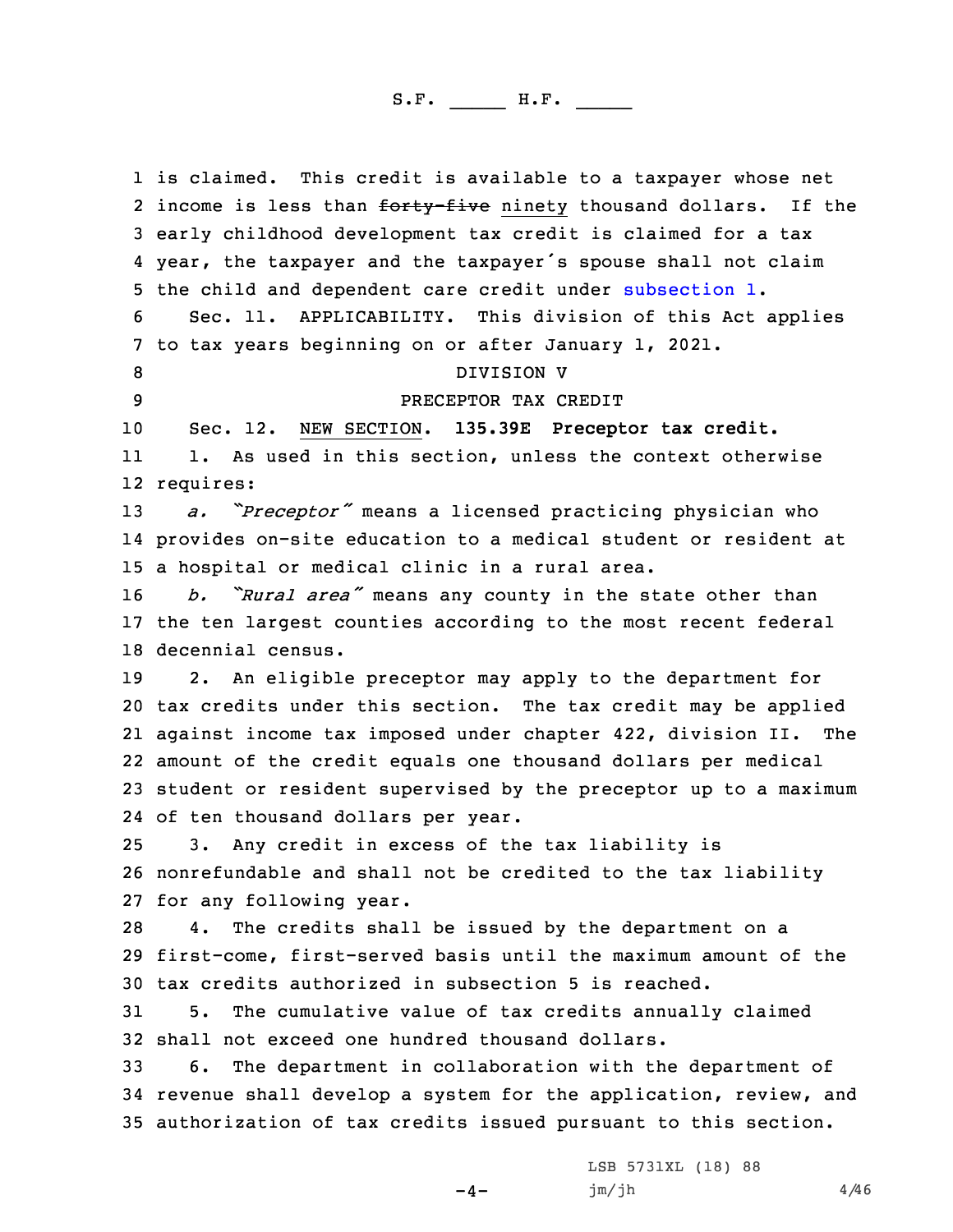1 7. The department and the department of revenue shall each adopt rules pursuant to chapter 17A to jointly administer this section, including establishing the number of hours <sup>a</sup> preceptor must supervise <sup>a</sup> medical student or resident in order to qualify for the tax credit. Sec. 13. NEW SECTION. **422.12O Preceptor tax credit.** The taxes imposed under this division, less the credits allowed under section 422.12, shall be reduced by the preceptor tax credit allowed under section 135.39E. Sec. 14. APPLICABILITY. This division of this Act applies to tax years beginning on or after January 1, 2021. 12 DIVISION VI 13 SALES AND USE TAXES 14 Sec. 15. Section 423.2, subsection 1, unnumbered paragraph 1, Code 2020, is amended to read as follows: 16 There is imposed a tax of six percent at the rate specified in subsection 12 upon the sales price of all sales of tangible personal property, consisting of goods, wares, or merchandise, sold at retail in the state to consumers or users except as otherwise provided in this [subchapter](https://www.legis.iowa.gov/docs/code/2020/423.pdf). 21 Sec. 16. Section 423.2, subsections 2 and 3, Code 2020, are amended to read as follows: 23 2. A tax of six percent at the rate specified in subsection 12 is imposed upon the sales price of the sale or furnishing of gas, electricity, water, heat, pay television service, and communication service, including the sales price from such sales by any municipal corporation or joint water utility furnishing gas, electricity, water, heat, pay television service, and communication service to the public in its proprietary capacity, except as otherwise provided in this subchapter, when sold at retail in the state to consumers or 32 users. 33 3. A tax of six percent at the rate specified in subsection 12 is imposed upon the sales price of all sales of tickets

35 or admissions to places of amusement, fairs, and athletic

 $-5-$ 

LSB 5731XL (18) 88  $jm/jh$  5/46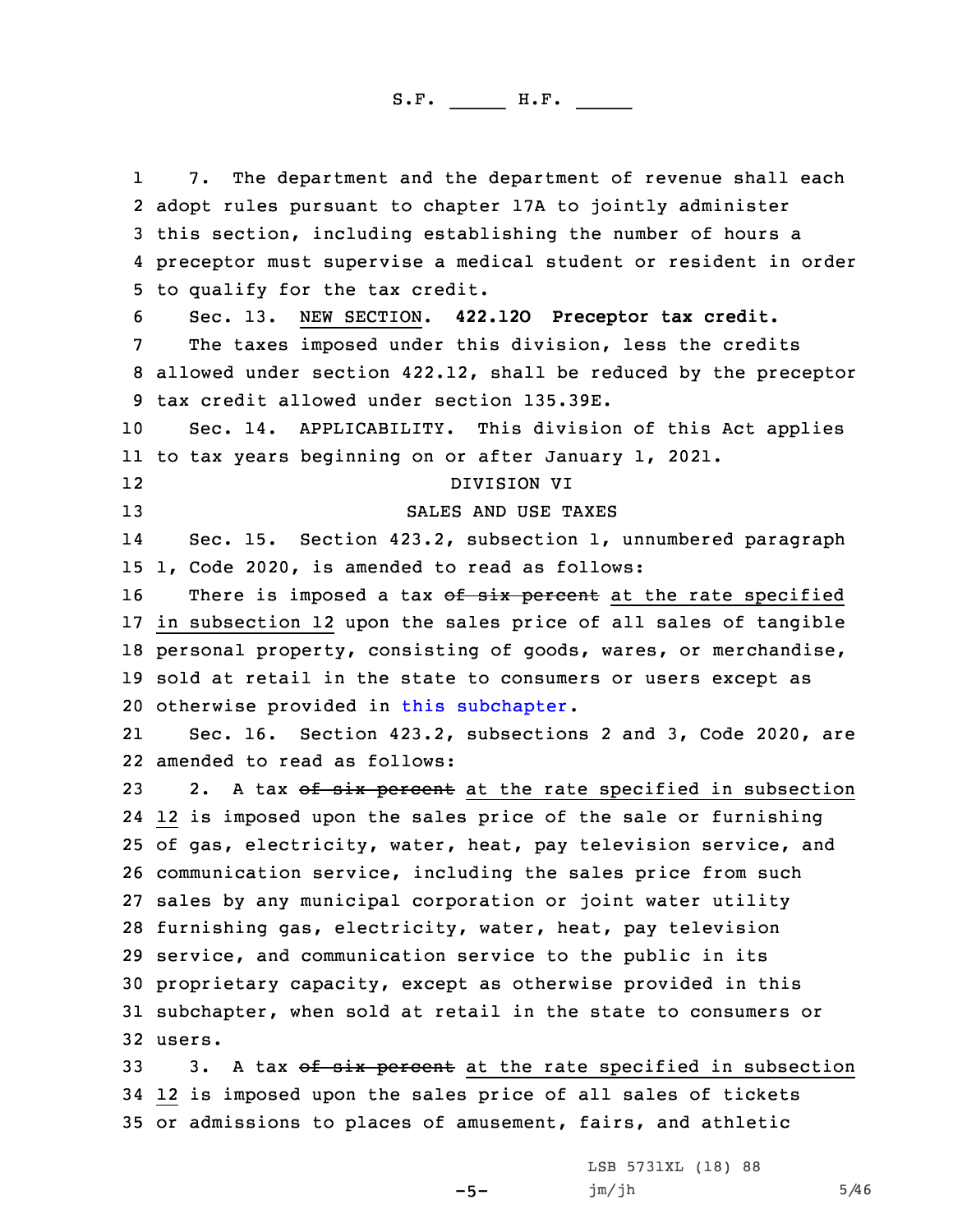events except those of elementary and secondary educational 2 institutions. A tax o<del>f six percent</del> at the rate specified in subsection 12 is imposed on the sales price of an entry fee or like charge imposed solely for the privilege of participating in an activity at <sup>a</sup> place of amusement, fair, or athletic event unless the sales price of tickets or admissions charges for observing the same activity are taxable under this [subchapter](https://www.legis.iowa.gov/docs/code/2020/423.pdf). 8 A tax of six percent at the rate specified in subsection 12 is imposed upon that part of private club membership fees or charges paid for the privilege of participating in any athletic sports provided club members.

12 Sec. 17. Section 423.2, subsection 4, paragraph a, Code 13 2020, is amended to read as follows:

14a. A tax of six percent at the rate specified in subsection 12 is imposed upon the sales price derived from the operation of all forms of amusement devices and games of skill, games of 17 chance, raffles, and bingo games as defined in [chapter](https://www.legis.iowa.gov/docs/code/2020/99B.pdf) 99B, and card game tournaments conducted under section [99B.27](https://www.legis.iowa.gov/docs/code/2020/99B.27.pdf), that are operated or conducted within the state, the tax to be collected from the operator in the same manner as for the collection of taxes upon the sales price of tickets or admission as provided in this [section](https://www.legis.iowa.gov/docs/code/2020/423.2.pdf). Nothing in this [subsection](https://www.legis.iowa.gov/docs/code/2020/423.2.pdf) shall legalize any games of skill or chance or slot-operated devices which are now prohibited by law.

25 Sec. 18. Section 423.2, subsection 5, Code 2020, is amended 26 to read as follows:

27 5. There is imposed a tax of six percent at the rate 28 specified in subsection 12 upon the sales price from the 29 furnishing of services as defined in [section](https://www.legis.iowa.gov/docs/code/2020/423.1.pdf) 423.1.

30 Sec. 19. Section 423.2, subsection 7, paragraph a, 31 unnumbered paragraph 1, Code 2020, is amended to read as 32 follows:

33 A tax of six percent at the rate specified in subsection 12 34 is imposed upon the sales price from the sales, furnishing, or 35 service of solid waste collection and disposal service.

-6-

LSB 5731XL (18) 88 jm/jh 6/46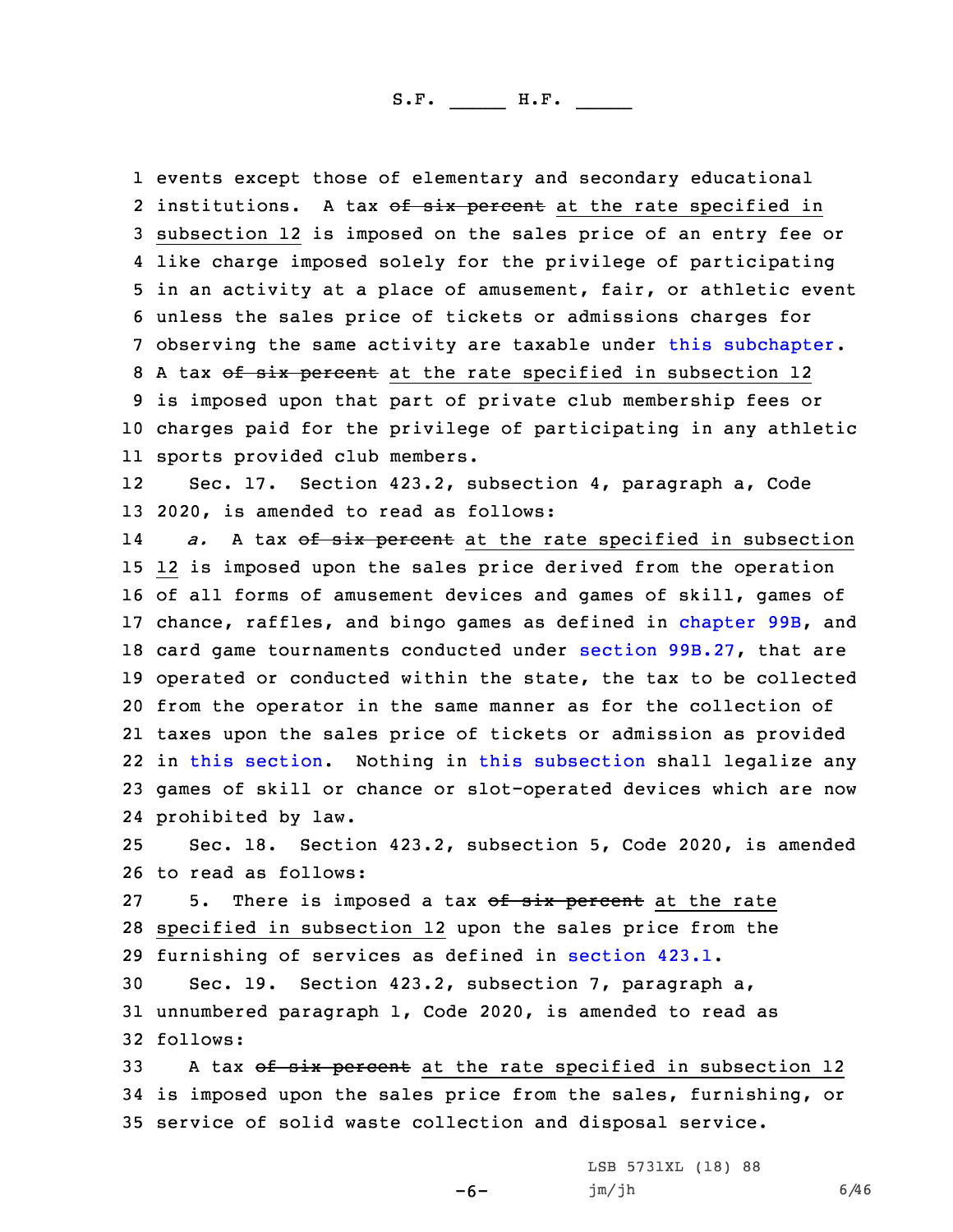1 Sec. 20. Section 423.2, subsection 8, paragraph a, Code 2 2020, is amended to read as follows:

3 a. A tax of six percent at the rate specified in subsection 12 is imposed on the sales price from sales of bundled transactions. For the purposes of this [subsection](https://www.legis.iowa.gov/docs/code/2020/423.2.pdf), <sup>a</sup> *"bundled transaction"* is the retail sale of two or more distinct and identifiable products, except real property and services to real property, which are sold for one nonitemized price. <sup>A</sup> *"bundled transaction"* does not include the sale of any products in which the sales price varies, or is negotiable, based on the selection by the purchaser of the products included in the transaction.

13 Sec. 21. Section 423.2, subsection 9, Code 2020, is amended 14 to read as follows:

15 9. A tax of six percent at the rate specified in subsection 12 is imposed upon the sales price from any mobile telecommunications service, including all paging services, that this state is allowed to tax pursuant to the provisions of the federal Mobile Telecommunications Sourcing Act, Pub. L. No. 106-252, 4 U.S.C. §116 et seq. For purposes of this subsection, taxes on mobile telecommunications service, as defined under the federal Mobile Telecommunications Sourcing Act that are deemed to be provided by the customer's home service provider, shall be paid to the taxing jurisdiction whose territorial limits encompass the customer's place of primary use, regardless of where the mobile telecommunications service originates, terminates, or passes through and shall in all other respects be taxed in conformity with the federal Mobile Telecommunications Sourcing Act. All other provisions of the federal Mobile Telecommunications Sourcing Act are adopted by the state of Iowa and incorporated into this [subsection](https://www.legis.iowa.gov/docs/code/2020/423.2.pdf) by reference. With respect to mobile telecommunications service under the federal Mobile Telecommunications Sourcing Act, the director shall, if requested, enter into agreements consistent with the provisions

 $-7-$ 

LSB 5731XL (18) 88 jm/jh 7/46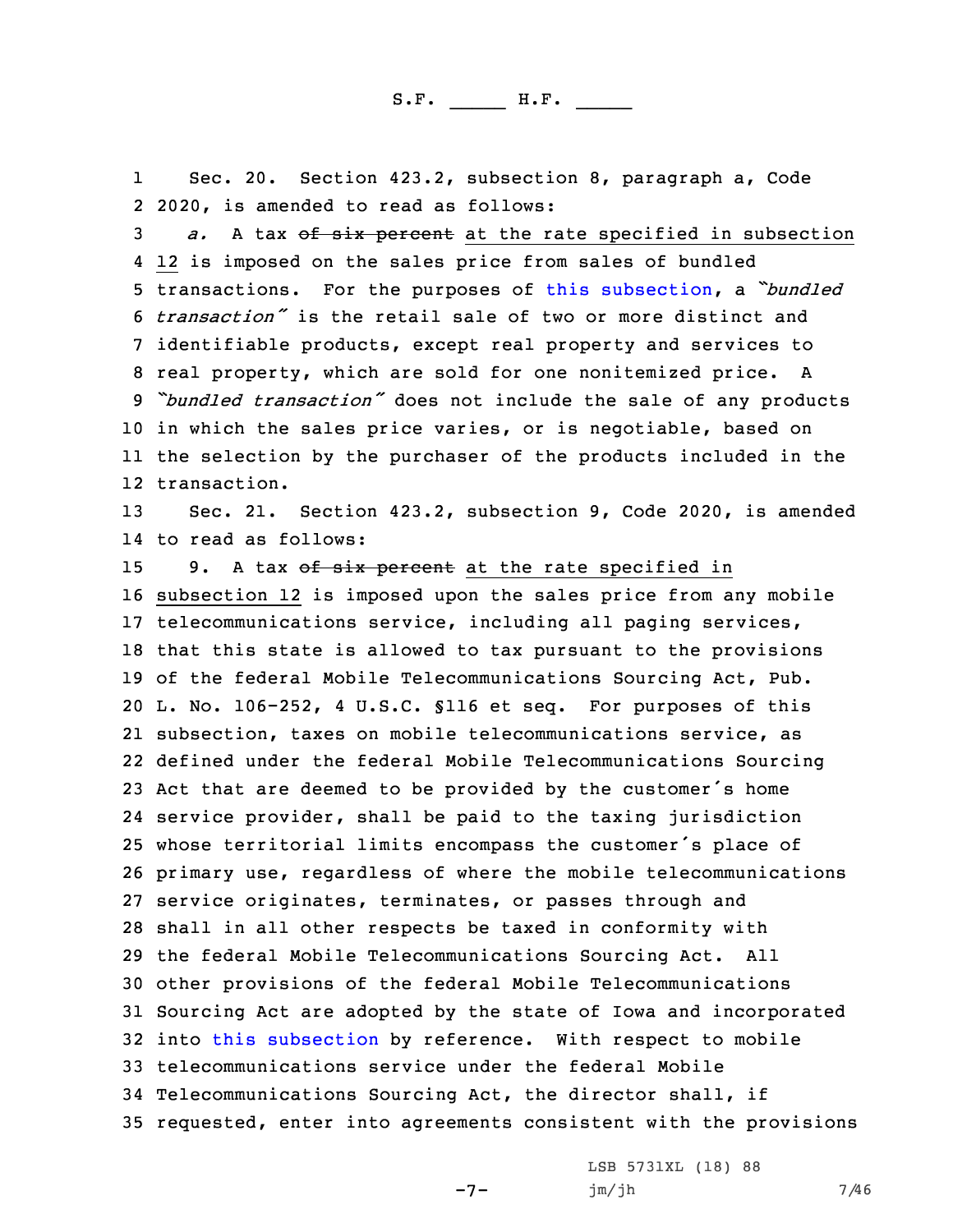1 of the federal Act.

2 Sec. 22. Section 423.2, subsection 10, paragraph a, Code 3 2020, is amended to read as follows:

4a. A tax of six percent at the rate specified in subsection 12 is imposed on the sales price of specified digital products sold at retail in the state. The tax applies whether the purchaser obtains permanent use or less than permanent use of the specified digital product, whether the sale is conditioned or not conditioned upon continued payment from the purchaser, and whether the sale is on <sup>a</sup> subscription basis or is not on <sup>a</sup> subscription basis.

12 Sec. 23. Section 423.2, subsection 12, Code 2020, is amended 13 by striking the subsection and inserting in lieu thereof the 14 following:

15 12. *a.* For the period beginning January 1, 2021, and ending 16 December 31, 2051, the sales tax rate is seven percent.

17 *b.* Beginning January 1, 2051, the sales tax rate is six 18 percent.

19 Sec. 24. Section 423.2A, subsection 2, Code 2020, is amended 20 by adding the following new paragraph:

21 NEW PARAGRAPH. *0b.* Transfer one-seventh of the remaining 22 revenues to the secure an advanced vision for education fund <sup>23</sup> created in section 423F.2. This paragraph *"0b"* is repealed 24 January 1, 2051.

25 Sec. 25. Section 423.2A, subsection 2, paragraph b, Code 26 2020, is amended to read as follows:

 *b.* Transfer from the remaining revenues the amounts required under Article VII, section 10, of the Constitution of the State of Iowa to the natural resources and outdoor recreation trust 30 fund created in [section](https://www.legis.iowa.gov/docs/code/2020/461.31.pdf)  $461.31$ , if applicable.

31 Sec. 26. Section 423.2A, subsection 2, paragraph c, Code 32 2020, is amended by striking the paragraph.

33 Sec. 27. Section 423.2A, subsection 2, paragraph d, Code 34 2020, is amended to read as follows:

35 *d.* Transfer to the baseball and softball complex sales tax

-8-

LSB 5731XL (18) 88  $jm/jh$  8/46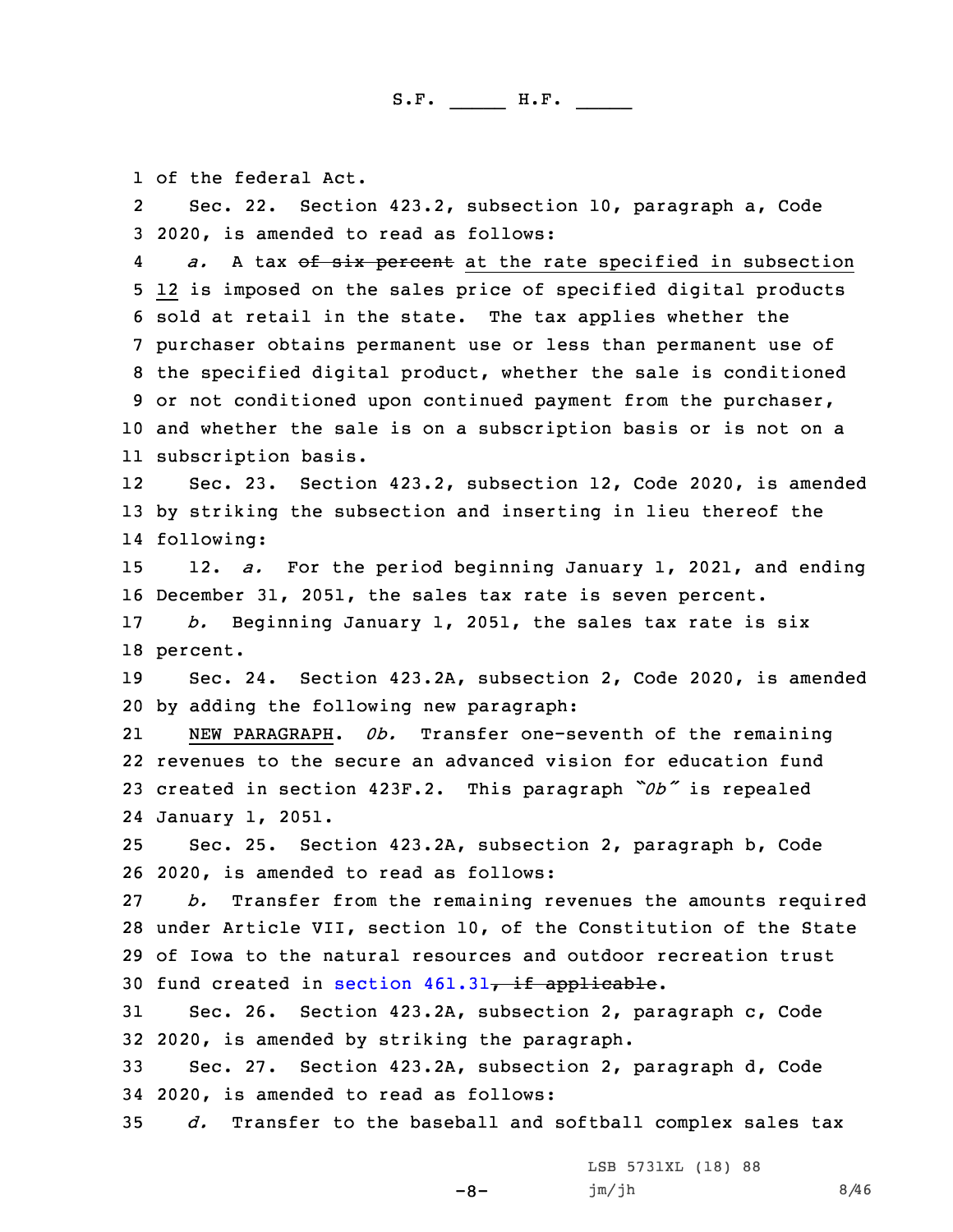rebate fund that portion of the sales tax receipts described in [subsection](https://www.legis.iowa.gov/docs/code/2020/423.2A.pdf) 1, paragraph *"b"*, remaining after the transfers required under paragraphs *"a"*, *"0b"*, and *"b"*, and *"c"* of this 4 subsection 2. This paragraph is repealed thirty days following the date on which five million dollars in total rebates have been provided under section 423.4, [subsection](https://www.legis.iowa.gov/docs/code/2020/423.4.pdf) 10. Sec. 28. Section 423.5, subsection 1, unnumbered paragraph 1, Code 2020, is amended to read as follows: Except as provided in paragraph *"c"*, an excise tax at the 10 rate of six percent specified in subsection 4 of the purchase price or installed purchase price is imposed on the following: 12 Sec. 29. Section 423.5, subsection 4, Code 2020, is amended by striking the subsection and inserting in lieu thereof the following: 4. *a.* For the period beginning January 1, 2021, and ending December 31, 2051, the use tax rate is seven percent. *b.* Beginning January 1, 2051, the use tax rate is six 18 percent. Sec. 30. Section 423.43, subsection 1, paragraph b, Code 2020, is amended to read as follows: 21 *b.* Subsequent to the deposit into the general fund of the state and after the transfer of such revenues collected 23 under [chapter](https://www.legis.iowa.gov/docs/code/2020/423B.pdf) 423B, the department shall transfer one-sixth one-seventh of such remaining revenues to the secure an advanced vision for education fund created in [section](https://www.legis.iowa.gov/docs/code/2020/423F.2.pdf) 423F.2. This paragraph is repealed January 1, 2051. Sec. 31. EFFECTIVE DATE. This division of this Act takes effect January 1, 2021. DIVISION VII WATER SERVICE TAX REPEAL Sec. 32. Section 421.71, subsection 3, Code 2020, is amended to read as follows: 3. *Private cause of action immunity for overpayment of certain taxes. a.* <sup>A</sup> taxpayer, or any person required to collect taxes

-9-

jm/jh 9/46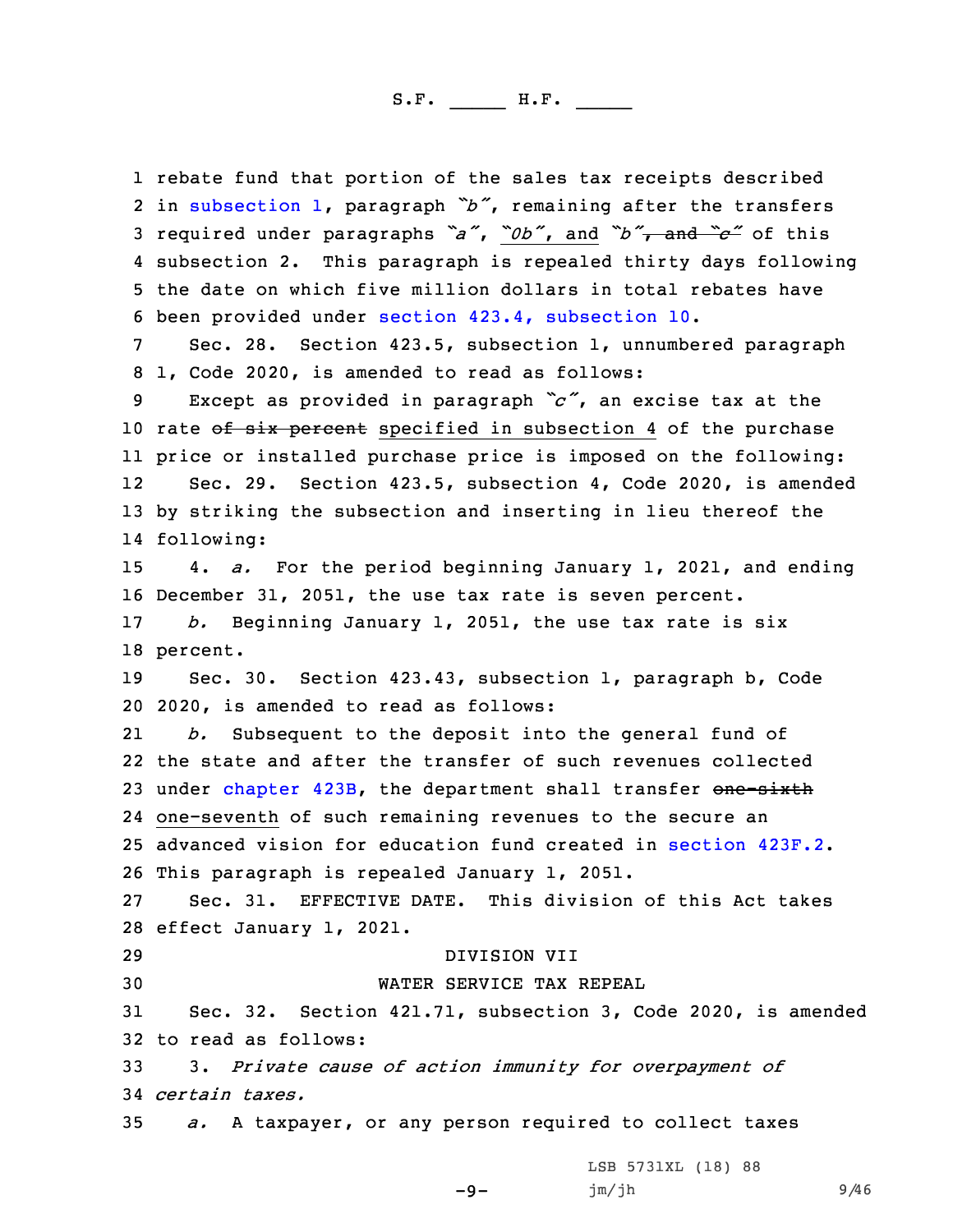imposed under [chapters](https://www.legis.iowa.gov/docs/code/2020/423.pdf) 423, [423A](https://www.legis.iowa.gov/docs/code/2020/423A.pdf), [423B](https://www.legis.iowa.gov/docs/code/2020/423B.pdf), [423C](https://www.legis.iowa.gov/docs/code/2020/423C.pdf), and [423D](https://www.legis.iowa.gov/docs/code/2020/423D.pdf), and chapter [423G](https://www.legis.iowa.gov/docs/code/2020/423G.pdf), Code 2020, shall be immune from any private cause of action arising from or related to the overpayment of taxes imposed under [chapters](https://www.legis.iowa.gov/docs/code/2020/423.pdf) 423, [423A](https://www.legis.iowa.gov/docs/code/2020/423A.pdf), [423B](https://www.legis.iowa.gov/docs/code/2020/423B.pdf), [423C](https://www.legis.iowa.gov/docs/code/2020/423C.pdf), and [423D](https://www.legis.iowa.gov/docs/code/2020/423D.pdf), and chapter [423G](https://www.legis.iowa.gov/docs/code/2020/423G.pdf), Code 2020, that are collected and remitted to the department. *b.* Nothing in this [subsection](https://www.legis.iowa.gov/docs/code/2020/421.71.pdf) shall apply to or otherwise limit any of the following: (1) Any claim, action, mandate, power, remedy, or discretion of the department, or an agent or designee of the department. 12 (2) <sup>A</sup> taxpayer's right to seek <sup>a</sup> refund from the department related to taxes imposed under [chapters](https://www.legis.iowa.gov/docs/code/2020/423.pdf) 423, [423A](https://www.legis.iowa.gov/docs/code/2020/423A.pdf), [423B](https://www.legis.iowa.gov/docs/code/2020/423B.pdf), [423C](https://www.legis.iowa.gov/docs/code/2020/423C.pdf), and [423D](https://www.legis.iowa.gov/docs/code/2020/423D.pdf), and chapter [423G](https://www.legis.iowa.gov/docs/code/2020/423G.pdf), and Code 2020, that are collected from or paid by the taxpayer. Sec. 33. Section 423G.7, Code 2020, is amended by striking the section and inserting in lieu thereof the following: **423G.7 Repeal.** 19 This chapter is repealed January 1, 2021. Sec. 34. EFFECTIVE DATE. This division of this Act takes effect January 1, 2021. 22 DIVISION VIII SALES AND USE TAX EXEMPTIONS 24 Sec. 35. Section 423.3, subsection 68, paragraph c, subparagraph (1), subparagraph division (a), Code 2020, is amended to read as follows: (a) *"Clothing"* includes but is not limited to the following: aprons, household and shop; athletic supporters; baby receiving blankets; bathing suits and caps; beach capes and coats; belts and suspenders; boots; coats and jackets; 31 costumes; diapers (children and adults, including disposable 32 diapers); earmuffs; footlets; formal wear; garters and garter belts; girdles; gloves and mittens for general use; hats and caps; hosiery; insoles for shoes; lab coats; neckties; overshoes; pantyhose; rainwear; rubber pants; sandals;

-10-

LSB 5731XL (18) 88 jm/jh 10/46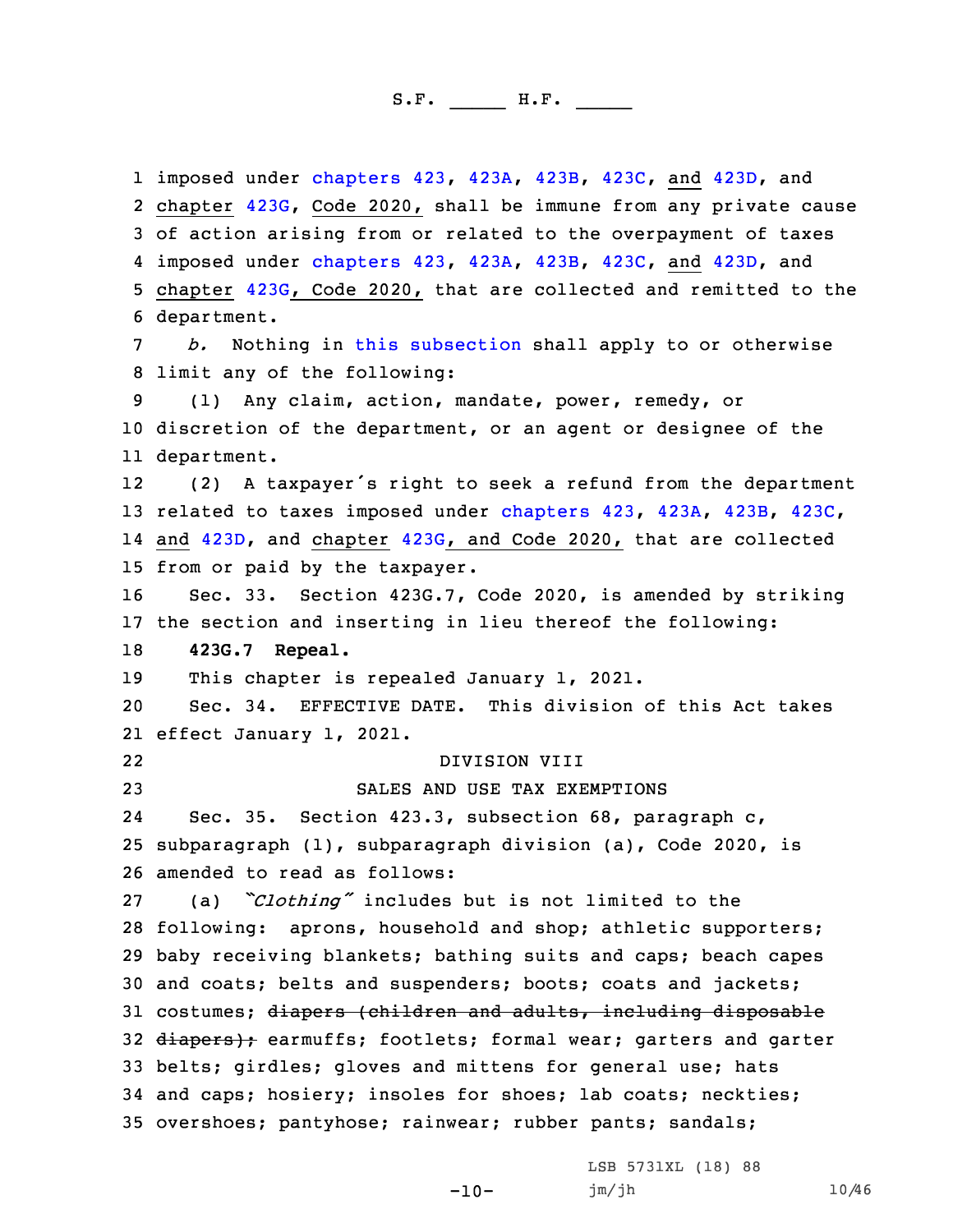scarves; shoes and shoelaces; slippers; sneakers; socks and stockings; steel-toed shoes; underwear; uniforms, athletic and nonathletic; and wedding apparel. 4 Sec. 36. Section 423.3, Code 2019, is amended by adding the following new subsections: NEW SUBSECTION. 107. The sales price from the sale of feminine hygiene products. For purposes of this subsection, *"feminine hygiene products"* means sanitary napkins, tampons, or other similar items used for feminine hygiene. NEW SUBSECTION. 108. The sales price from the sale of <sup>a</sup> child or adult diaper, whether cloth or disposable. 12 Sec. 37. EFFECTIVE DATE. This division of this Act takes effect January 1, 2021. 14 DIVISION IX 15 JUVENILE COURT EXPENSES Sec. 38. Section 232.141, subsection 2, unnumbered paragraph 1, Code 2020, is amended to read as follows: 18 All of the following juvenile court expenses are a charge 19 upon the county in which the proceedings are held, to the 20 extent provided in [subsection](https://www.legis.iowa.gov/docs/code/2020/232.141.pdf) 3 shall be paid from the indigent defense fund established in section 815.11 in accordance with this chapter and chapters 13B and 815: Sec. 39. Section 232.141, subsections 3 and 7, Code 2020, are amended by striking the subsections. Sec. 40. Section 602.1302, subsection 4, Code 2020, is amended to read as follows: 4. The judicial branch shall reimburse counties for the costs of witness and mileage fees and for attorney fees to the extent paid pursuant to section 232.141, [subsection](https://www.legis.iowa.gov/docs/code/2020/232.141.pdf) 1. Sec. 41. Section 602.1303, subsection 4, Code 2020, is amended to read as follows: 4. <sup>A</sup> county shall pay the costs incurred in connection with the administration of juvenile justice to the extent provided under section [232.141](https://www.legis.iowa.gov/docs/code/2020/232.141.pdf). Sec. 42. Section 815.11, Code 2020, is amended to read as LSB 5731XL (18) 88

-11-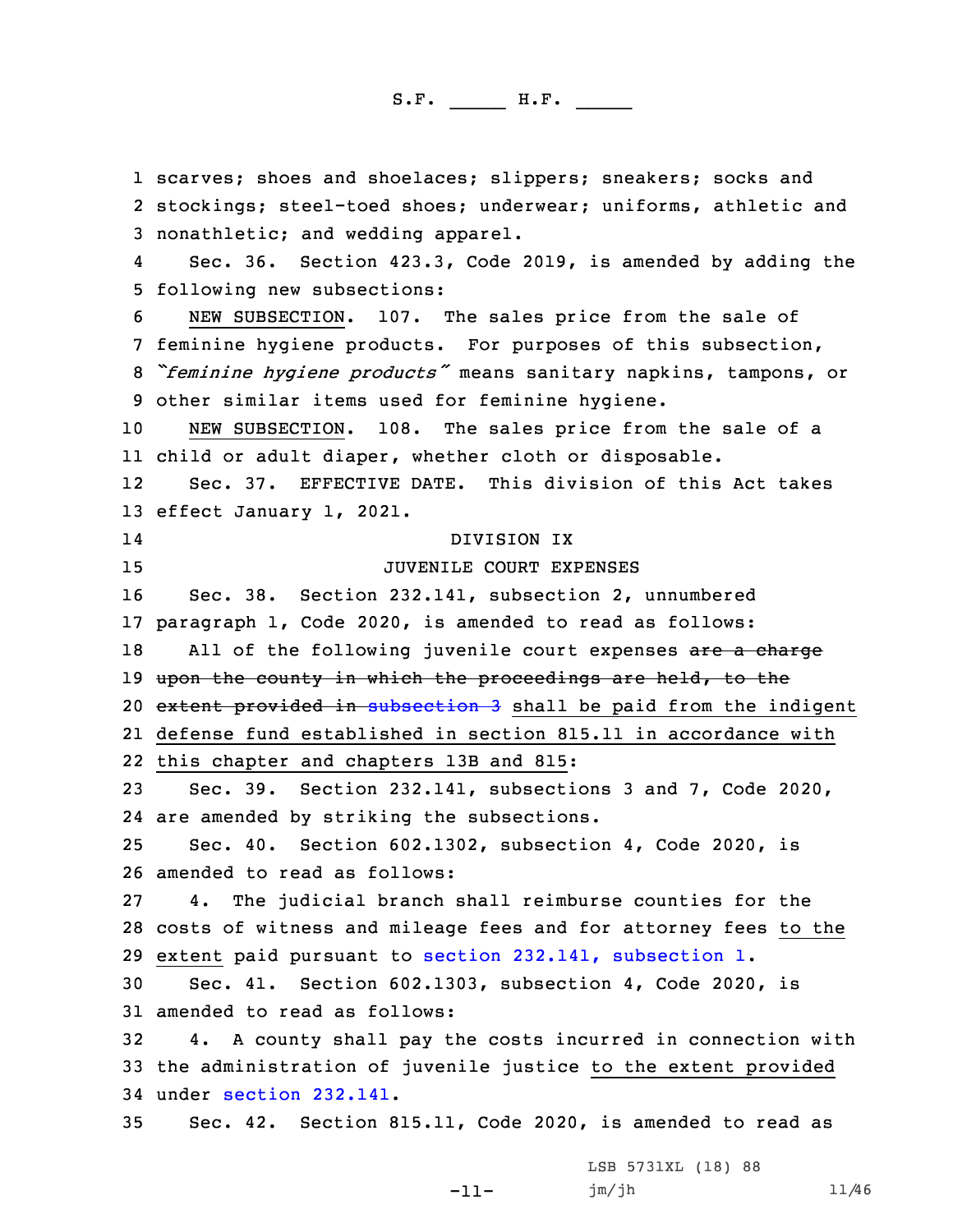1 follows:

2 **815.11 Appropriations for indigent defense —— fund created.** Costs incurred for legal representation by <sup>a</sup> court-appointed attorney under [chapter](https://www.legis.iowa.gov/docs/code/2020/229A.pdf) 229A, [665](https://www.legis.iowa.gov/docs/code/2020/665.pdf), [822](https://www.legis.iowa.gov/docs/code/2020/822.pdf), or [908](https://www.legis.iowa.gov/docs/code/2020/908.pdf), or section 232.141, subsection 3, paragraph *"d"* 2, or section [598.23A](https://www.legis.iowa.gov/docs/code/2020/598.23A.pdf), 600A.6B, [814.9](https://www.legis.iowa.gov/docs/code/2020/814.9.pdf), [814.10](https://www.legis.iowa.gov/docs/code/2020/814.10.pdf), [814.11](https://www.legis.iowa.gov/docs/code/2020/814.11.pdf), [815.4](https://www.legis.iowa.gov/docs/code/2020/815.4.pdf), [815.7](https://www.legis.iowa.gov/docs/code/2020/815.7.pdf), or [815.10](https://www.legis.iowa.gov/docs/code/2020/815.10.pdf) on behalf of an indigent shall be paid from moneys appropriated by the general assembly to the office of the state public defender in the department of inspections and appeals and deposited in an account to be known as the indigent defense fund. Costs incurred representing an indigent defendant in <sup>a</sup> contempt action, or representing an indigent juvenile in <sup>a</sup> juvenile court proceeding, are also payable from the fund. However, costs incurred in any administrative proceeding or in 15 any other proceeding under this [chapter](https://www.legis.iowa.gov/docs/code/2020/598.pdf) or chapter 598, [600](https://www.legis.iowa.gov/docs/code/2020/600.pdf), 600A, [633](https://www.legis.iowa.gov/docs/code/2020/633.pdf), [633A](https://www.legis.iowa.gov/docs/code/2020/633A.pdf), [814](https://www.legis.iowa.gov/docs/code/2020/814.pdf), or [915](https://www.legis.iowa.gov/docs/code/2020/915.pdf) or other provisions of the Code or administrative rules are not payable from the fund. 18 DIVISION X MENTAL HEALTH REGION FUNDING Sec. 43. Section 225C.4, subsection 1, paragraph i, Code 2020, is amended by striking the paragraph. 22 Sec. 44. Section 225C.7A, Code 2020, is amended by striking the section and inserting in lieu thereof the following: 24 **225C.7A Mental health and disability services state supplement fund.** 1. <sup>A</sup> mental health and disability services state supplement fund is created in the office of the treasurer of state under the authority of the department. The fund shall be separate from the general fund of the state and the balance in the fund shall not be considered part of the balance of the general fund of the state. Moneys in the fund include appropriations made to the fund, and other moneys deposited into the fund. Moneys in the fund shall be used solely for purposes of making state supplement payments under this section. For each fiscal year beginning on or after July 1, 2020, the moneys available in <sup>a</sup>

-12-

LSB 5731XL (18) 88 jm/jh 12/46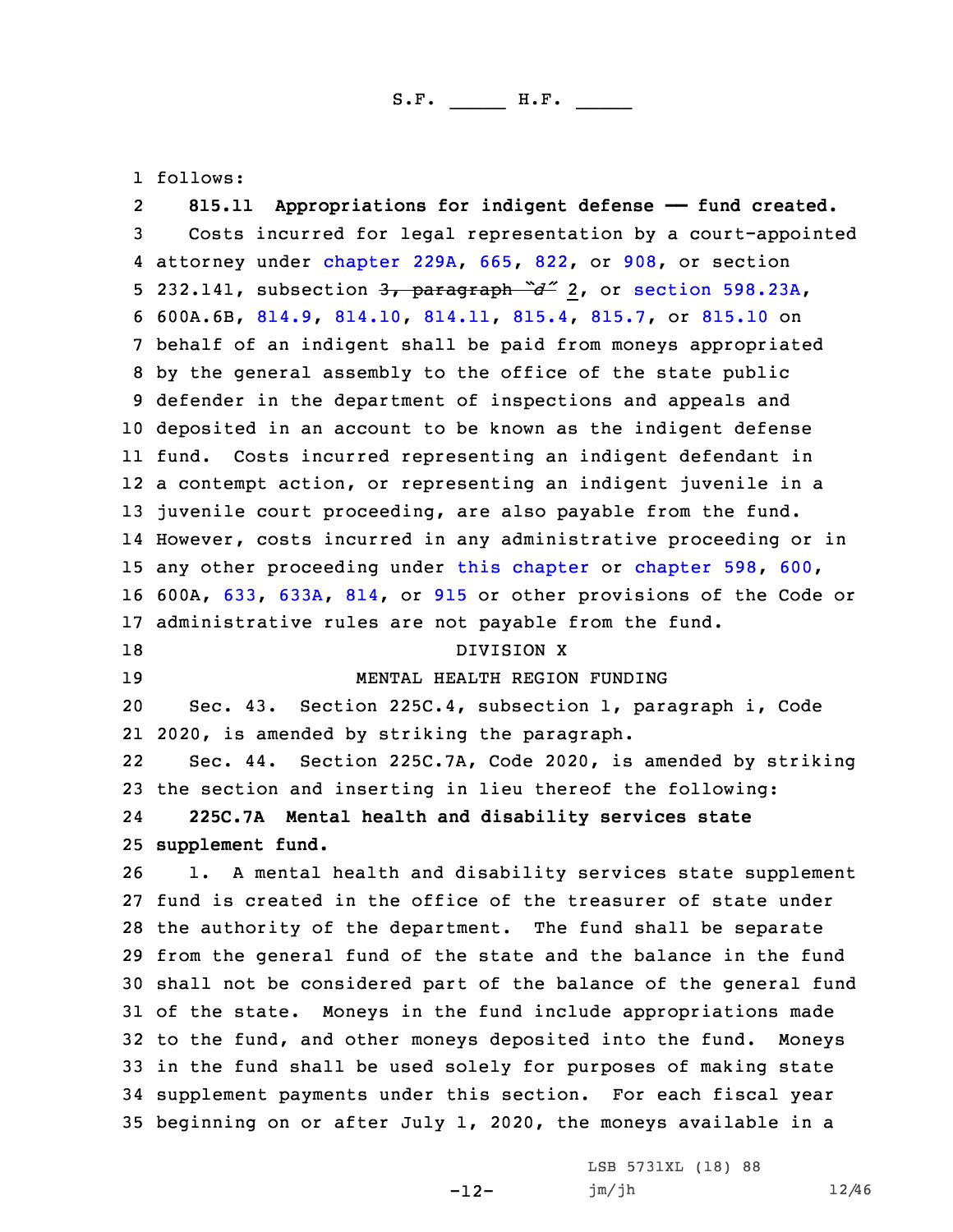fiscal year in the mental health and disability services state supplement fund are appropriated to the department and shall be distributed to each county on <sup>a</sup> per capita basis calculated using each county's population, as defined in section 331.424A, for that fiscal year.

 2. For <sup>a</sup> county to be eligible to receive <sup>a</sup> state supplement payment under this section, the county, or the county's mental health and disability services region on behalf of the county, shall submit <sup>a</sup> core services domain report to the department on or before <sup>a</sup> date established by the department by rule. The contents of the report, to be determined by rule of the department in consultation with the commission, shall enable the department to evaluate, along with other information available to the department, including annual reports and annual service and budget plans submitted under section 331.393, whether each county or the county's mental health and disability services region is in substantial compliance with the required core service domains under section 331.397, subsection 4, and section 331.397A, subsection 4. On or before <sup>a</sup> date established by the department by rule, the department shall review all core service domain reports and notify each county of the results of the review. If the county is not in substantial compliance with the required core service domains under section 331.397, subsection 4, and section 331.397A, subsection 4, and the county or the county's region has failed to comply with the corrective action plan under section 331.389, subsection 5, paragraph *"a"*, the department shall reduce the amount of the state supplement payment by an amount commensurate with the level of noncompliance, not to exceed fifteen percent of the state supplement payment amount pursuant to section 331.389, subsection 5, paragraph *"b"*.

 3. State supplement payments received by <sup>a</sup> county shall be deposited in the county services fund under section 331.424A and used solely for the purposes authorized in section 331.424A, subsection 3.

-13-

LSB 5731XL (18) 88 jm/jh 13/46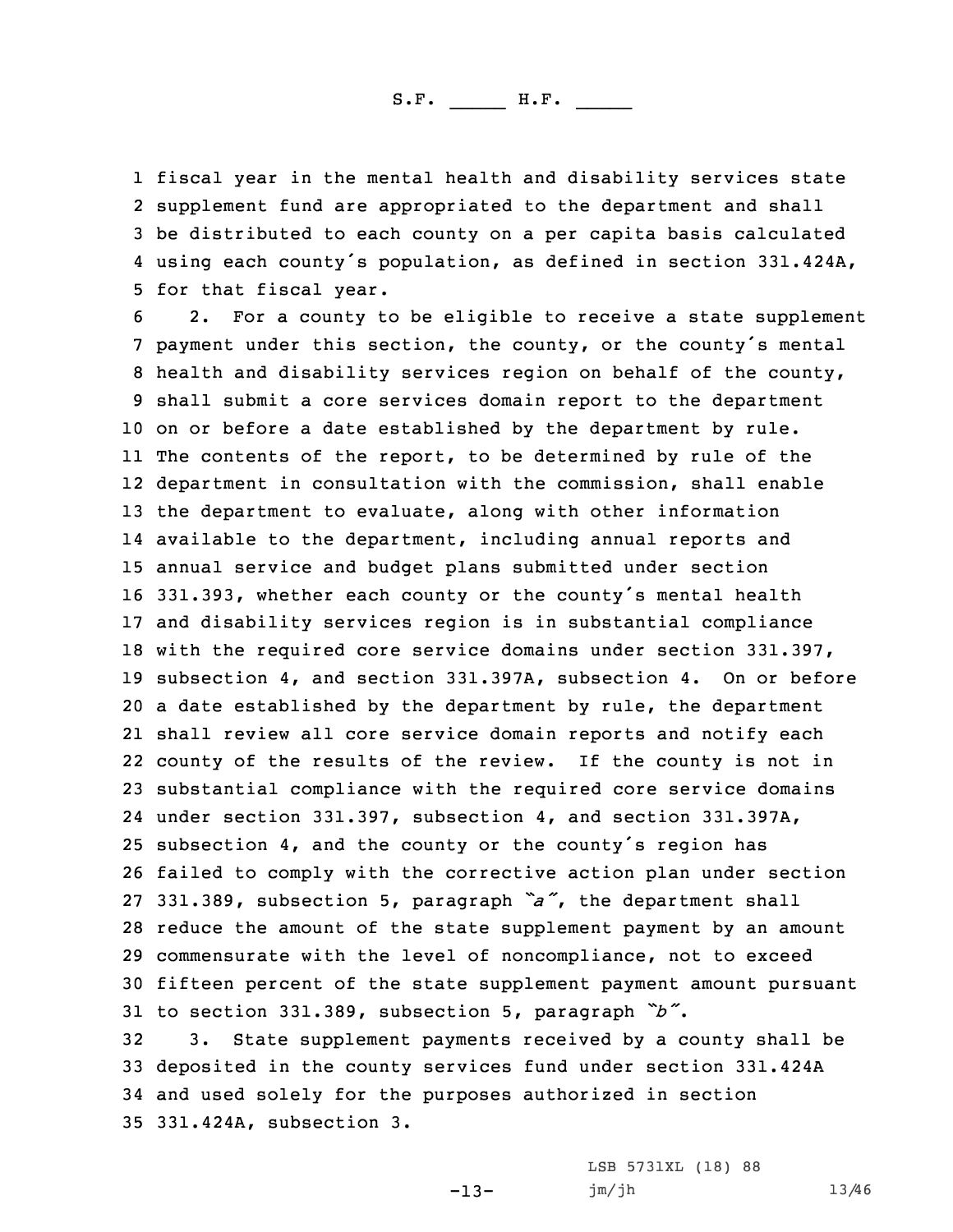1 Sec. 45. Section 249N.8, subsection 1, Code 2020, is amended 2 to read as follows:

 1. Biennially, <sup>a</sup> report of the results of <sup>a</sup> review, by county and region, of mental health services previously funded through taxes levied by counties pursuant to section [331.424A](https://www.legis.iowa.gov/docs/code/2020/331.424A.pdf), that are funded during the reporting period under the Iowa health and wellness plan.

8 Sec. 46. Section 331.389, subsection 5, paragraph b, Code 9 2020, is amended to read as follows:

 *b.* Reduce the amount of the annual state funding provided for the regional service system, including state supplement payment amounts under section 225C.7A, not to exceed fifteen percent of the amount.

14 Sec. 47. Section 331.391, subsection 3, Code 2020, is 15 amended by striking the subsection.

16 Sec. 48. Section 331.398, subsection 1, Code 2020, is 17 amended to read as follows:

18 1. The financing of a regional mental health and disability service system is limited to <sup>a</sup> fixed budget amount. The fixed budget amount shall be the amount identified in <sup>a</sup> regional service system management plan and budget for the fiscal year. <sup>A</sup> region shall receive state funding for growth in non-Medicaid expenditures through the mental health and disability regional services fund created in section [225C.7A](https://www.legis.iowa.gov/docs/code/2020/225C.7A.pdf) to address increased service costs, additional service populations, additional core 26 service domains, and increased numbers of persons receiving services.

28 Sec. 49. Section 331.424A, subsection 1, paragraphs <sup>a</sup> and g, 29 Code 2020, are amended by striking the paragraphs.

30 Sec. 50. Section 331.424A, subsection 1, paragraph h, Code 31 2020, is amended to read as follows:

 $-14-$ 

<sup>32</sup> *h. "Statewide per capita expenditure target amount"* means 33 forty-seven twelve dollars and twenty-eight fifty cents.

34 Sec. 51. Section 331.424A, subsection 5, Code 2020, is 35 amended to read as follows:

> LSB 5731XL (18) 88 jm/jh 14/46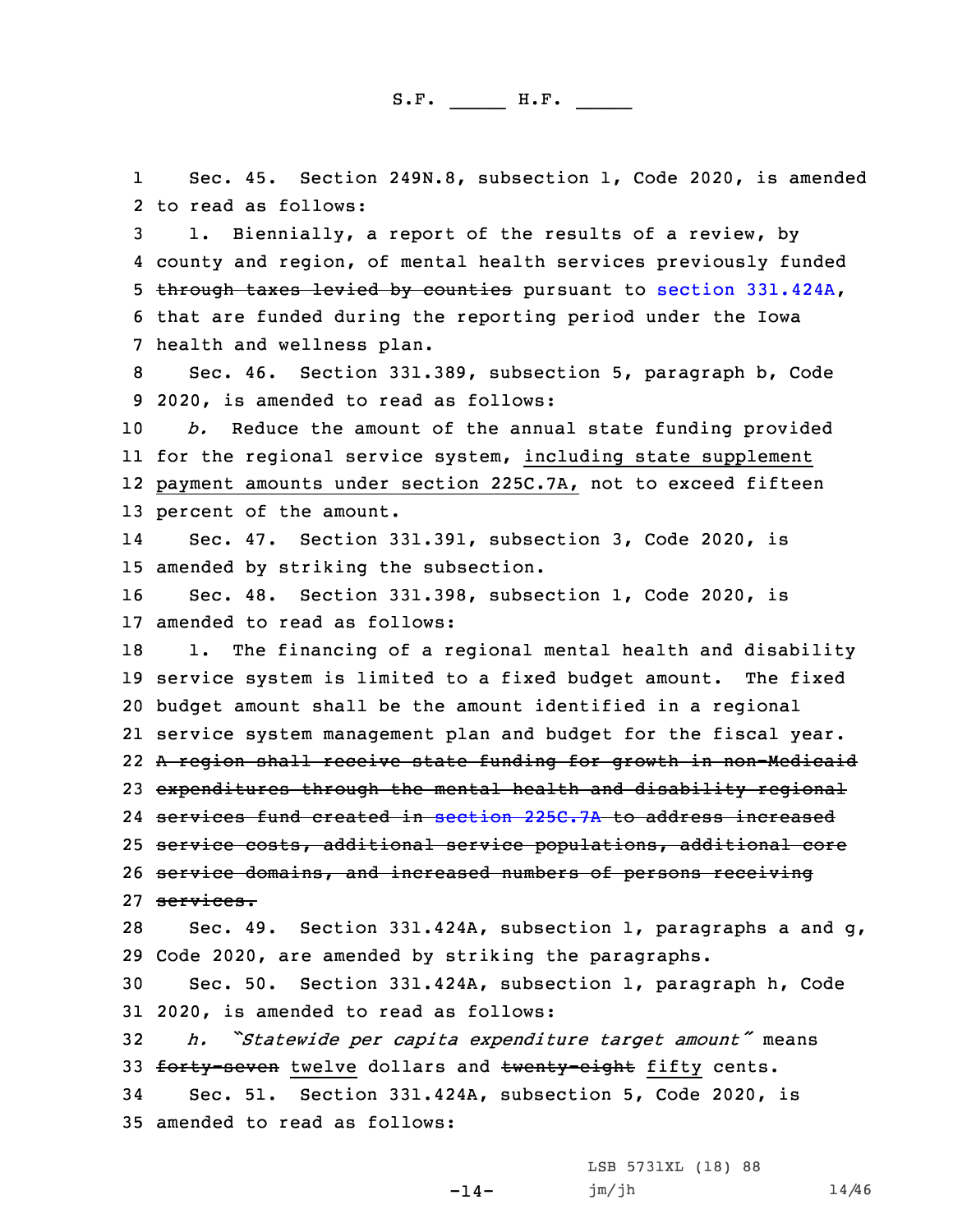1 5. Receipts from the state or federal government for the mental health and disability services administered or paid for by <sup>a</sup> county shall be credited to the county services fund, including moneys distributed to the county from the department of human services under section 225C.7A and moneys allocated under [chapter](https://www.legis.iowa.gov/docs/code/2020/426B.pdf) 426B.

7 Sec. 52. Section 331.424A, subsection 8, Code 2020, is 8 amended by striking the subsection.

9 Sec. 53. Section 331.424A, subsection 9, Code 2020, is 10 amended to read as follows:

11 9. *a.* For the fiscal year beginning July 1, 2017 2020, and each subsequent fiscal year, the county budgeted amount determined for each county shall be the amount necessary to meet the county's financial obligations for the payment of services provided under the regional service system management plan approved pursuant to section [331.393](https://www.legis.iowa.gov/docs/code/2020/331.393.pdf), not to exceed an 17 amount equal to the product of the regional statewide per capita expenditure target amount multiplied by the county's population, and, for fiscal years beginning on or after July 1, 2023, reduced by the amount of the county's cash flow reduction amount for the fiscal year calculated under [subsection](https://www.legis.iowa.gov/docs/code/2020/331.424A.pdf) 4, if applicable.

23 *b.* If <sup>a</sup> county officially joins <sup>a</sup> different region, the 24 county's budgeted amount shall be the amount necessary to meet 25 the county's financial obligations for payment of services <sup>26</sup> provided under the new region's regional service system 27 management plan approved pursuant to section [331.393](https://www.legis.iowa.gov/docs/code/2020/331.393.pdf), not to 28 exceed an amount equal to the product of the new region's 29 regional per capita expenditure target amount multiplied by 30 the county's population, and, for fiscal years beginning on 31 or after July 1, 2023, reduced by the amount of the county's 32 cash flow reduction amount for the fiscal year calculated under 33 [subsection](https://www.legis.iowa.gov/docs/code/2020/331.424A.pdf) 4, if applicable. 34 Sec. 54. Section 347.7, subsection 1, paragraph c, Code

35 2020, is amended to read as follows:

-15-

LSB 5731XL (18) 88 jm/jh 15/46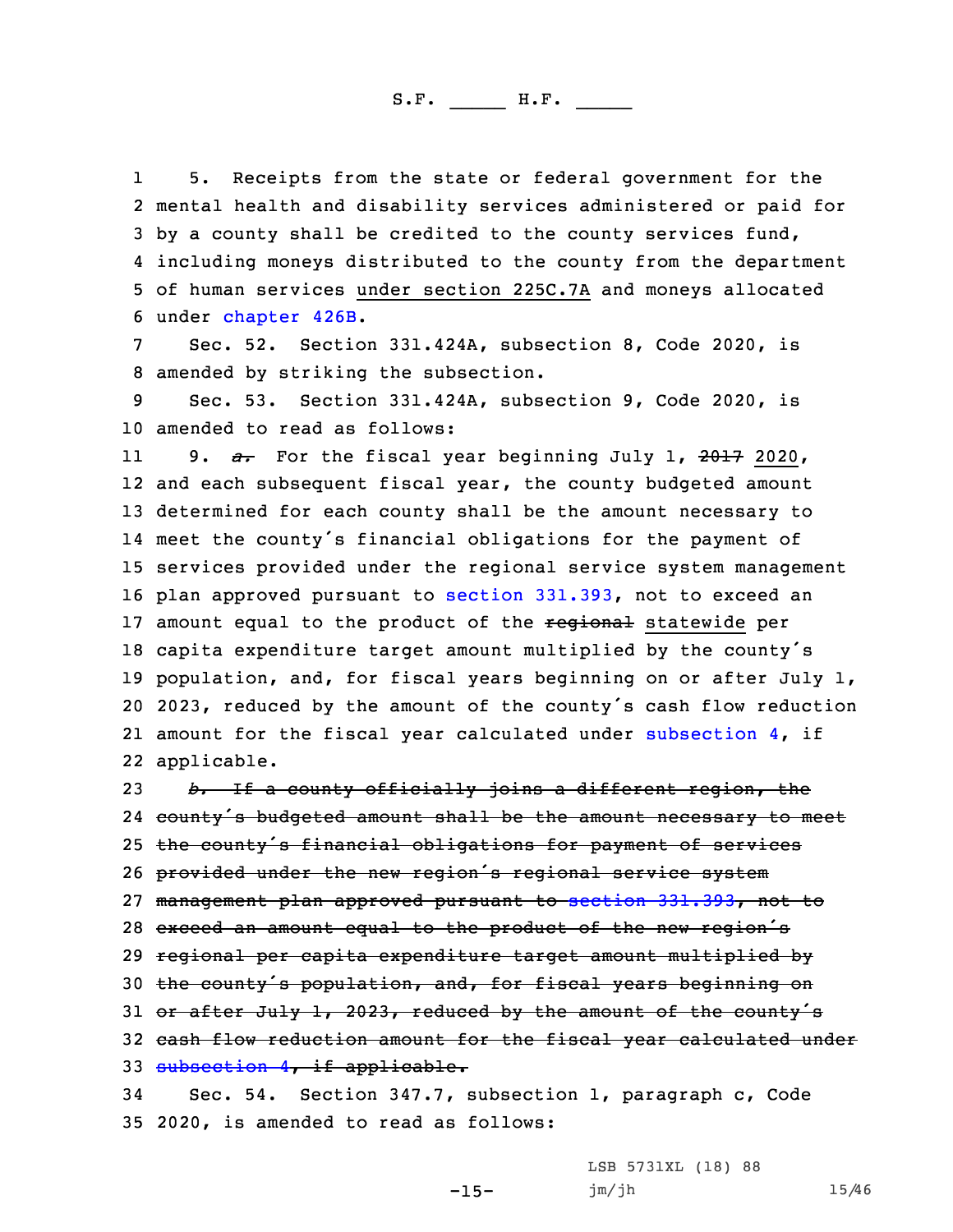1 *c.* For the fiscal years beginning July 1, 2017, July 1, 2018, and July 1, 2019, if <sup>a</sup> county public hospital is located in <sup>a</sup> county having <sup>a</sup> population of two hundred twenty-five thousand or over and having <sup>a</sup> county budgeted amount for the fiscal year under section [331.424A,](https://www.legis.iowa.gov/docs/code/2020/331.424A.pdf) subsection 9, Code 2020, equal to the product of the regional per capita expenditure target amount multiplied by the county's population, as those terms are defined in section [331.424A](https://www.legis.iowa.gov/docs/code/2020/331.424A.pdf), Code 2020, the board of trustees shall appropriate for payment on July 1 of each such fiscal year from the county public hospital fund to the board of supervisors for deposit in the county services fund created pursuant to section [331.424A](https://www.legis.iowa.gov/docs/code/2020/331.424A.pdf), two million eight hundred thousand dollars, and the county public hospital shall, in each such fiscal year, contract with the county in which the county public hospital is located to provide care and treatment to patients who are residents of the county and whose costs for such care and treatment would otherwise qualify for payment 18 from the county services fund under section [331.424A](https://www.legis.iowa.gov/docs/code/2020/331.424A.pdf), in an amount equal to three million five hundred thousand dollars. Sec. 55. COUNTY BUDGET RECERTIFICATION —— REGIONAL SERVICE SYSTEM MANAGEMENT PLAN AMENDMENT —— TAXES CERTIFIED.

22 1. If this Act takes effect on or after March 31, 2020, notwithstanding section 24.17, for the fiscal year beginning July 1, 2020, <sup>a</sup> county may recertify the county's budget as necessary to implement the provisions of this division of this Act. <sup>A</sup> budget recertified pursuant to this section must be recertified in duplicate to the county auditor not later than thirty days after the effective date of this division of this Act, and protests to the budget shall be filed not later than ten days after the county's budget is recertified.

 2. To the extent necessary to implement the provisions of this division of this Act, <sup>a</sup> mental health and disability services region may amend the region's regional service system management plan or annual service and budget plan approved under section 331.393 for the fiscal year beginning July 1,

 $-16-$ 

LSB 5731XL (18) 88 jm/jh 16/46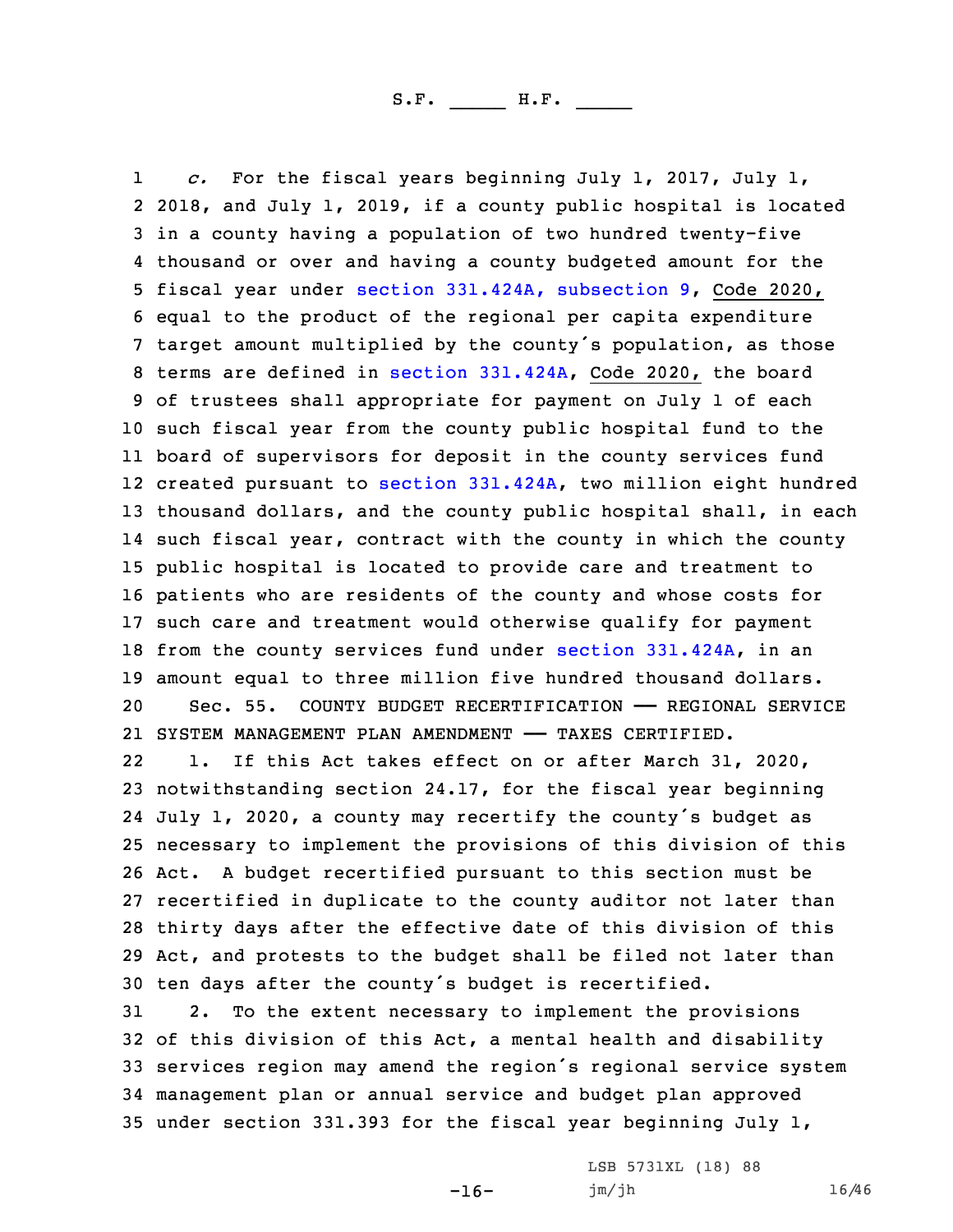1 2020.

2 3. To the extent necessary to implement the provisions of this division of this Act, the department of management may, notwithstanding section 24.17, for the fiscal year beginning July 1, 2020, certify the taxes back to the applicable county auditor after June 15.

Sec. 56. EMERGENCY RULES. The department of human services may adopt emergency rules under section 17A.4, subsection 3, and section 17A.5, subsection 2, paragraph "b", to implement the provisions of this division of this Act and the rules shall be effective immediately upon filing unless <sup>a</sup> later date is specified in the rules. Any rules adopted in accordance with this section shall also be published as <sup>a</sup> notice of intended action as provided in section 17A.4.

 Sec. 57. APPLICABILITY. This division of this Act applies July 1, 2020, for fiscal years beginning on or after that date. Sec. 58. EFFECTIVE DATE. This division of this Act, being deemed of immediate importance, takes effect upon enactment. DIVISION XI

20 NATURAL RESOURCES AND OUTDOOR RECREATION TRUST FUND 21 Sec. 59. Section 2.45, Code 2020, is amended by adding the 22 following new subsection:

 NEW SUBSECTION. 5A. *a.* The legislative natural resources and outdoor recreation trust fund review committee which 25 shall be composed of ten members of the general assembly, consisting of five members from each chamber, to be appointed by the legislative council. In appointing the five members of each chamber to the committee, the council shall appoint three members from the majority party and two members from the minority party.

31 *b.* The legislative natural resources and outdoor recreation 32 trust fund review committee shall have the powers and duties 33 described in section 2.49.

34 *c.* This subsection is repealed December 31, 2050. 35 Sec. 60. NEW SECTION. **2.49 Legislative natural resources**

-17-

LSB 5731XL (18) 88 jm/jh 17/46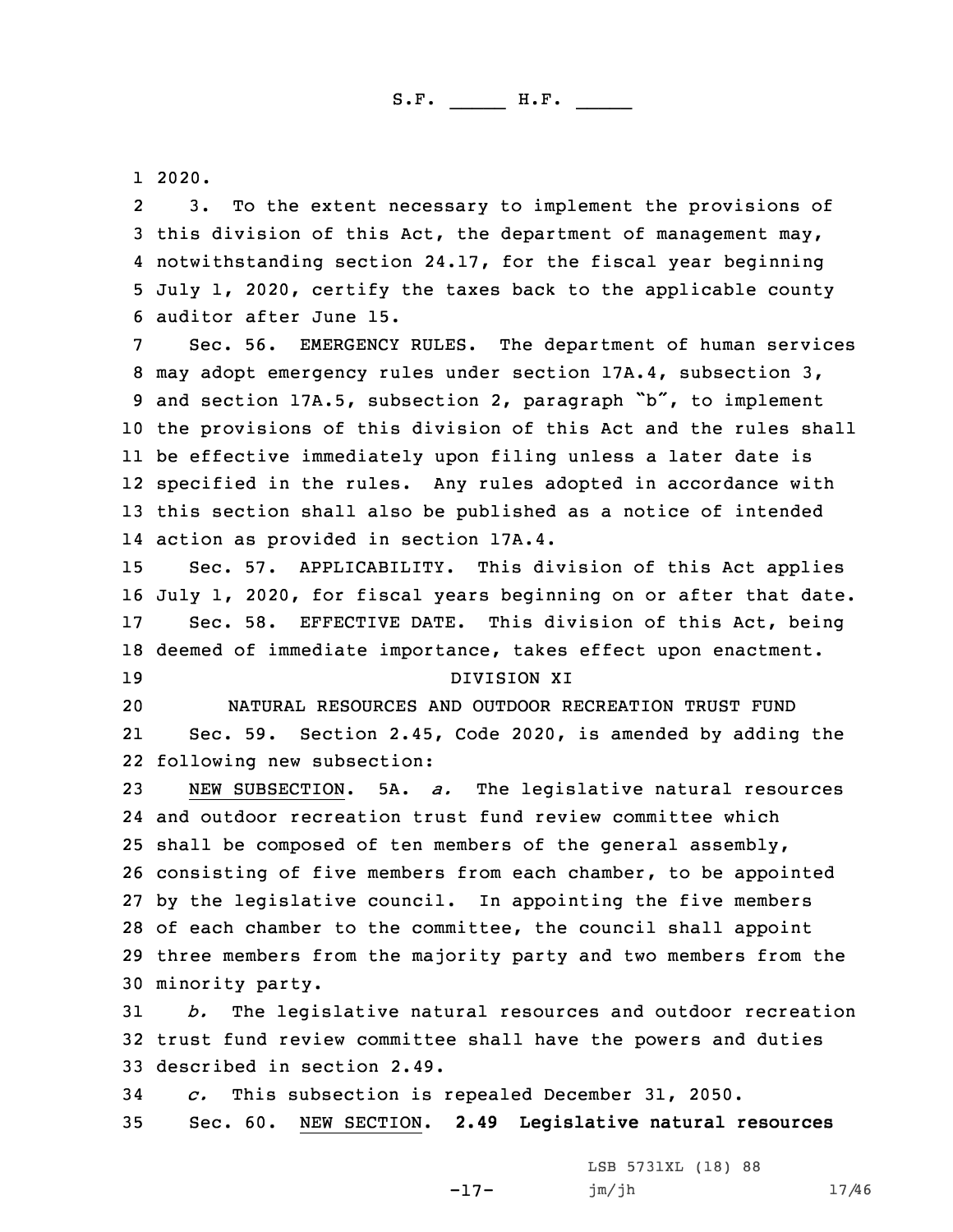1 **and outdoor recreation trust fund review committee.**

2 1. The legislative natural resources and outdoor recreation trust fund review committee shall meet during the legislative interim in calendar years 2029, 2039, and 2049. The committee shall consider the most effective ways to manage trust fund moneys to further the purpose of Article VII, section 10, of the Constitution of the State of Iowa. As part of its duties, the committee may consider any of the following:

9 *a.* The administration of the trust fund, trust accounts, and 10 designated funds as provided in chapter 461.

11 *b.* The effectiveness of initiatives supported by trust fund 12 moneys as provided in chapter 461.

 2. The committee shall report to the legislative council the results of its considerations, which may include recommendations and proposed legislation for consideration during the next session of the general assembly.

17 3. This section is repealed December 31, 2050.

18 Sec. 61. Section 8.57, subsection 5, paragraph f, 19 subparagraph (1), subparagraph division (c), Code 2020, is 20 amended by striking the subparagraph division.

21 Sec. 62. Section 8.57, subsection 5, paragraph f, 22 subparagraph (1), subparagraph division (f), Code 2020, is 23 amended to read as follows:

24 (f) For the fiscal year beginning July 1, 2018, and for each fiscal year thereafter, the total moneys in excess of the moneys deposited under this paragraph *"f"* in the revenue bonds debt service fund, the revenue bonds federal subsidy holdback 28 fund, the vision Iowa fund, the water quality infrastructure  $f$ und, the Iowa skilled worker and job creation fund, and the general fund of the state shall be deposited in the rebuild Iowa infrastructure fund and shall be used as provided in this section, notwithstanding [section](https://www.legis.iowa.gov/docs/code/2020/8.60.pdf) 8.60.

33 Sec. 63. Section 8.57B, subsection 1, Code 2020, is amended 34 to read as follows:

35 1. *a.* <sup>A</sup> water quality infrastructure fund is created within

-18-

LSB 5731XL (18) 88 jm/jh 18/46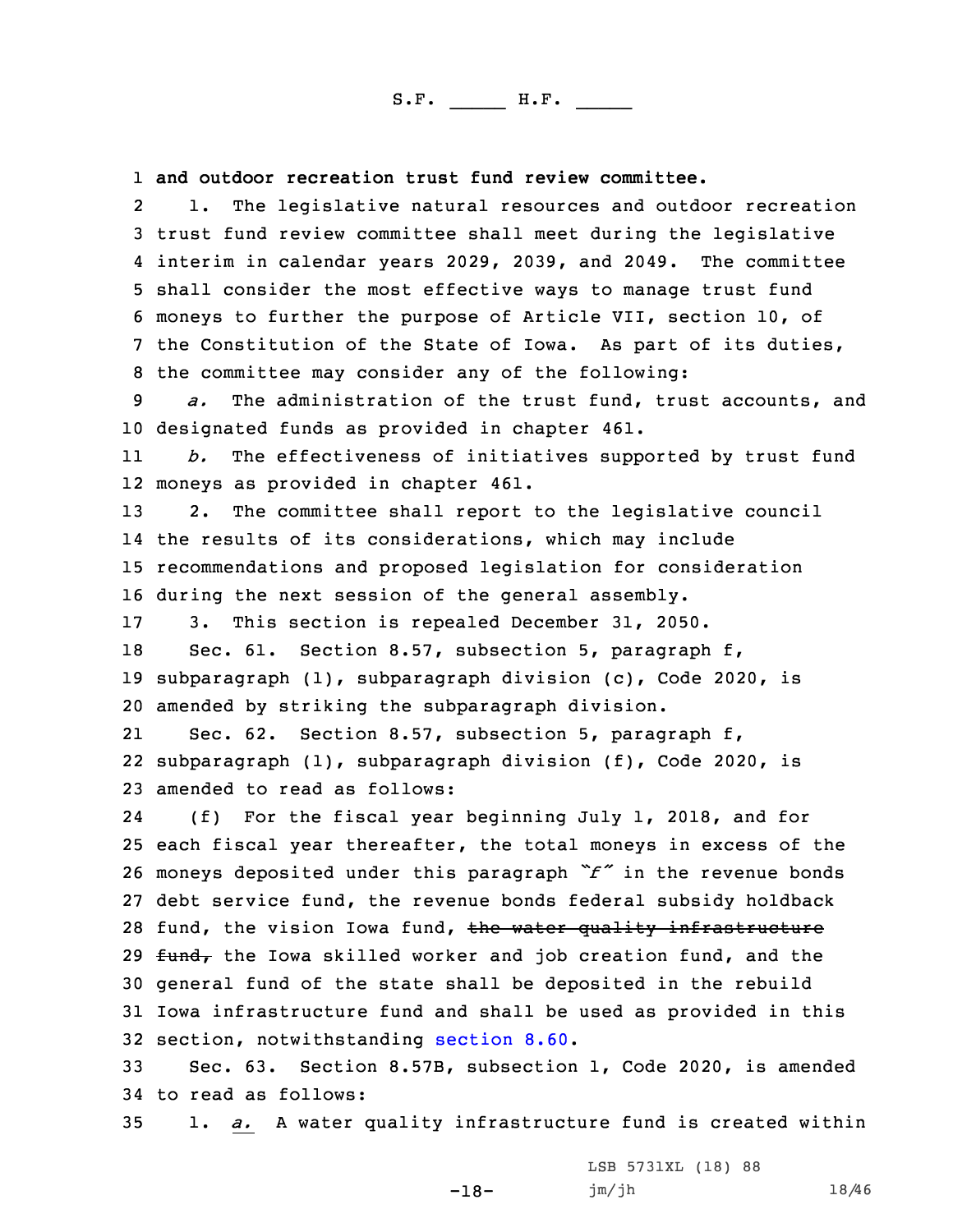1 the division of soil conservation and water quality of the 2 department of agriculture and land stewardship.

*b.* The fund shall consist of moneys deposited in the fund pursuant to section 8.57, [subsection](https://www.legis.iowa.gov/docs/code/2020/8.57.pdf) 5, paragraph *"f"*, 5 subparagraph (1), subparagraph division (c), moneys all of the following:

7 (1) (a) Moneys transferred to the fund pursuant to section 8  $423G.6$ , and  $461.33$ .

9 (b) This subparagraph (1) is repealed December 31, 2050.

10 (2) Moneys transferred or appropriations made to the fund 11 and transfers of interest, earnings, and moneys from other 12 funds as provided by law.

13 Sec. 64. Section 16.134A, subsection 2, paragraph a, Code 14 2020, is amended to read as follows:

15 *a.* (1) Moneys transferred to the fund pursuant to section 16 423G.6 sections 461.33 and 461.34.

<sup>17</sup> (2) This paragraph *"a"* is repealed on January 1, <sup>2030</sup> 18 December 31, 2050.

19 Sec. 65. Section 455A.17, Code 2020, is amended by striking 20 the section and inserting in lieu thereof the following:

21**455A.17 Regional meetings.**

22 1. Beginning in calendar year 2023, and every four calendar years thereafter, the department shall arrange and conduct regional meetings to identify opportunities for regional resource enhancement and protection, and to review and recommend changes in resource enhancement and protection policies, programs, and funding. The department shall provide outreach and educational services to those attending, which shall include the distribution of information regarding resource enhancement and protection expenditures. The department shall promote attendance of interested persons for each regional meeting.

33 2. The expenses of the department in making the arrangements 34 for and conducting regional meetings and providing outreach and 35 educational services shall be paid from moneys credited to the

-19-

LSB 5731XL (18) 88 jm/jh 19/46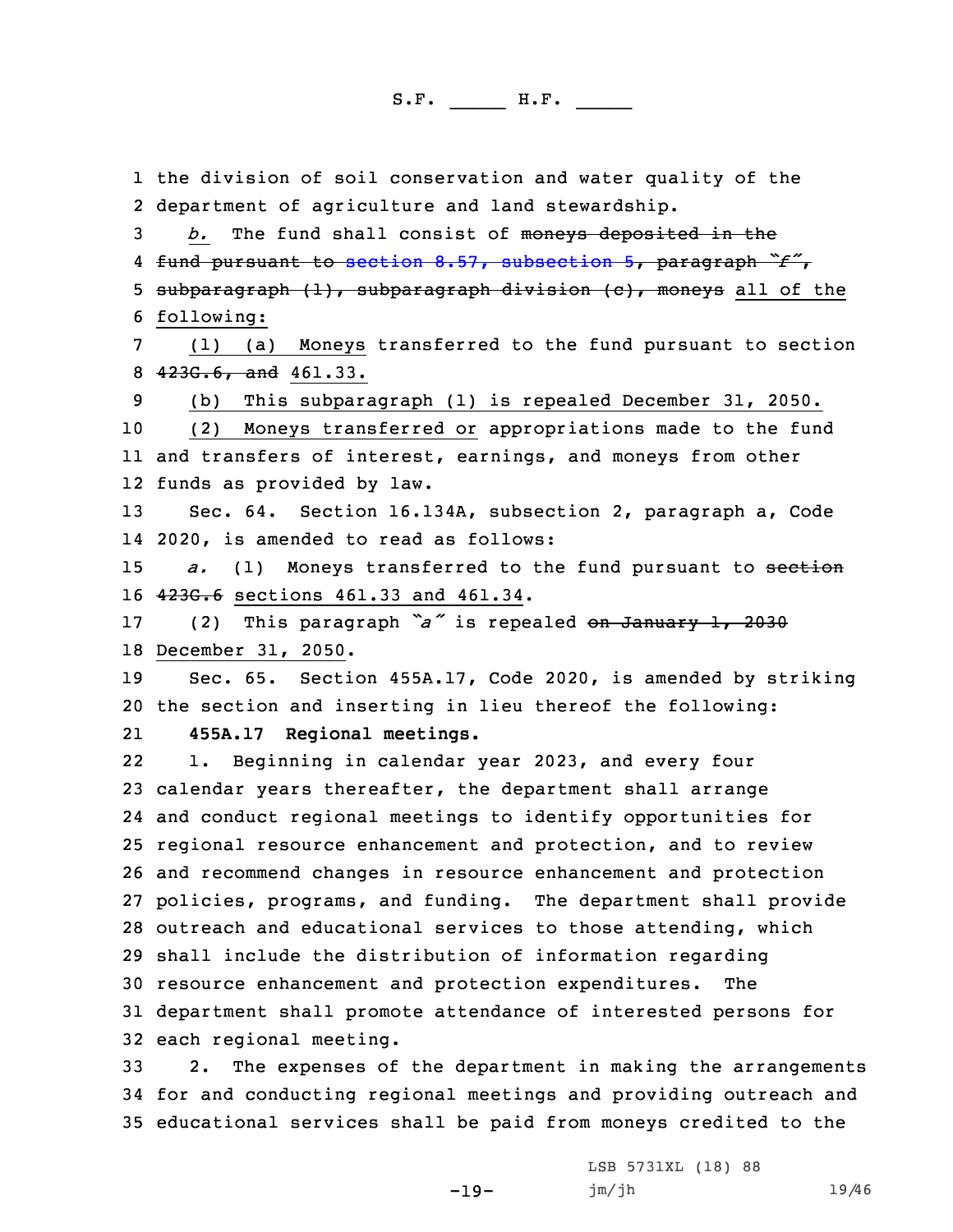administration fund created in section 456A.17. 2 Sec. 66. Section 455A.18, subsection 1, Code 2020, is amended to read as follows: 4 1. *a.* An Iowa resources enhancement and protection fund is created in the office of the treasurer of state. *b.* The fund consists of all revenues of the following: (1) (a) Moneys allocated from the natural resources and outdoor recreation trust fund as provided in section 461.35. (b) This subparagraph (1) is repealed December 31, 2050. 10 (2) Revenue and all other moneys lawfully credited or transferred to the fund. 12 *c.* The director shall certify monthly the portions of the fund that are allocated to the various accounts as provided under section [455A.19](https://www.legis.iowa.gov/docs/code/2020/455A.19.pdf). The director shall certify before the twentieth of each month the portions of the fund resulting from the previous month's receipts to be allocated to the various accounts. Sec. 67. Section 455A.18, subsection 3, Code 2020, is amended to read as follows: 3. *a.* For each fiscal year of the fiscal period beginning 21 <del>July 1, 1997, and ending June 30, 2021, there is appropriated</del> 22 <del>from the general fund, to the Iowa resources enhancement and</del> 23 protection fund, the amount of twenty million dollars, to be used as provided in this [chapter](https://www.legis.iowa.gov/docs/code/2020/455A.pdf). However, in any fiscal 25 year of the fiscal period, if moneys from the lottery are 26 appropriated by the state to the fund, the amount appropriated 27 under this [subsection](https://www.legis.iowa.gov/docs/code/2020/455A.18.pdf) shall be reduced by the amount appropriated from the lottery. *b.* [Section](https://www.legis.iowa.gov/docs/code/2020/8.33.pdf) 8.33 does not apply to moneys appropriated under 30 this [subsection](https://www.legis.iowa.gov/docs/code/2020/455A.18.pdf) credited to the fund. Sec. 68. Section 461.2, Code 2020, is amended to read as 32 follows: **461.2 Definitions.** As used in this [chapter](https://www.legis.iowa.gov/docs/code/2020/461.pdf), unless the context otherwise requires:

 $-20-$ 

LSB 5731XL (18) 88 jm/jh 20/46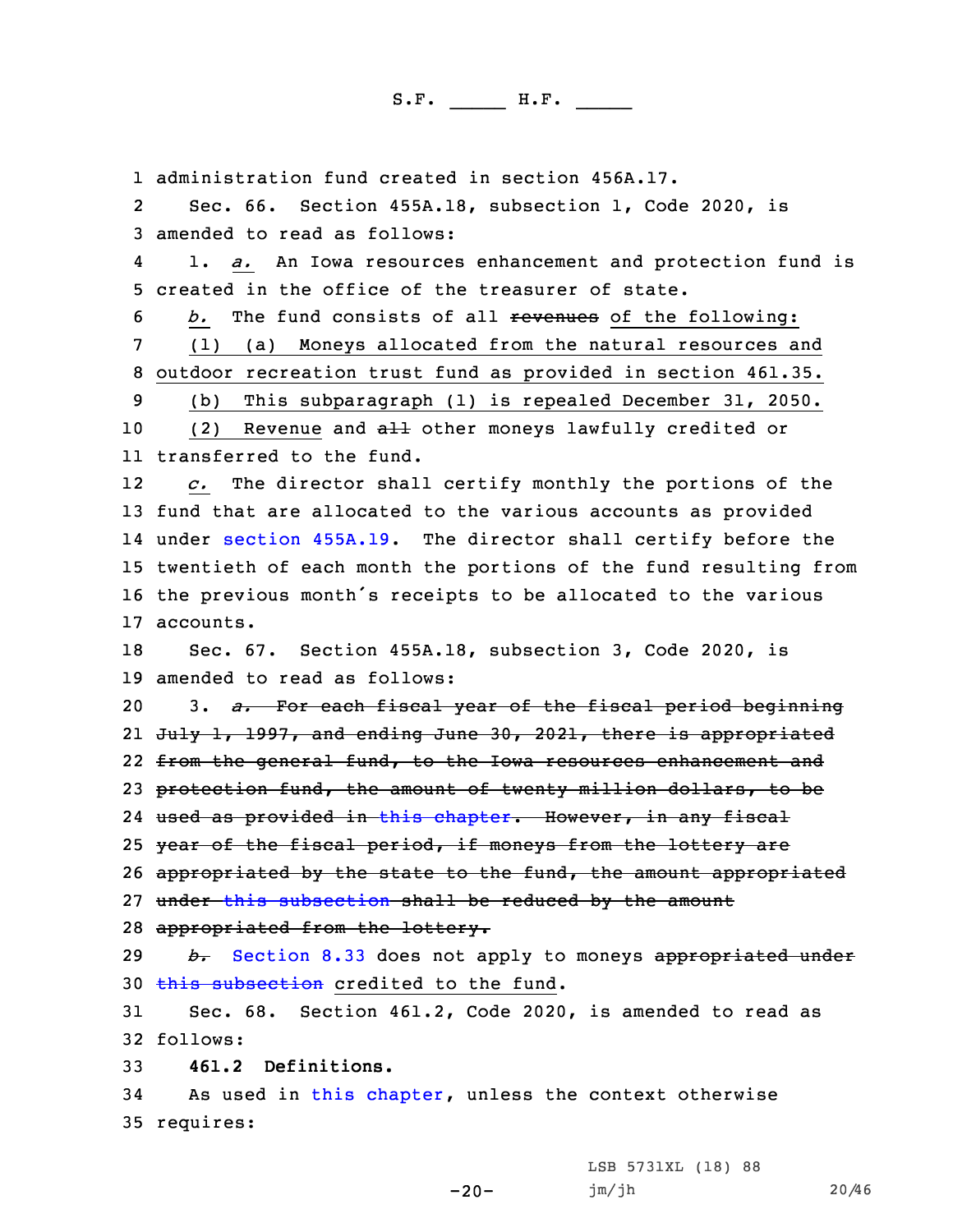1 1. *"Authority"* means the economic development authority 2 created in section 15.105. <sup>3</sup> 2. *"Department" "Custodial department"* means the department 4 of agriculture and land stewardship, the department of 5 management, the department of natural resources, or the 6 department of transportation. <sup>7</sup> 3. *"Designated fund"* means the water quality infrastructure 8 fund created in section 8.57B, the water quality financial 9 assistance fund created in section 16.134A, or the Iowa 10 resources enhancement and protection fund created in section 11 455A.18. 12 2. 4. *"Fiscal year"* means the state fiscal year effective 13 as provided in [section](https://www.legis.iowa.gov/docs/code/2020/3.12.pdf) 3.12. 14 3. 5. *"Initiative"* includes <sup>a</sup> program, project, practice, 15 strategy, or plan established or administered by an agency that 16 furthers, or under the supervision or oversight of, a custodial 17 department or the Iowa finance authority, if the initiative is 18 supported in whole or in part by trust fund moneys to further <sup>a</sup> 19 constitutional purpose as provided in [section](https://www.legis.iowa.gov/docs/code/2020/461.3.pdf) 461.3. <sup>20</sup> 6. *"Iowa nutrient reduction strategy"* means the same as 21 defined in section 455B.171. 22 7. *"Nonpoint source"* means <sup>a</sup> source of pollution other than 23 <sup>a</sup> point source. 24 8. *"Point source"* means the same as defined in section 25 455B.171. <sup>26</sup> 9. *"Public use area"* means <sup>a</sup> park, preserve, recreation 27 area, forest, water body, or <sup>a</sup> land or water trail owned or 28 managed by the state or <sup>a</sup> political subdivision of the state. <sup>29</sup> 4. 10. *"Recreational purpose"* includes means only hunting,; 30 trapping<sub>7</sub>; angling<sub>7</sub>; horseback riding<sub>7</sub>; swimming<sub>7</sub>; boating<sub>7</sub>; 31 camping<sub>7</sub>; picnicking<sub>7</sub>; hiking<sub>7</sub>; biking; recreational shooting; 32 archery; using land or water trails; bird watching<sub>7</sub>; nature 33 study<sub>7</sub>; water skiing<sub>7</sub>; snowmobiling<sub>7</sub> other summer and winter 34 sports, and; or viewing or enjoying historical, archaeological, 35 scenic, or scientific sites.

-21-

LSB 5731XL (18) 88 jm/jh 21/46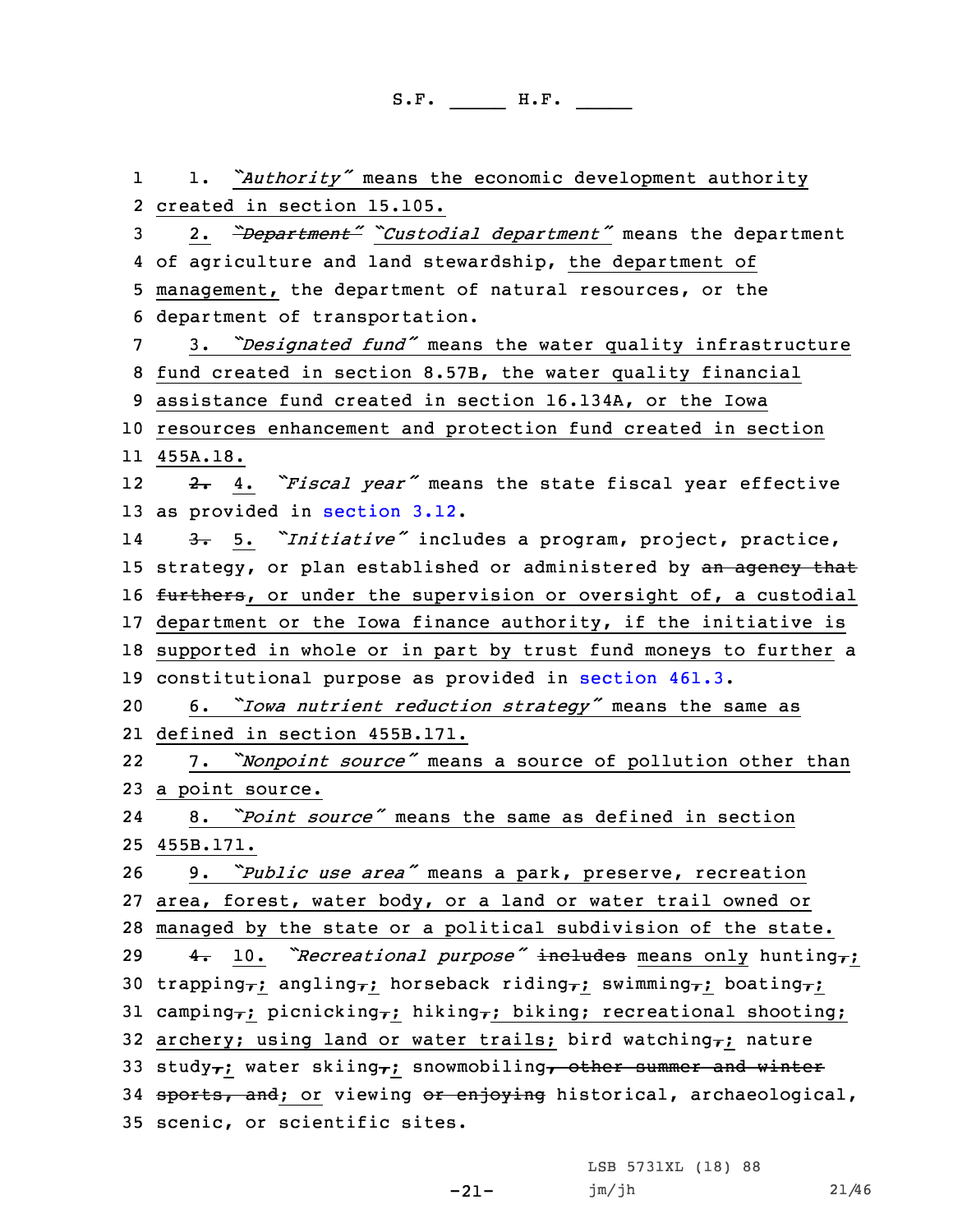1 11. *"Trust account"* means the natural resources trust account created in section 461.32, the soil conservation and nonpoint source water protection trust account created in section 461.33, the watershed protection trust account created in section 461.34, the local conservation partnership trust account created in section 461.36, the water and land trails trust account created in section 461.37, or the lake and stream restoration trust account created in section 461.38. 5. 12. *"Trust fund"* means the natural resources and outdoor recreation trust fund created in [section](https://www.legis.iowa.gov/docs/code/2020/461.31.pdf) 461.31. 11 6. 13. *"Trust fund moneys"* means moneys originating from credited to the natural resources and outdoor recreation trust fund or moneys allocated from the trust fund, including but not limited to moneys allocated to <sup>a</sup> trust account or allocated or transferred to <sup>a</sup> designated fund. 14. *"Water trail"* means <sup>a</sup> point-to-point travel system on <sup>a</sup> navigable water body capable of supporting <sup>a</sup> floating vessel capable of carrying one or more persons on <sup>a</sup> recommended route connecting the points. Sec. 69. Section 461.3, Code 2020, is amended to read as 21 follows: 22 **461.3 Constitutional purpose, and implementation, and** 23 **revenue.** 24 1. This [chapter](https://www.legis.iowa.gov/docs/code/2020/461.pdf) is created for the constitutional purposes of protecting and enhancing water quality and natural areas in this state, including parks, trails, and fish and wildlife habitat, and conserving agricultural soils in this state. 28 2. This [chapter](https://www.legis.iowa.gov/docs/code/2020/461.pdf) is intended to implement Article VII, section 10, of the Constitution of the State of Iowa by establishing the natural resources and outdoor recreation 31 trust fund, accounts in the including trust fund accounts, and appropriating or allocating trust fund moneys to support initiatives specified in [subchapter](https://www.legis.iowa.gov/docs/code/2020/461.pdf) IV. This chapter shall not be construed to require the state to appropriate, allocate, or transfer other moneys to support those initiatives or

-22-

LSB 5731XL (18) 88 jm/jh 22/46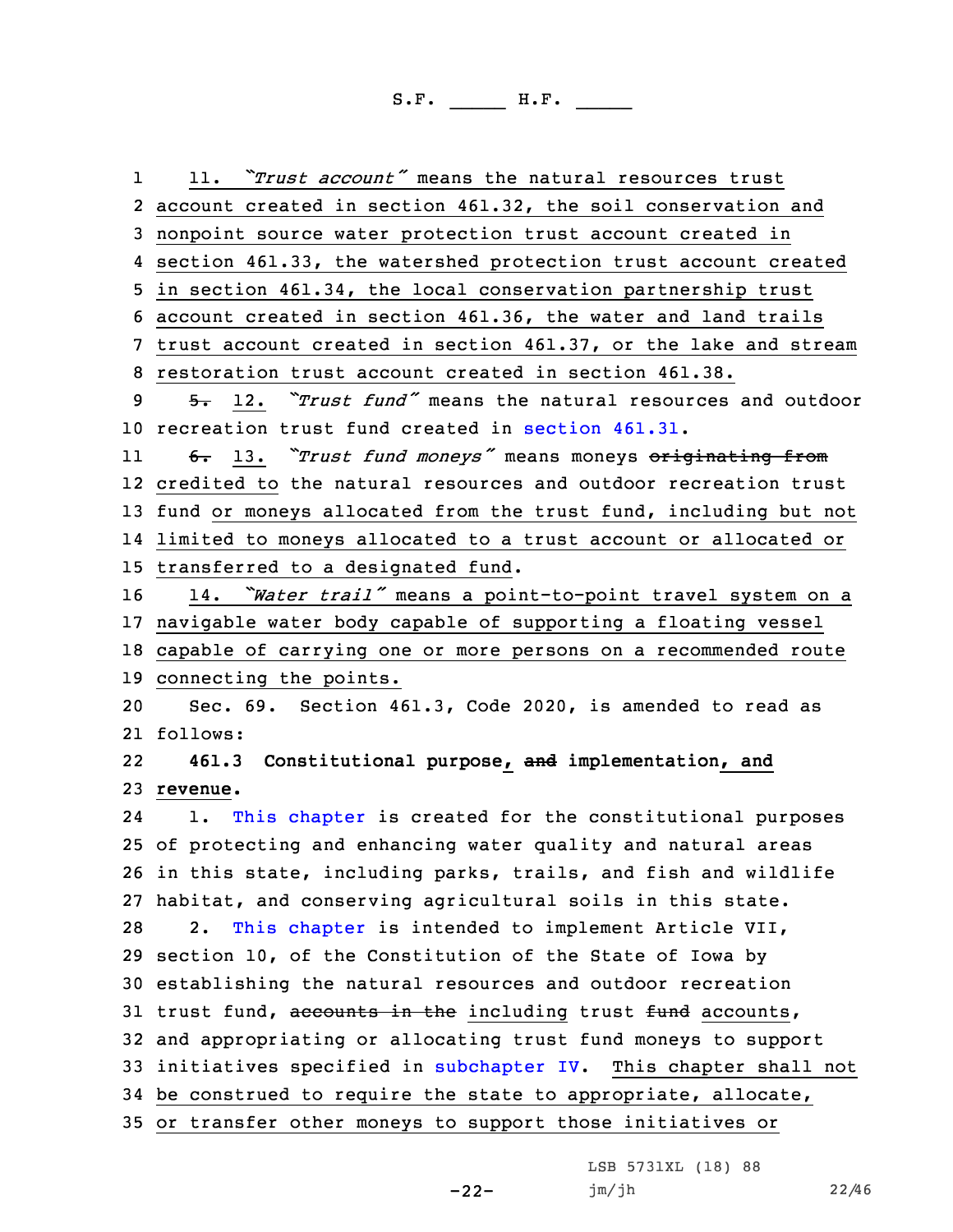1 constitutional purposes.

2 Sec. 70. Section 461.11, subsection 2, Code 2020, is amended 3 to read as follows:

42. The heads of each department receiving trust fund moneys the custodial departments and the director of the authority shall regularly meet and whenever practicable collaborate 7 in decision making including by adopting rules, providing for the administration of the trust fund and trust accounts, establishing funding priorities, and determining when it is beneficial to provide joint funding of initiatives.

11 Sec. 71. NEW SECTION. **461.20 Information regarding trust** 12 **fund moneys.**

 1. Each year the department of revenue shall calculate an estimate of the total revenue to be transferred to the trust fund during the following fiscal year as required pursuant to section 423.2A. Not later than May 1 of each year, the department of revenue shall submit the estimate to each custodial department, the authority, and the legislative services agency.

 2. <sup>A</sup> custodial department shall at least annually notify the legislative services agency of transfers of trust fund moneys from <sup>a</sup> trust account to another trust account or designated fund as authorized in this chapter.

24 Sec. 72. Section 461.21, Code 2020, is amended to read as 25 follows:

26 **461.21 Audit.**

 1. The auditor of state or <sup>a</sup> certified public accounting 28 firm appointed by the auditor of state shall conduct an annual audit of the trust fund and all trust accounts and transactions of the trust fund and trust accounts in the same manner as provided for departments pursuant to chapter 11, subchapter I. 2. The auditor of state or the certified public accounting firm appointed by the auditor as provided in [subsection](https://www.legis.iowa.gov/docs/code/2020/461.21.pdf) 1 shall be paid from trust fund moneys without reducing the

-23-

35 percentage of trust fund moneys distributed allocated to the

LSB 5731XL (18) 88 jm/jh 23/46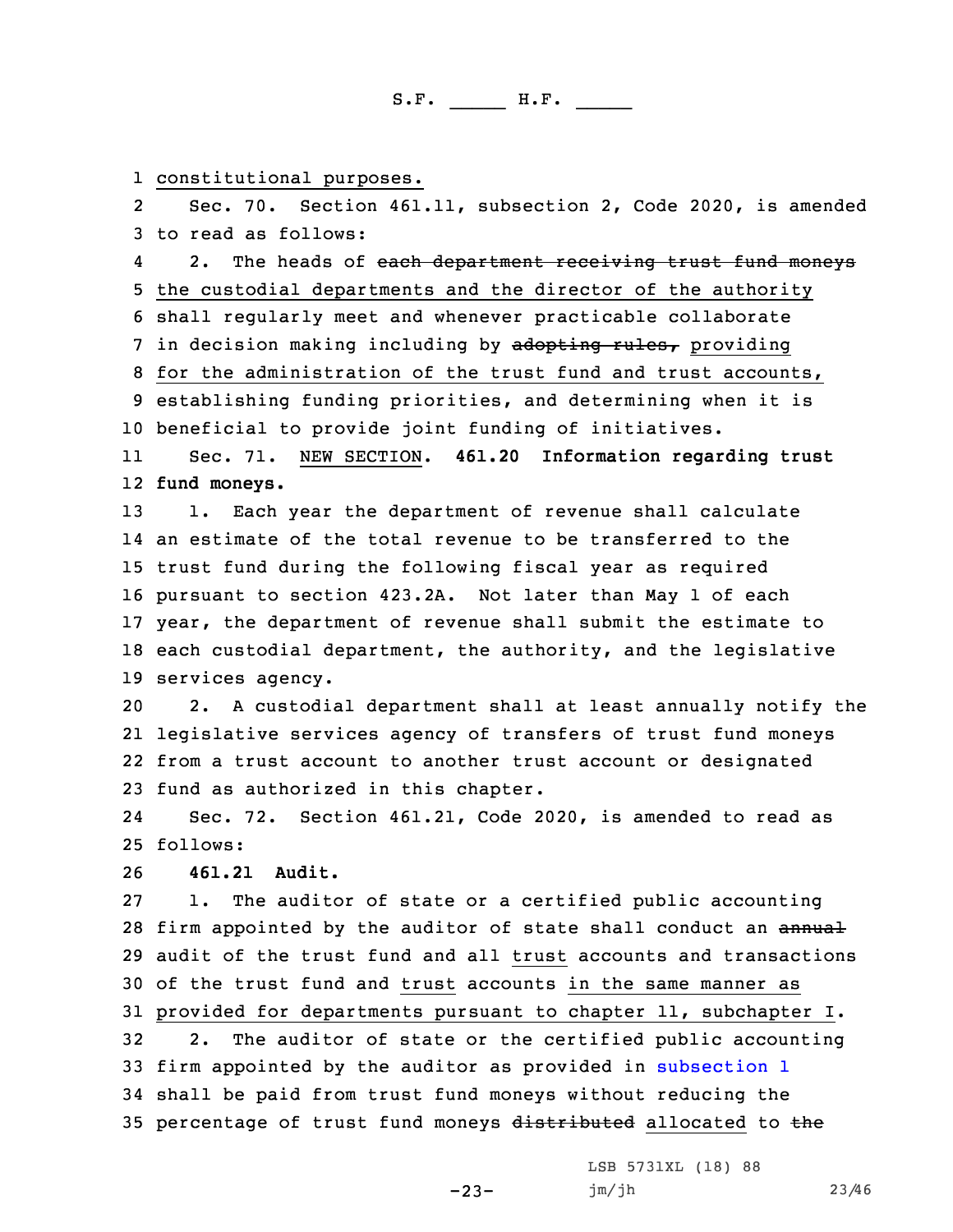1 <del>Iowa resources enhancement and protection fund or any one</del> a

2 trust account established or designated fund pursuant to this 3 chapter subchapter IV.

4 Sec. 73. Section 461.22, Code 2020, is amended to read as 5 follows:

6 **461.22 Report Trust fund report.**

7 The three departments department of management shall jointly 8 prepare and submit to the governor and the general assembly not 9 later than January 15 of each year a complete trust fund report 10 for the preceding fiscal year in an electronic format detailing 11 all of the following:

12 1. The receipts and expenditures of the trust fund and its trust accounts, <sup>a</sup> summary of initiatives supported by trust fund moneys, the results of those expenditures, any performance goals or measurements, and plans for future short-term or long-term expenditures.

17 2. Recommendations An evaluation of the use of trust fund moneys to further progress in achieving the goals of the Iowa nutrient reduction strategy as prepared by the department of agriculture and land stewardship, the department of natural resources, and the college of agriculture and life sciences of the Iowa state university of science and technology. The evaluation shall be based on the latest credible findings and recommendations recognized by those entities. The evaluation may include recommendations to the governor and general assembly, including legislation proposed by one or more of the 27 departments entities.

28 Sec. 74. Section 461.23, Code 2020, is amended to read as 29 follows:

30 **461.23 Rules.**

 The department of revenue, the department of agriculture and land stewardship, the department of management, the department 33 of natural resources, and the department of transportation, the Iowa finance authority, and the economic development authority shall adopt rules separately or jointly as necessary in order

 $-24-$ 

LSB 5731XL (18) 88 jm/jh 24/46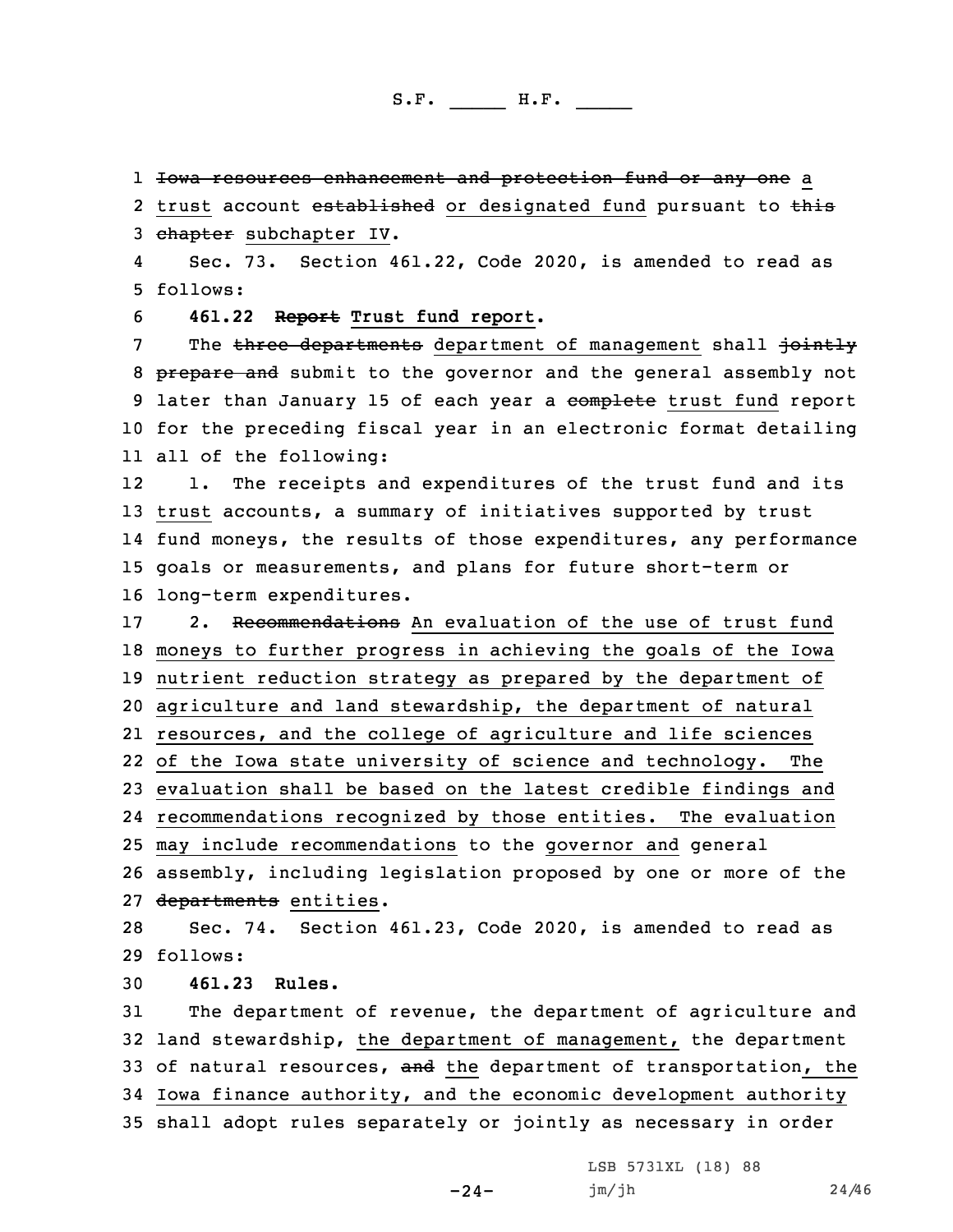1 to implement and administer this [chapter](https://www.legis.iowa.gov/docs/code/2020/461.pdf).

2 Sec. 75. Section 461.24, Code 2020, is amended by striking 3 the section and inserting in lieu thereof the following: 4**461.24 Public listing.**

 The department of management shall publish and maintain <sup>a</sup> public listing of moneys credited to and allocated from the trust fund, trust fund moneys allocated or transferred from trust accounts, and trust fund moneys allocated or transferred to designated funds to support initiatives. This section does not require the disclosure of information that is confidential as provided by rules adopted pursuant to section 461.23.

12 Sec. 76. NEW SECTION. **461.25 Use of trust fund moneys.** 13 1. A custodial department shall not appropriate, allocate, or transfer trust fund moneys except as provided in this chapter. However, this subsection shall not be construed to limit <sup>a</sup> custodial department from using trust fund moneys with another person, including <sup>a</sup> custodial department, when engaging in <sup>a</sup> joint initiative as authorized by law.

 2. During any fiscal year, <sup>a</sup> custodial department shall not use more than five percent of trust fund moneys allocated to <sup>a</sup> trust account to pay for expenses incurred in administering trust fund moneys allocated to that trust account.

 3. In administering the use of trust fund moneys allocated to <sup>a</sup> trust account, <sup>a</sup> custodial department shall provide <sup>a</sup> higher priority to supporting initiatives that further goals of the Iowa nutrient reduction strategy.

 4. <sup>A</sup> custodial department shall administer the use of trust fund moneys to support an initiative having primarily <sup>a</sup> recreational purpose only if such use is in cooperation with the authority. The authority shall review, score, and rank applications to support such initiatives as part of <sup>a</sup> competitive evaluation process. The scoring criteria must further the economic development policy of the state as provided in chapter 15.

35 5. When making <sup>a</sup> determination to support competing

-25-

LSB 5731XL (18) 88 jm/jh 25/46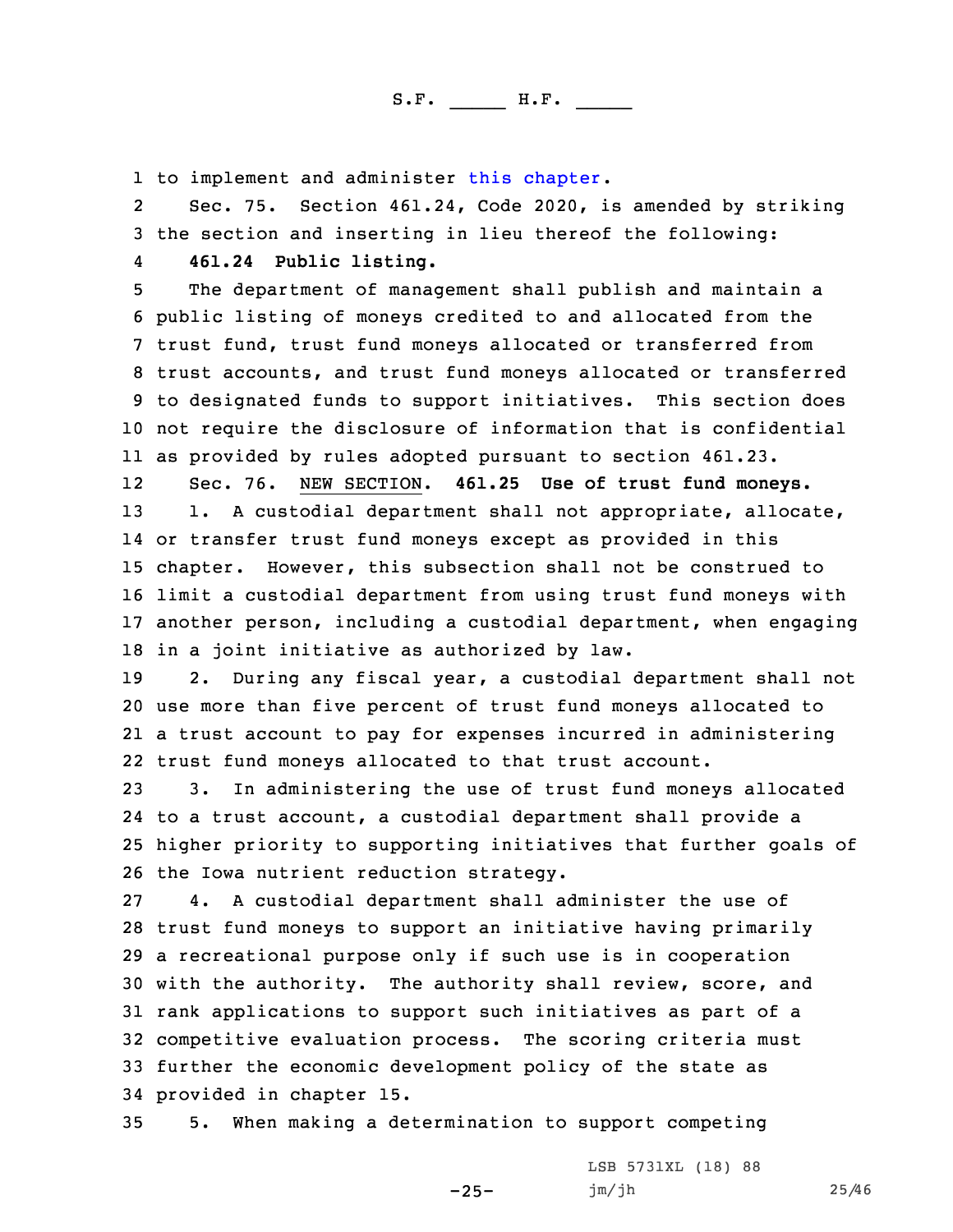proposed initiatives relating to <sup>a</sup> public use area that benefits <sup>a</sup> locality, <sup>a</sup> custodial department or the authority shall provide <sup>a</sup> higher priority to supporting an initiative to improve an existing public use area.

 6. When making <sup>a</sup> determination to support <sup>a</sup> proposed initiative to establish, improve, or expand <sup>a</sup> land trail, the proposal shall not be approved unless the sponsor of the proposal demonstrates to the custodial department or other entity making the funding decision how the trail is to be maintained by other sources of revenue.

11 7. In administering the use of trust fund moneys allocated 12 to <sup>a</sup> trust account to support an initiative relating to 13 the management of land, this chapter does not do any of the 14 following:

15 *a.* Prohibit the farming of the land in <sup>a</sup> manner that is 16 consistent with the Iowa nutrient reduction strategy.

17 *b.* Require <sup>a</sup> separation distance between an animal feeding 18 operation and <sup>a</sup> public use area that is more restrictive than 19 if the land were not managed pursuant to the initiative.

20 8. Trust fund moneys shall not be used to support any of the 21 following:

22 *a.* An initiative that establishes, improves, or expands <sup>a</sup> 23 single or multipurpose athletic field, baseball or softball 24 diamond, tennis court, golf course, swimming pool, or other 25 group or organized sport facility.

26 *b.* The taking of property by exercising the power of eminent 27 domain, including by acquiring property as provided in chapters 28 6A and 6B.

29 Sec. 77. Section 461.31, Code 2020, is amended to read as 30 follows:

31 **461.31 Natural resources and outdoor recreation trust fund** 32 **—— creation.**

33 1. A natural resources and outdoor recreation trust fund 34 is created within the state treasury. The trust fund shall be 35 administered by the department of management.

-26-

LSB 5731XL (18) 88 jm/jh 26/46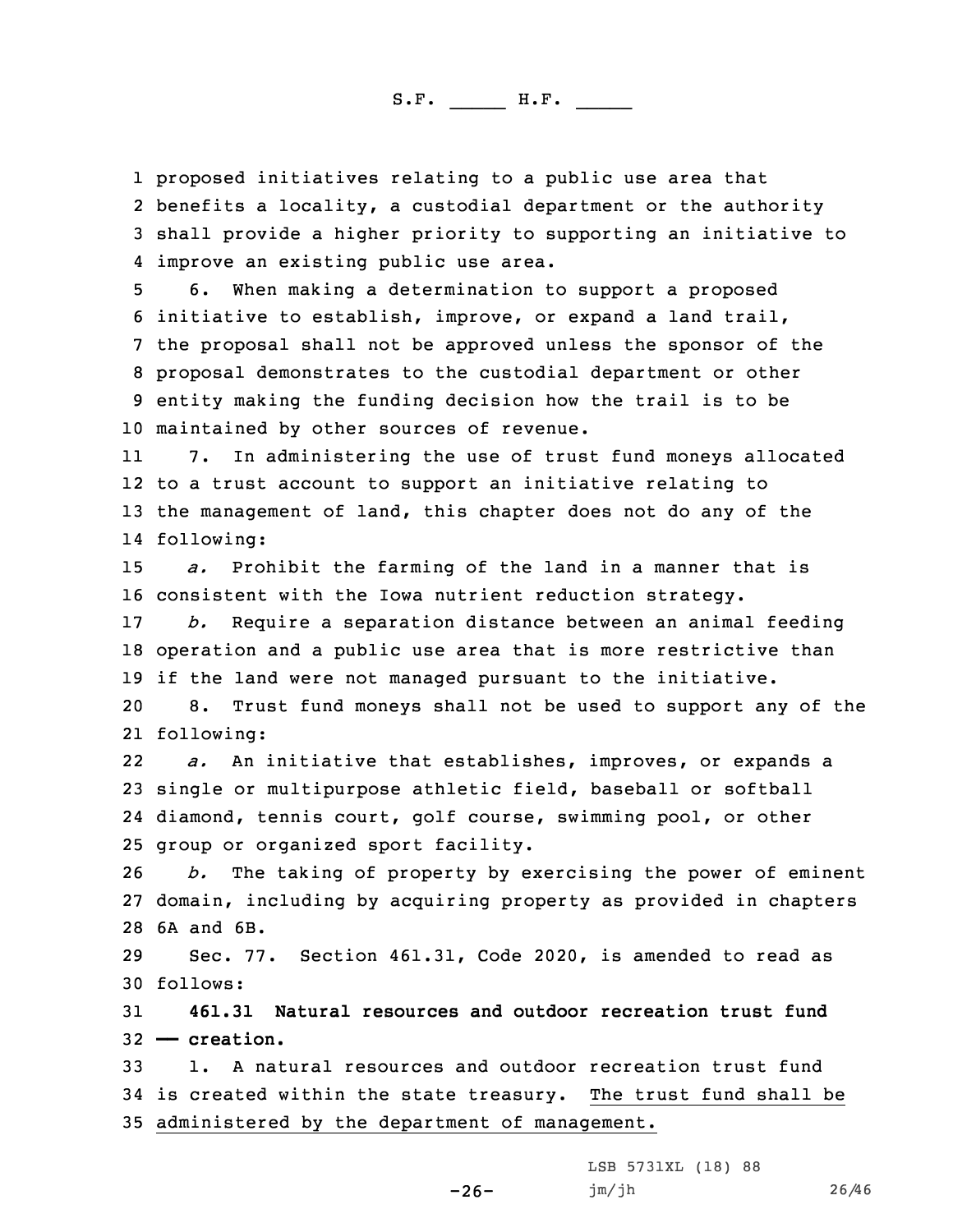12. *a.* The trust fund shall be composed comprised of moneys 2 all of the following:

3 (1) Moneys transferred to the trust fund pursuant to section 4 423.2A.

 (2) Other moneys required to be credited to the trust fund by law and moneys accepted by <sup>a</sup> custodial department for 7 placement in an account established in this [subchapter](https://www.legis.iowa.gov/docs/code/2020/461.pdf) and the trust fund from any source.

9 *b.* Trust fund moneys are exclusively appropriated by law 10 to carry out the constitutional purposes provided described in 11 section 461.3.

12 *c.* Trust fund moneys shall supplement and not replace 13 moneys appropriated by the general assembly to support the 14 constitutional purposes provided in [section](https://www.legis.iowa.gov/docs/code/2020/461.3.pdf) 461.3.

15 *d.* Trust fund moneys shall only be used to support voluntary 16 initiatives and shall not be used for regulatory efforts, 17 enforcement actions, or litigation.

18 3. In administering a trust fund account, a custodial department may contract, sue and be sued, and authorize payment for costs, fees, commissions, and other reasonable expenses from the trust account. However, <sup>a</sup> custodial department shall not in any manner directly or indirectly pledge the credit of this state.

24 4. *a.* Except as provided in paragraph *"b"*, the treasurer of state shall, each month as directed by the department of management, allocate all trust fund moneys that have been credited to the trust fund, including moneys transferred to the trust fund as provided in section 423.2A, to each trust account and designated fund as provided in this subchapter. *b.* Notwithstanding sections 461.32 through 461.38, for the fiscal year beginning July 1, 2021, and for each subsequent

32 fiscal year, only that amount as authorized by an Act of

33 the general assembly shall be allocated from the trust fund

34 to <sup>a</sup> trust account or designated fund as provided in this

35 subchapter. However, if for <sup>a</sup> fiscal year no Act of the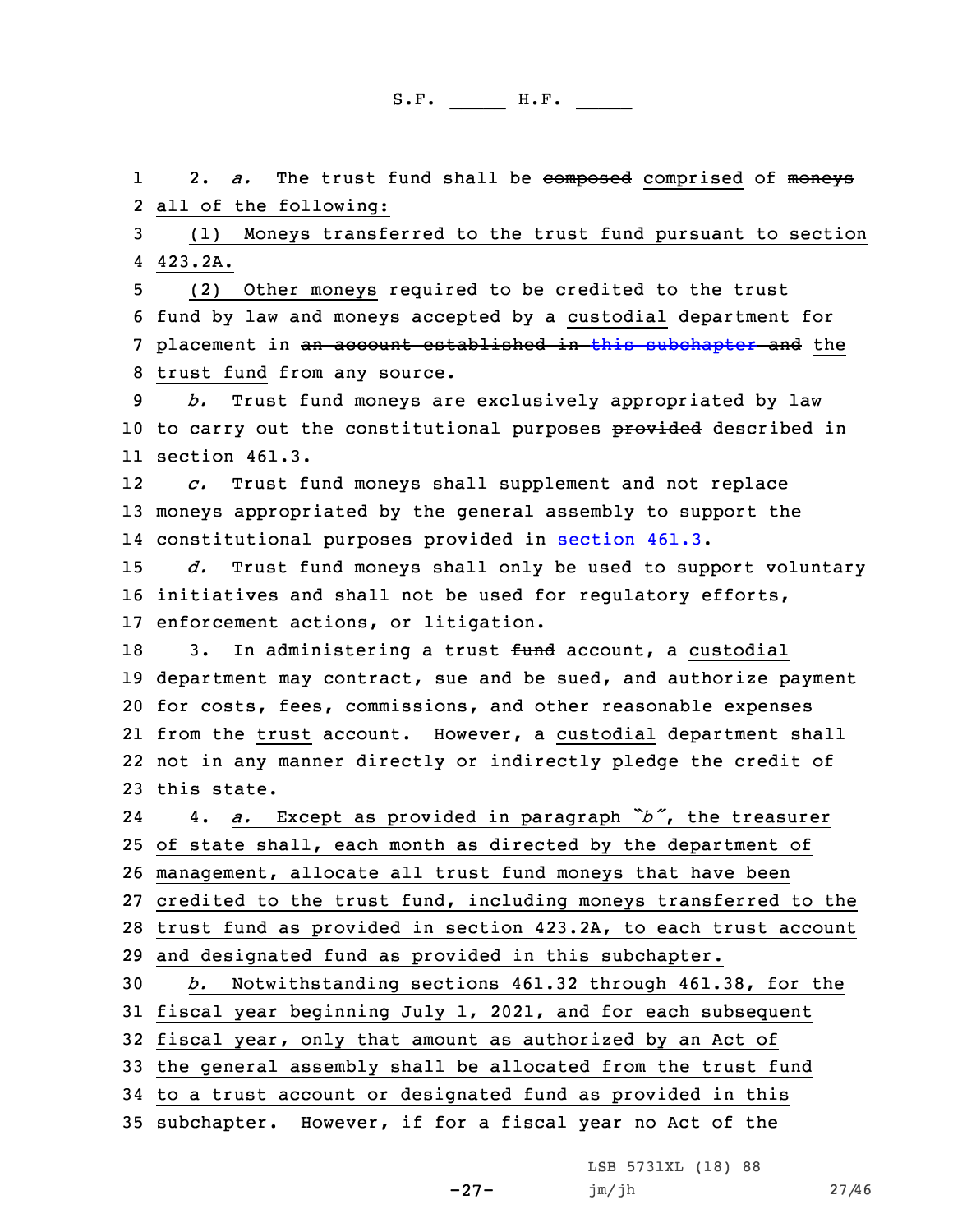1 general assembly authorizes trust fund moneys to be allocated

2 from the trust fund, the trust fund moneys shall be allocated 3 from the trust fund to the trust accounts and designated funds

4 as provided in this subchapter by operation of law.

5 5. *a.* Notwithstanding [section](https://www.legis.iowa.gov/docs/code/2020/8.33.pdf) 8.33, any unexpended balance 6 in the trust fund or in an a trust account ereated within the 7 trust fund at the end of each fiscal year shall be retained in 8 the trust fund or the respective trust account.

9 *b.* Notwithstanding section 12C.7, [subsection](https://www.legis.iowa.gov/docs/code/2020/12C.7.pdf) 2, interest or 10 earnings on investments or time deposits of the moneys in the 11 trust fund and <del>its respective</del> trust accounts shall be credited 12 to the trust fund and <del>its respective</del> trust accounts.

13 *c.* The recapture of awards originating from an <sup>a</sup> trust 14 account and other repayments to <del>an</del> a trust account shall be 15 retained in that trust account.

16 Sec. 78. Section 461.32, Code 2020, is amended to read as 17 follows:

18 **461.32 Natural resources trust account —— allocations.**

19 1. A natural resources trust account is created in the trust 20 fund. Twenty-three The trust account shall be administered by 21 the department of natural resources.

222. Eighteen percent of the moneys credited to the trust fund 23 shall be allocated to the trust account.

24 $2.5$  3. The trust account shall be used by the department of natural resources to support all of the following initiatives: *a.* The establishment, restoration, or enhancement of state parks, state preserves, state forests, wildlife areas, wildlife habitats, native prairies, and wetlands.

 (1) <sup>A</sup> higher priority shall be provided to supporting initiatives for the maintenance, preservation, or restoration of land and <sup>a</sup> lower priority shall be provided to supporting initiatives for the purchase or acquisition of land.

33 (2) The department shall utilize an index that includes <sup>a</sup> 34 comprehensive assessment mechanism to produce <sup>a</sup> statistically 35 verifiable basis for determining whether to approve or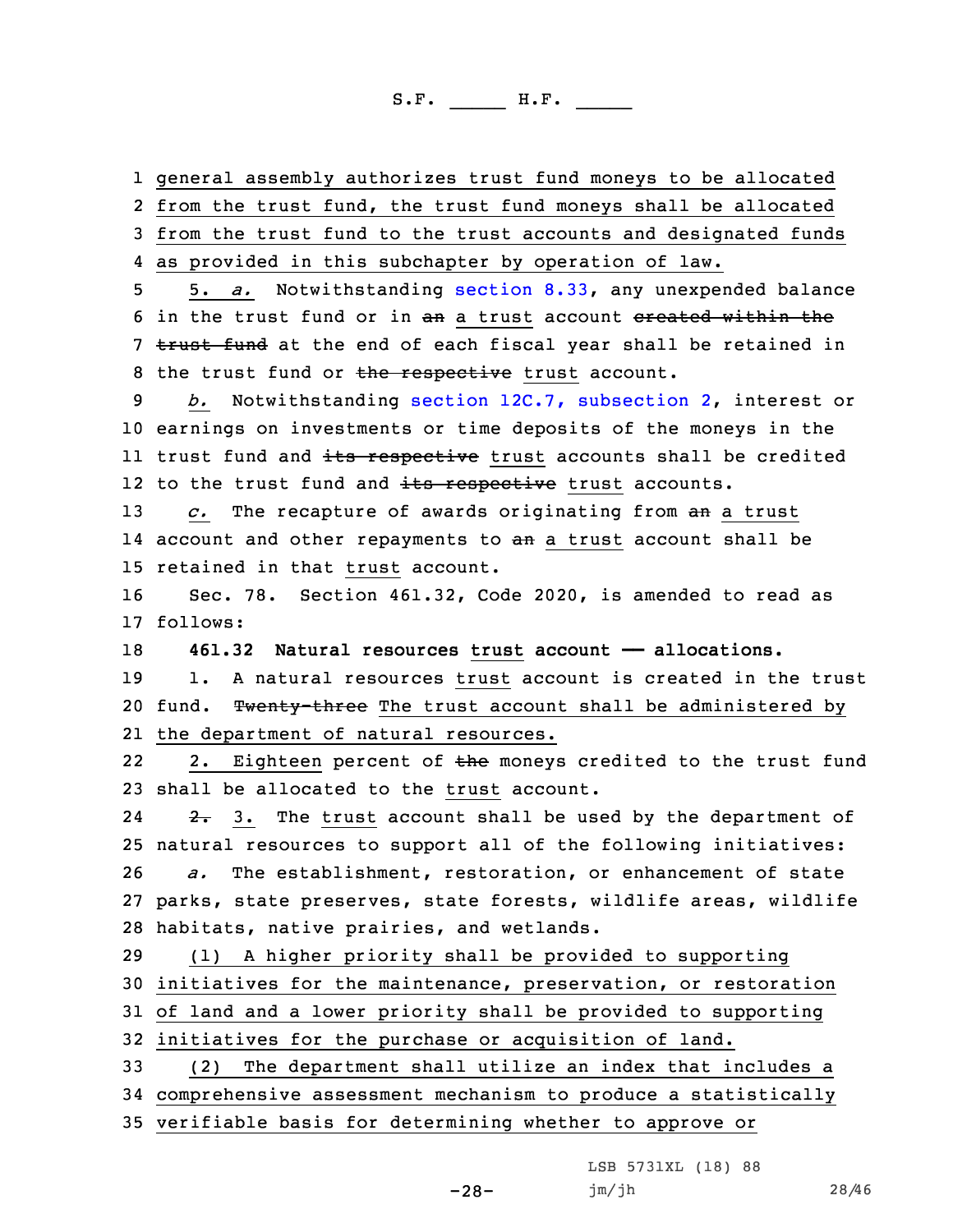1 disapprove the purchase or acquisition of the land. The

2 department shall establish index criteria that justifies the

<sup>3</sup> land's removal from private ownership and use.

4 *b.* The construction or improvement of facilities located on 5 land owned or managed by the department.

6 *b. c.* Wildlife diversity.

7 *c. d.* Recreational purposes.

 *d. e.* Technical assistance and financial incentives provided to private landowners to promote the management of forests, fisheries, recreational areas, wetlands, and wildlife. 11 *e. f.* The improvement of water trails, rivers, and streams. 12 *f. g.* Education and outreach that provide instruction regarding natural history and the outdoors. The subjects of such instruction may relate to opportunities involving <sup>a</sup> 15 recreational purposes purpose, outdoor safety, and or ethics. 16 3. The department of natural resources shall to every extent possible consider its comprehensive plan provided in section 456A.31 when making funding decisions. Sec. 79. Section 461.33, Code 2020, is amended to read as 20 follows: 21 **461.33 Soil conservation and nonpoint source water protection trust account —— allocations.** 1. <sup>A</sup> soil conservation and nonpoint source water protection 24 trust account is created in the trust fund. Twenty The trust account shall be administered by the department of agriculture and land stewardship. 2. Thirty-four percent of the moneys credited to the trust fund shall be allocated to the trust account. 3. Forty-seven percent of trust fund moneys allocated to the trust account shall first be transferred as directed by the department to any or all of the following: *a.* The water quality infrastructure fund created in section 8.57B to support water quality agriculture infrastructure programs created in section 466B.43 in order to reduce nutrient

35 loads from nonpoint sources.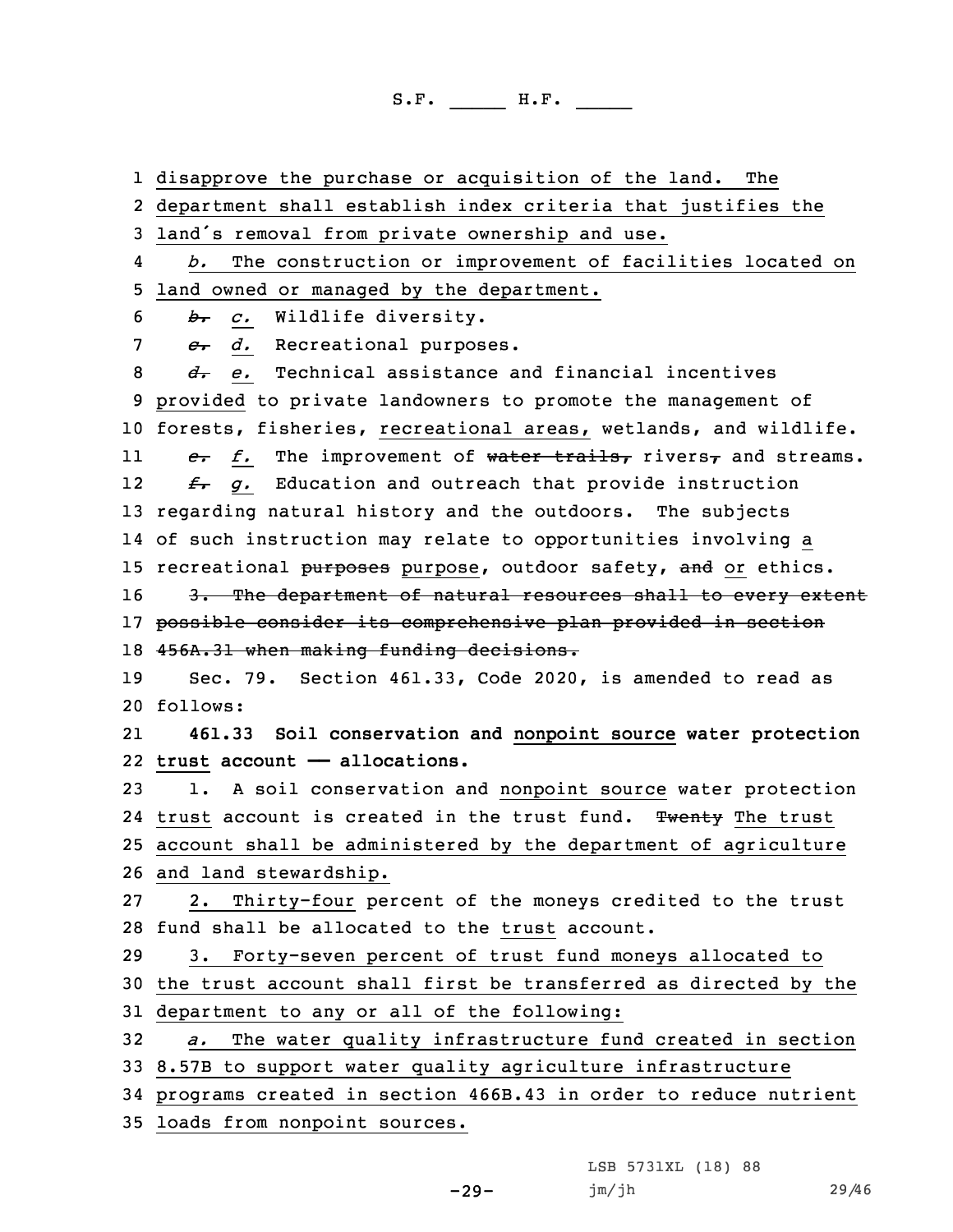1 *b.* The water quality financial assistance fund created in section 16.134A to support the water quality urban infrastructure program created in section 466B.44. 4 2. 4. *a.* The account shall be used by the department of 5 agriculture and land stewardship remaining trust fund moneys allocated to the trust account shall be used by the department to support all of the following initiatives: *a.* (1) Soil conservation and watershed protection, including by supporting the department's division of 10 soil conservation and water quality within the department ll <del>of agriculture and land stewardship</del> and soil and water conservation district commissioners. The department and 13 commissioners may provide for the installation establishment of conservation practices and watershed protection improvements as 15 provided in [chapters](https://www.legis.iowa.gov/docs/code/2020/161A.pdf) 161A, [161C](https://www.legis.iowa.gov/docs/code/2020/161C.pdf), [461A](https://www.legis.iowa.gov/docs/code/2020/461A.pdf), and [466](https://www.legis.iowa.gov/docs/code/2020/466.pdf), and 466B. *b.* (2) The conservation of highly erodible land. The 17 department of agriculture and land stewardship may execute contracts with private landowners who agree to reserve such land only for uses that prevent erosion in excess of the applicable soil loss limits as established in section [161A.44](https://www.legis.iowa.gov/docs/code/2020/161A.44.pdf). 21 *c.* (3) Soil conservation or crop management practices used on land producing biomass for biorefineries, including cellulosic ethanol production. 24 3. *b.* The department of agriculture and land stewardship may use unencumbered or unobligated trust fund moneys allocated to the trust account to provide financial incentives or technical assistance to landowners. 5. During <sup>a</sup> fiscal year, the department may transfer unencumbered or unobligated trust fund moneys allocated to the trust account for use by the department as is provided in subsection 4 to any of the following: *a.* The water quality infrastructure fund created in section 8.57B to support water quality agriculture infrastructure programs created in section 466B.43 in order to reduce nutrient loads from nonpoint sources.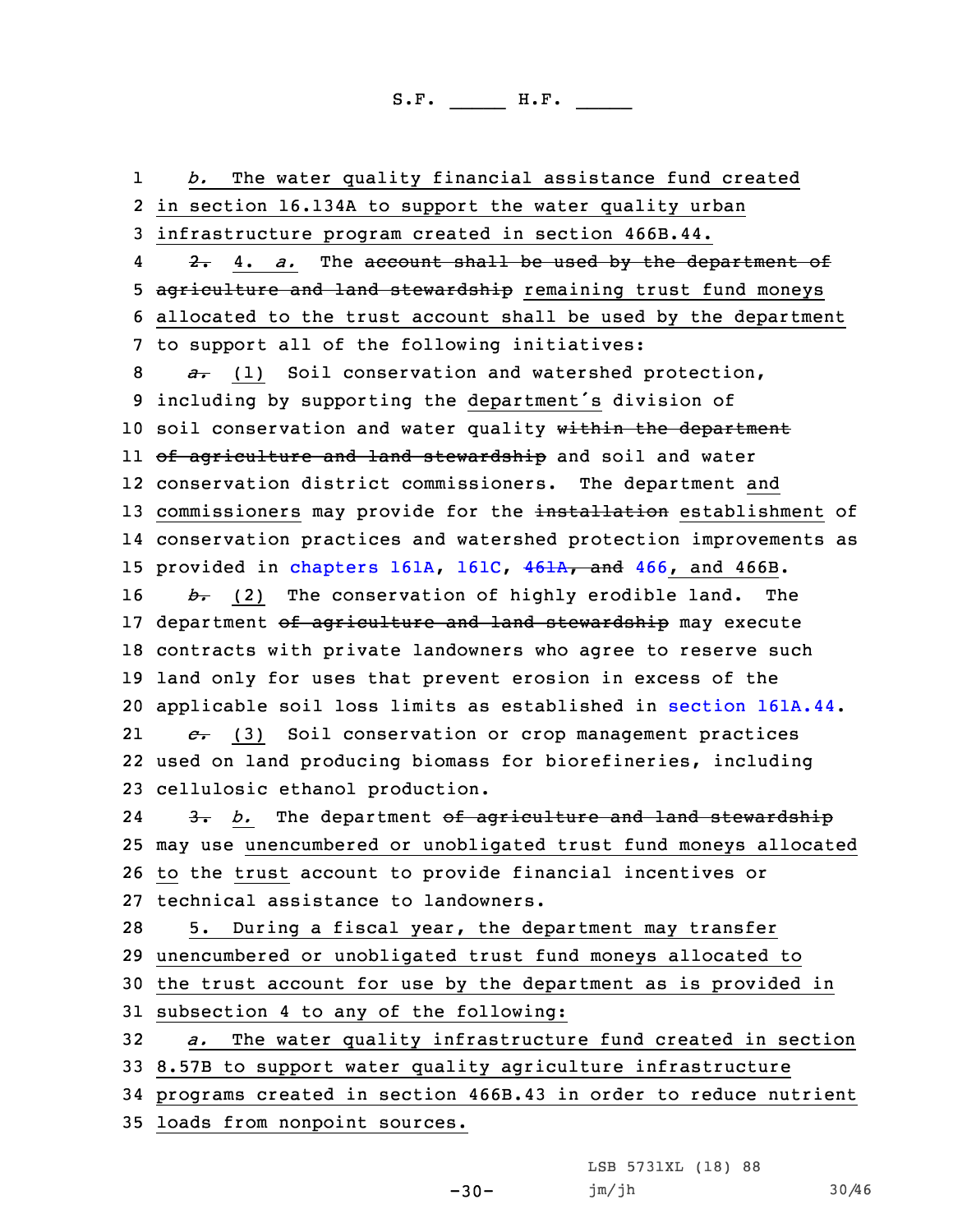1 *b.* The water quality financial assistance fund created 2 in section 16.134A to support the water quality urban 3 infrastructure program created in section 466B.44. 4 Sec. 80. Section 461.34, Code 2020, is amended to read as 5 follows: 6 **461.34 Watershed protection trust account —— allocations.** 7 1. <sup>A</sup> watershed protection trust account is created in the 8 trust fund. Fourteen The trust account shall be administered 9 by the department of natural resources. 10 2. Fifteen percent of the moneys credited to the trust fund 11 shall be allocated to the trust account. 12 3. Forty-seven percent of trust fund moneys allocated 13 to the trust account shall first be transferred to the water 14 quality financial assistance fund created in section 16.134A 15 for appropriation as provided in that section. 16 2. 4. The account Of the remaining trust fund moneys 17 allocated to the trust account, fifty percent shall be used 18 cooperatively distributed for use by the department of 19 natural resources and the department of agriculture and land 20 stewardship to support all of the following initiatives: 21 *a.* Water water quality resource projects administered by 22 the department <del>of natural resources</del> to preserve watersheds, 23 including but not limited to all of the following: 24 (1) *a.* Projects to protect, restore, or enhance water 25 quality in the state through the provision of financial 26 assistance to communities for impairment-based, locally 27 directed watershed projects. The department may use the 28 account trust fund moneys to support the water resource 29 restoration sponsor program as provided in section [455B.199](https://www.legis.iowa.gov/docs/code/2020/455B.199.pdf). 30 (2) *b.* Regional and community watershed assessment, 31 planning, and prioritization efforts, including as provided in 32 chapter 466B. 33 *c.* Water quality protection programs provided in section 34 466.7 that relate to any of the following: 35 (1) The administration of geographic information systems

LSB 5731XL (18) 88

-31-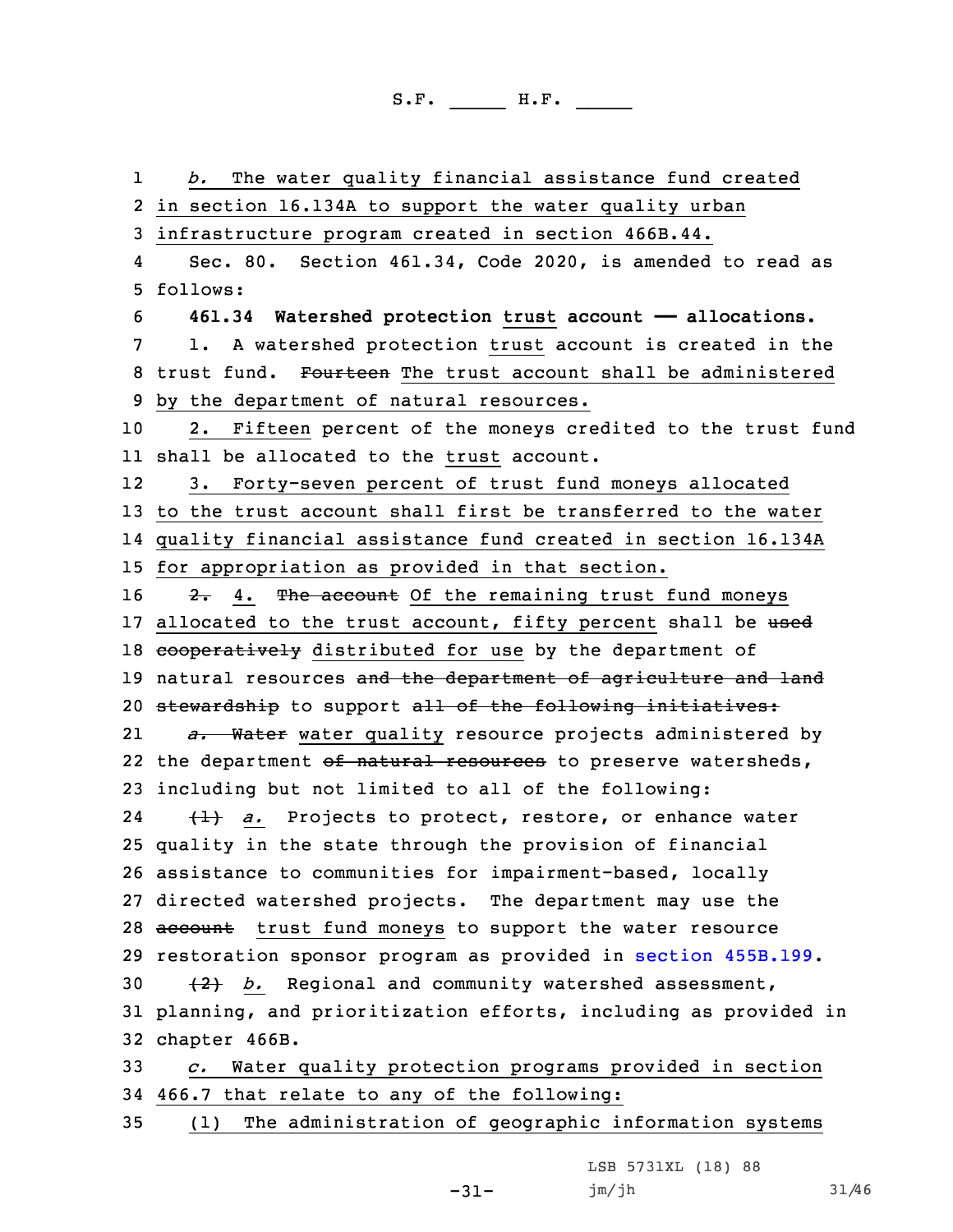for use in developing, monitoring, and displaying local watershed information. (2) An activity to support the collection and analysis of water quality monitoring. (3) Floodplain permitting. (4) Flood protection education to provide information to local officials regarding floodplain management. *b.* 5. Surface Of the remaining trust fund moneys allocated to the trust account, fifty percent shall be distributed for use by the department of agriculture and land stewardship to support surface water protection projects and practices administered by the department of agriculture and land 13 stewardship or the department of natural resources, as described in the Iowa nutrient reduction strategy including but not limited to the installation of permanent vegetation cover, filter strips, grass waterways, edge of field practices, and riparian forest buffers; dredging; and bank stabilization. The departments of agriculture and land stewardship and natural 19 resources department may use the account trust fund moneys to support the conservation buffer strip program provided in section 466.4 and the conservation reserve enhancement program as provided in [section](https://www.legis.iowa.gov/docs/code/2020/466.5.pdf) 466.5. 23 3. 6. The departments<sup>2</sup> A decision by a department to prioritize initiatives may be based on the priority list of watersheds provided in section [456A.33A](https://www.legis.iowa.gov/docs/code/2020/456A.33A.pdf). 7. During <sup>a</sup> fiscal year, the department of natural resources or the department of agriculture and land stewardship may transfer unencumbered or unobligated trust fund moneys distributed to the custodial department pursuant to subsection 4 or 5 to the water quality financial assistance fund created in section 16.134A. Sec. 81. Section 461.35, Code 2020, is amended to read as 33 follows: **461.35 Iowa resources enhancement and protection fund —— allocation.**

-32-

LSB 5731XL (18) 88 jm/jh 32/46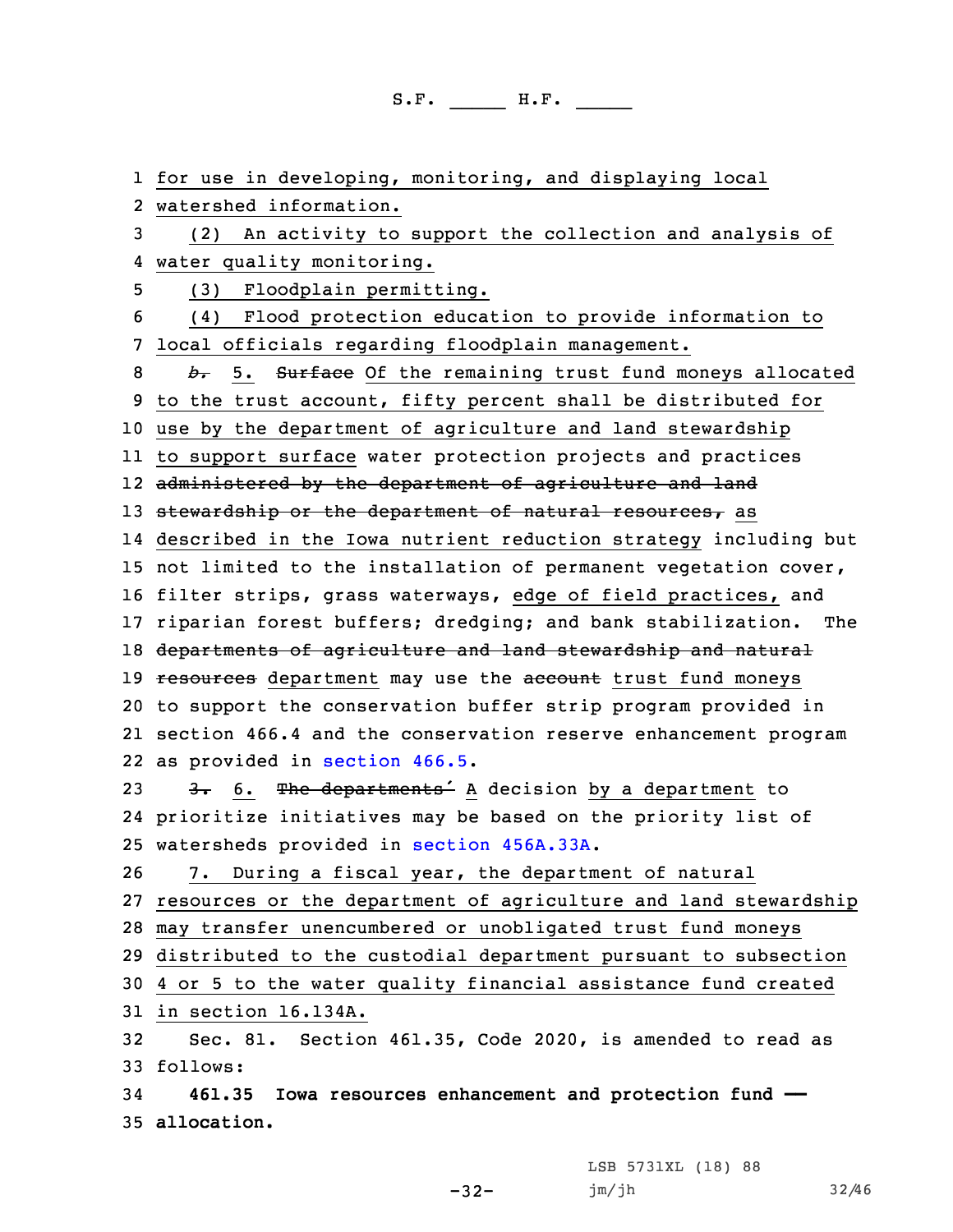1Thirteen Ten percent of the moneys credited to the trust 2 fund shall be allocated to the Iowa resources enhancement 3 and protection fund created in [section](https://www.legis.iowa.gov/docs/code/2020/455A.18.pdf) 455A.18 for further 4 allocation as provided in section [455A.19](https://www.legis.iowa.gov/docs/code/2020/455A.19.pdf).

5 Sec. 82. Section 461.36, Code 2020, is amended by striking 6 the section and inserting in lieu thereof the following:

7 **461.36 Local conservation partnership trust account ——** 8 **allocations.**

9 1. <sup>A</sup> local conservation partnership trust account is 10 created in the trust fund. The trust account shall be 11 administered by the department of natural resources.

12 2. Nine percent of the moneys credited to the trust fund 13 shall be allocated to the trust account.

14 3. The department shall allocate the trust fund moneys 15 credited to the account to local communities participating 16 in the local conservation partnership program as provided in 17 section 461.36A.

18 Sec. 83. NEW SECTION. **461.36A Local conservation** 19 **partnership program.**

20 1. As used in this section, unless the context otherwise 21 requires:

22 *a. "Department"* means the department of natural resources. <sup>23</sup> *b. "Local community"* includes <sup>a</sup> political subdivision or 24 <sup>a</sup> watershed management authority created pursuant to section 25 466B.22.

26 2. The department shall establish and administer <sup>a</sup> local 27 conservation partnership program to provide financing to local 28 communities to do any of the following:

29 *a.* Maintain and improve parks, preserves, wildlife areas, 30 wildlife habitats, native prairies, forests, or wetlands.

31 *b.* Promote wildlife diversity.

32 *c.* Further <sup>a</sup> recreational purpose.

33 *d.* Improve rivers and streams.

34 *e.* Sponsor education and outreach programs and projects that 35 provide instruction regarding natural history and the outdoors.

-33-

LSB 5731XL (18) 88 jm/jh 33/46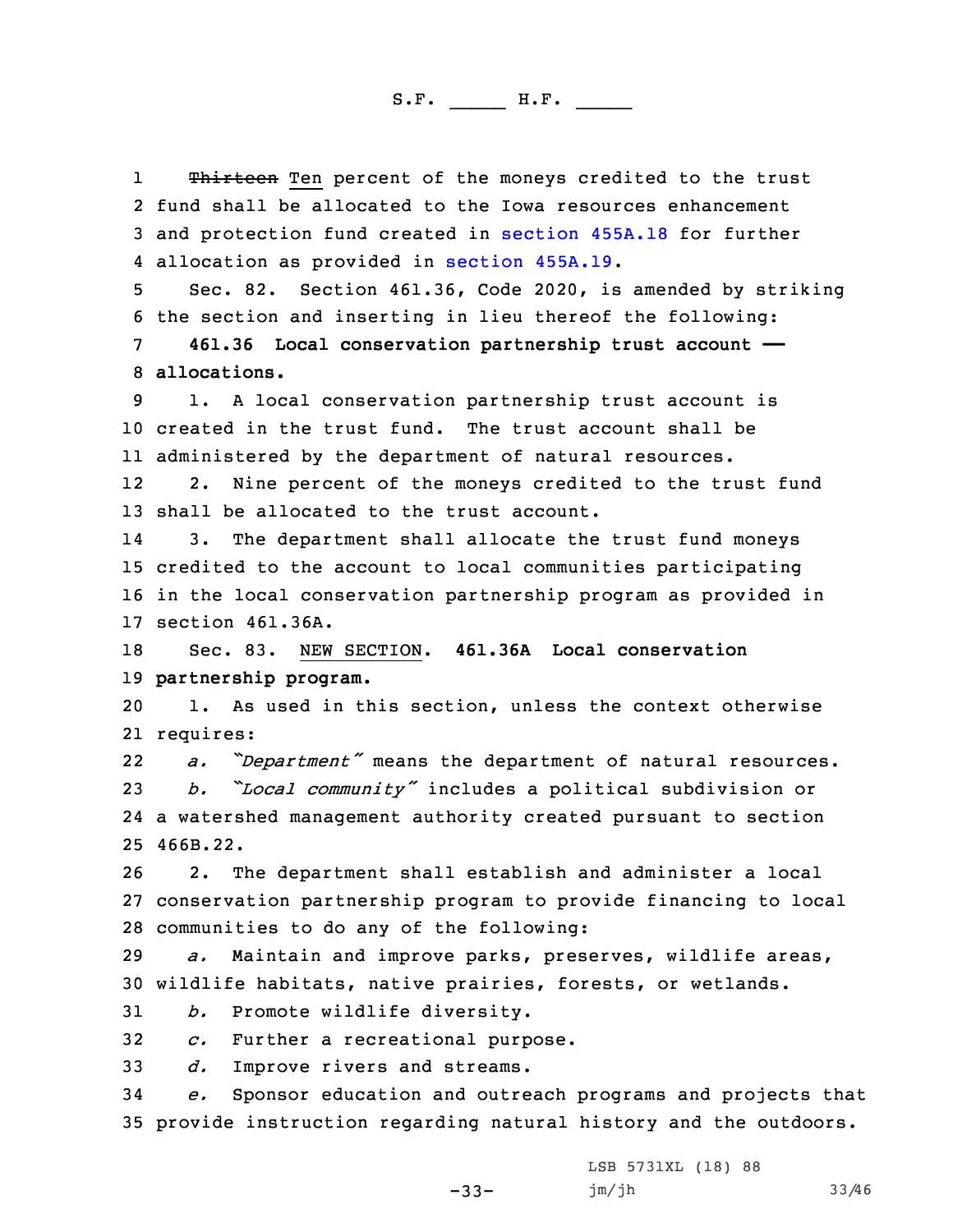The subjects of such instruction may relate to opportunities involving <sup>a</sup> recreational purpose, outdoor safety, or ethics. The programs and projects may assist Iowa students studying in fields of science, technology, engineering, and mathematics. *f.* Further any other purpose described in section 350.1. 3. As part of <sup>a</sup> local conservation partnership under the program, two or more local communities may enter into chapter 28E agreements, and <sup>a</sup> local community may cooperate with the federal government or <sup>a</sup> nongovernmental organization. <sup>A</sup> nongovernmental organization shall not be eligible to participate in <sup>a</sup> local community partnership under the program unless the nongovernmental organization submits an application in association with <sup>a</sup> political subdivision or county conservation board and enters into <sup>a</sup> chapter 28E agreement with the political subdivision or county conservation board. 4. *a.* <sup>A</sup> local community is not eligible to receive moneys from the department under the program to support <sup>a</sup> local conservation partnership, unless the local community finances <sup>a</sup> minimum percentage of the estimated or total cost of the initiative, whichever is less. 21 *b.* The minimum amount of the cost-share contribution by <sup>a</sup> local community, as described in paragraph *"a"*, shall be as 23 follows: 24 (1) Ten percent for <sup>a</sup> local community located in <sup>a</sup> county having <sup>a</sup> population of fifteen thousand or less. (2) Twenty-five percent for <sup>a</sup> local community located in <sup>a</sup> county having <sup>a</sup> population of more than fifteen thousand but less than one hundred thousand. (3) Seventy-five percent for <sup>a</sup> local community located in <sup>a</sup> county having <sup>a</sup> population of one hundred thousand or more. Sec. 84. Section 461.37, Code 2020, is amended to read as 32 follows:

33 **461.37 Trails Water and land trails trust account ——** 34 **allocations.**

35 1. A water and land trails trust account is created in the

-34-

LSB 5731XL (18) 88 jm/jh 34/46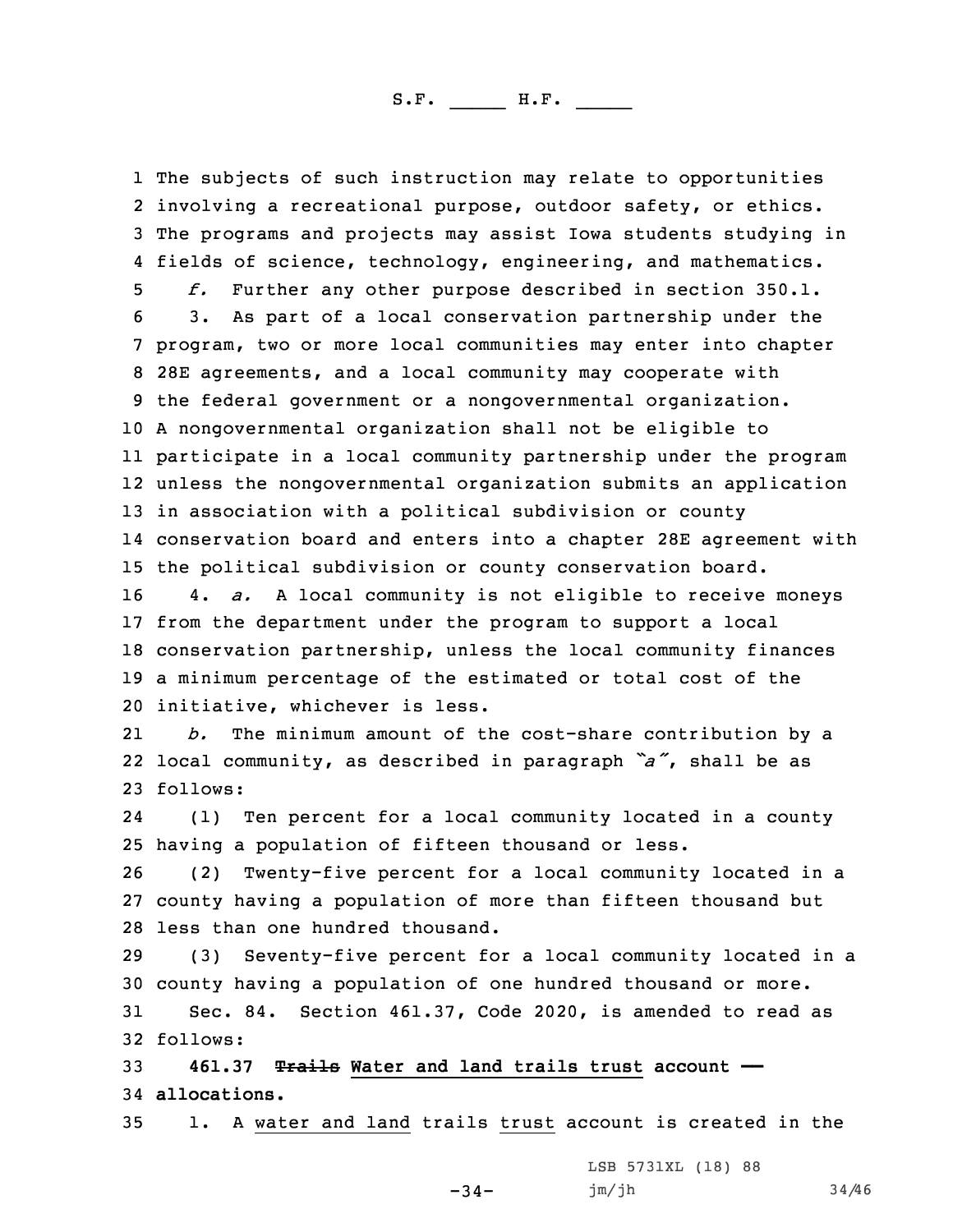1 trust fund. <del>Ten</del> The trust account shall be administered by the department of transportation. 2. Four percent of the moneys credited to the trust fund shall be allocated to the trust account. 5 2. 3. The Of the amount of trust fund moneys allocated to the trust account, fifty percent shall be distributed for 7 use by the department of transportation and the department of 8 natural resources shall use moneys in the account to support initiatives related to the design, establishment, maintenance, improvement, and expansion of land trails. 113. 4. The Of the amount of trust fund moneys allocated to the trust account, fifty percent shall be distributed for use 13 by the department of natural resources may use the account to support the design, establishment, maintenance, improvement, and expansion of water trails. The department shall provide priority to stream restoration. 5. *a.* During <sup>a</sup> fiscal year, and pursuant to an agreement between the department of transportation and the department of natural resources, either custodial department that is distributed trust fund moneys for use under this section may transfer unencumbered or unobligated trust fund moneys to the other custodial department for use by the other custodial department as provided in this section. 24 *b.* During <sup>a</sup> fiscal year, and pursuant to an agreement between the department of transportation and the department of natural resources, the department of transportation may transfer unencumbered or unobligated trust fund moneys allocated to the trust account and distributed for use by the department of transportation to another trust account administered by the department of natural resources for use by the department of natural resources. Sec. 85. Section 461.38, Code 2020, is amended to read as 33 follows: **461.38 Lake and stream restoration trust account —— allocations.**

 $-35-$ 

LSB 5731XL (18) 88 jm/jh 35/46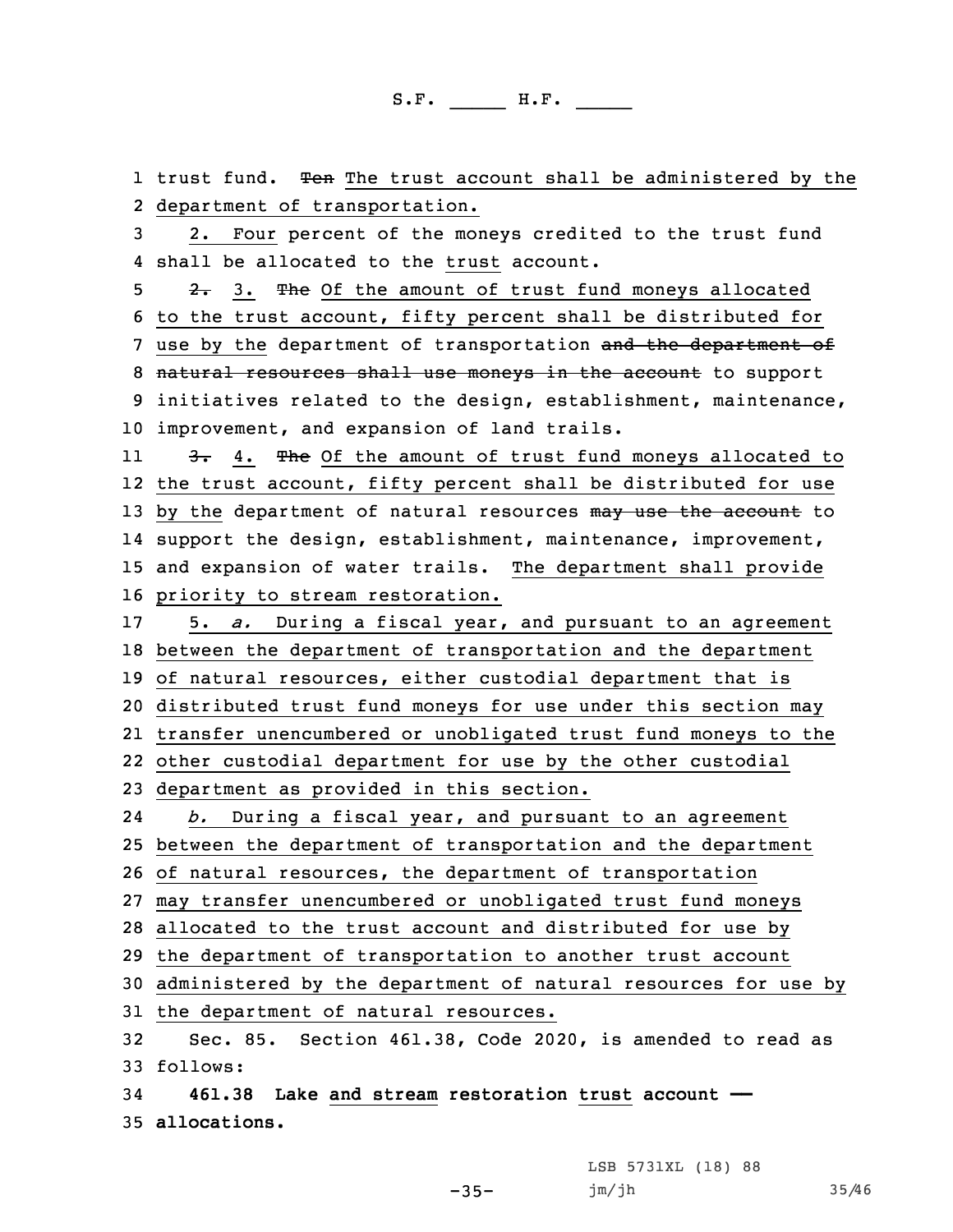1 1. A lake and stream restoration trust account is created in 2 the trust fund. Seven The trust account shall be administered by the department of natural resources. 4 2. Ten percent of the moneys credited to the trust fund shall be allocated to the trust account.  $2.3$ . The department of natural resources shall use moneys 7 in allocated to the trust account to support public all of the following: *a.* Public lake restoration initiatives as follows: *a*. (1) An initiative shall account for a lake's recreational purpose, and provide for environmental, aesthetic, 12 ecological, and social value. It must <del>improve water quality</del> further <sup>a</sup> goal of the Iowa nutrient reduction strategy. 14 *b.* (2) The department's <sup>A</sup> decision by the department to prioritize an initiative may be based on the department's lake restoration plan and report as provided in section [456A.33B](https://www.legis.iowa.gov/docs/code/2020/456A.33B.pdf) and the Iowa nutrient reduction strategy. *b.* The stabilization and restoration of stream banks. Sec. 86. NEW SECTION. **461.51 Repeal.** This chapter is repealed December 31, 2050. 21 Sec. 87. CODE EDITOR DIRECTIVE. 22 1. The Code editor is directed to make the following transfers: 24 a. Section 461.36A, as enacted in this division of this Act, to section 455A.31. b. Section 461.35, as amended in this division of this Act, to section 461.41. 2. The Code editor shall correct internal references in the Code and in any enacted legislation as necessary due to the enactment of this section. Sec. 88. REPEAL. Section 455A.20, Code 2020, is repealed. Sec. 89. EFFECTIVE DATE. This division of this Act takes effect January 1, 2021. EXPLANATION **The inclusion of this explanation does not constitute agreement with**

-36-

LSB 5731XL (18) 88 jm/jh 36/46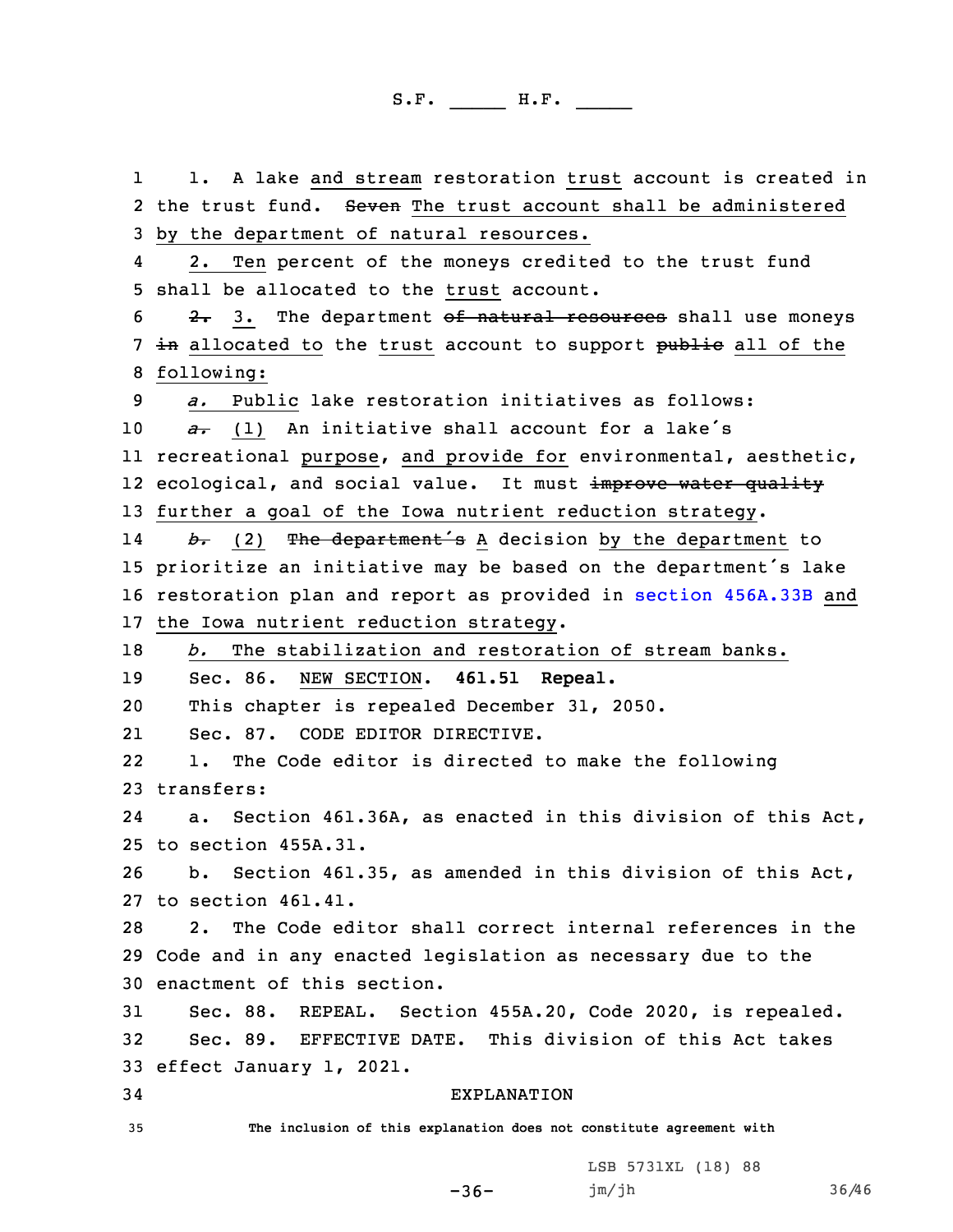1

**the explanation's substance by the members of the general assembly.**

2 This bill relates to state and local revenue and finances including modifying individual income taxes, sales and use taxes, water service tax, certain tax credits, and provisions relating to county juvenile court expenses and mental health region funding. The bill is organized into divisions.

 DIVISION I —— INDIVIDUAL INCOME TAX BRACKETS AND RATES BEGINNING 2021 TAX YEAR. Current law provides nine regular tax brackets containing progressively higher amounts of taxable income that are taxed at progressively higher tax rates, from <sup>a</sup> low of 0.33 percent, to <sup>a</sup> high of 8.53 percent. The taxable income amounts in each tax bracket are indexed to inflation and increased each year. For tax years beginning on or after January 1, 2021, the bill reduces the tax rate in each bracket, and reduces the number of brackets to eight, as follows:

| 16 | Income over:        | But not over: | Tax   |
|----|---------------------|---------------|-------|
| 17 | 1) \$0              | \$3,364       | 0.30% |
| 18 | 2) \$3,364          | \$6,728       | 2.00% |
| 19 | $3)$ \$6,728        | \$15,138      | 3.73% |
| 20 | 4) \$15,138         | \$25,230      | 5.07% |
| 21 | 5) \$25,230         | \$33,640      | 5.36% |
| 22 | $6)$ \$33,640       | \$50,460      | 5.63% |
| 23 | 7) \$50,460         | \$75,690      | 6.97% |
| 24 | 8) \$75,690 or more |               | 7.48% |

 The individual tax rates listed above apply for all tax years beginning on or after January 1, 2021, until such time as <sup>a</sup> different tax rate takes effect as described in division III. DIVISION II —— CONTINGENT EFFECTIVE DATE IN 2018 IOWA ACTS —— NET GENERAL FUND REVENUES CALCULATION. For purposes of describing contingent individual income tax changes in 2018 Iowa Acts, chapter 1161, section 133, the term "trigger year" means the first tax year after the following occurrence: the net general fund revenues for FY 2022 equal or exceed \$8,314,600,000, and also equal or exceed 104 percent of the

-37-

LSB 5731XL (18) 88 jm/jh 37/46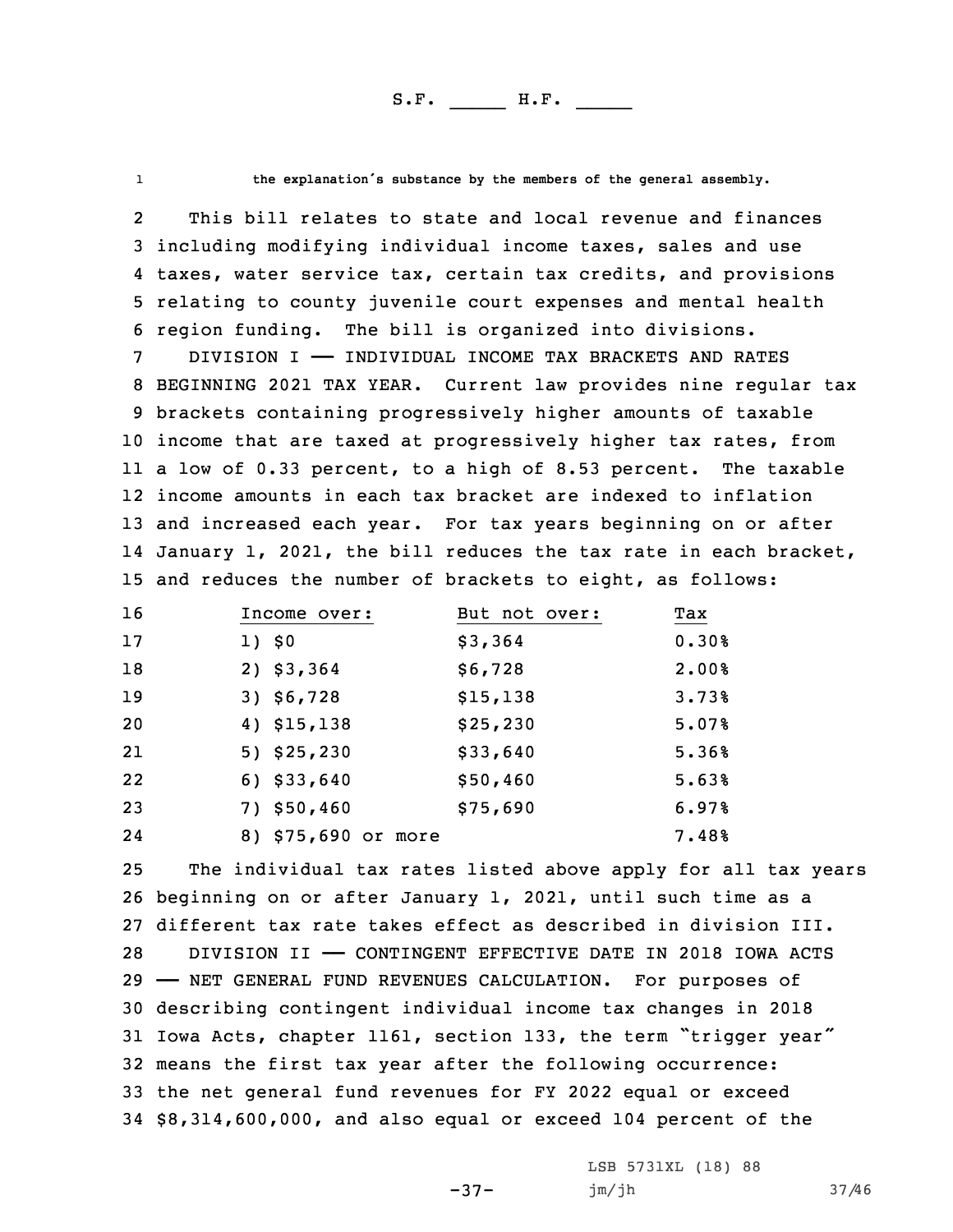net general fund revenues for FY 2021; or if the previous conditions are not satisfied, on or after the January 1 following the first fiscal year for which the net general fund revenues equal or exceed \$8,314,600,000, and also equal or exceed 104 percent of the net general fund revenues for the fiscal year immediately preceding that fiscal year. The bill strikes the above-mentioned condition relating to net general fund revenues exceeding 104 percent of the net general fund revenues for the preceding fiscal year. Therefore, the "trigger year" occurs when net general fund revenues equal or exceed \$8,314,600,000 during FY 2022 or any fiscal year thereafter, and the contingent individual income tax changes described in division III of the bill become effective as well as other tax changes in 2018 Iowa Acts, chapter 1161, sections 99 through 134.

 DIVISION III —— FUTURE CONTINGENT INDIVIDUAL INCOME TAXES BEGINNING IN 2023 TAX YEAR. Commencing with the tax year beginning January 1, 2023, the bill reduces the number of individual income tax brackets to four and reduces the tax rates in the aggregate if certain net tax receipt revenue targets are met or exceeded as described in division II of the bill. For <sup>a</sup> married couple filing <sup>a</sup> joint return, the taxable income amounts in each individual bracket are doubled. The taxable income amounts in each tax bracket are indexed to inflation and increased each year. The contingent individual income tax brackets and rates are as follows for individuals other than <sup>a</sup> married couple filing jointly if the certain net tax receipt revenue targets are met or exceeded:

| Income over: | But not over: | Tax                 |
|--------------|---------------|---------------------|
| 1) \$0       | \$6,000       | 4.00%               |
| $2)$ \$6,000 | \$30,000      | 4.45%               |
| 3) \$30,000  | \$75,000      | 4.99%               |
|              |               | 5.50%               |
|              |               | 4) \$75,000 or more |

34 The contingent income tax brackets and rates for <sup>a</sup> married 35 couple filing <sup>a</sup> joint return are as follows if the certain net

-38-

LSB 5731XL (18) 88 jm/jh 38/46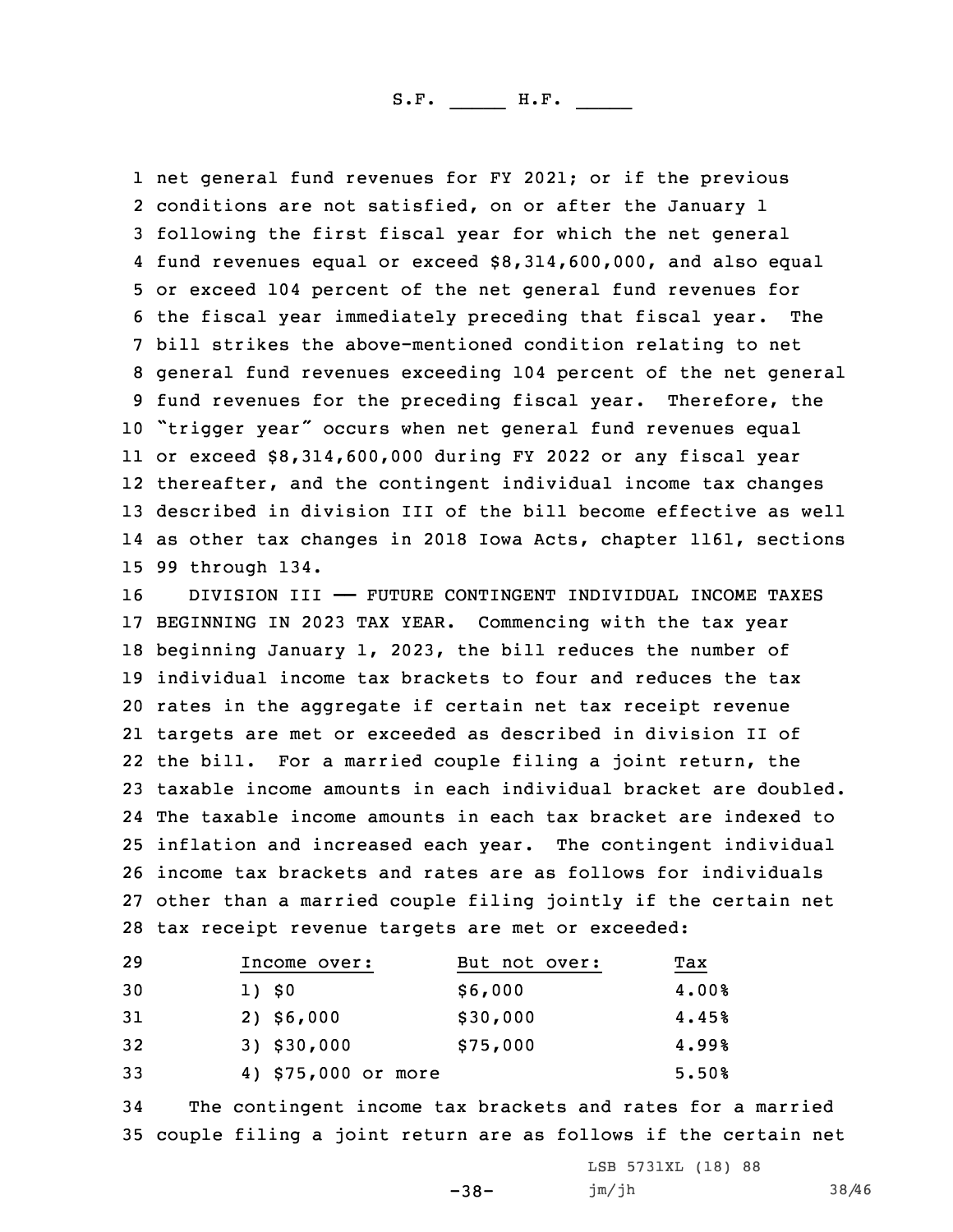1 tax receipt revenue targets are met or exceeded:

| -2  | Income over:         | But not over: | Tax   |
|-----|----------------------|---------------|-------|
| 3   | 1) \$0               | \$12,000      | 4.00% |
| 4   | 2) \$12,000          | \$60,000      | 4.45% |
| - 5 | $3)$ \$60,000        | \$150,000     | 4.99% |
| 6   | 4) \$150,000 or more |               | 5.50% |

 Current Iowa law allows married persons to file separately on <sup>a</sup> combined return so there are no separate tax brackets for <sup>a</sup> married couple filing <sup>a</sup> joint return. However, the ability for married persons to file separately on <sup>a</sup> combined return is repealed in the "trigger year" in <sup>2018</sup> Iowa Acts, chapter 1161, due to the starting point to calculate Iowa income taxes moving from federal adjusted gross income to federal taxable income, and federal law does not permit married persons to file separately on <sup>a</sup> combined return.

16 DIVISION IV - CHILD AND DEPENDENT CARE AND EARLY CHILDHOOD TAX CREDITS. Currently, an individual may claim 30 percent of the federal child and dependent care credit provided in section 21 of the Internal Revenue Code against the individual income tax if the individual's net income is less than \$45,000. Under the bill, an individual may claim 30 percent of the federal child and dependent care credit provided in section 21 of the Internal Revenue Code against the individual income tax if the individual's net income is less than \$90,000.

 The bill also increases the income threshold determining the eligibility of <sup>a</sup> taxpayer for the early childhood development tax credit. The bill increases the eligibility threshold from <sup>a</sup> taxpayer whose net income is less than \$45,000 per year to less than \$90,000 per year. By increasing the eligibility threshold, taxpayers whose net income is less than \$90,000 are now eligible to take the early childhood development tax credit equaling 25 percent of the first \$1,000 which the taxpayer has paid to others for early childhood development expenses for each dependent ages three through five.

35 The changes in the division apply to tax years beginning on

 $-39-$ 

LSB 5731XL (18) 88 jm/jh 39/46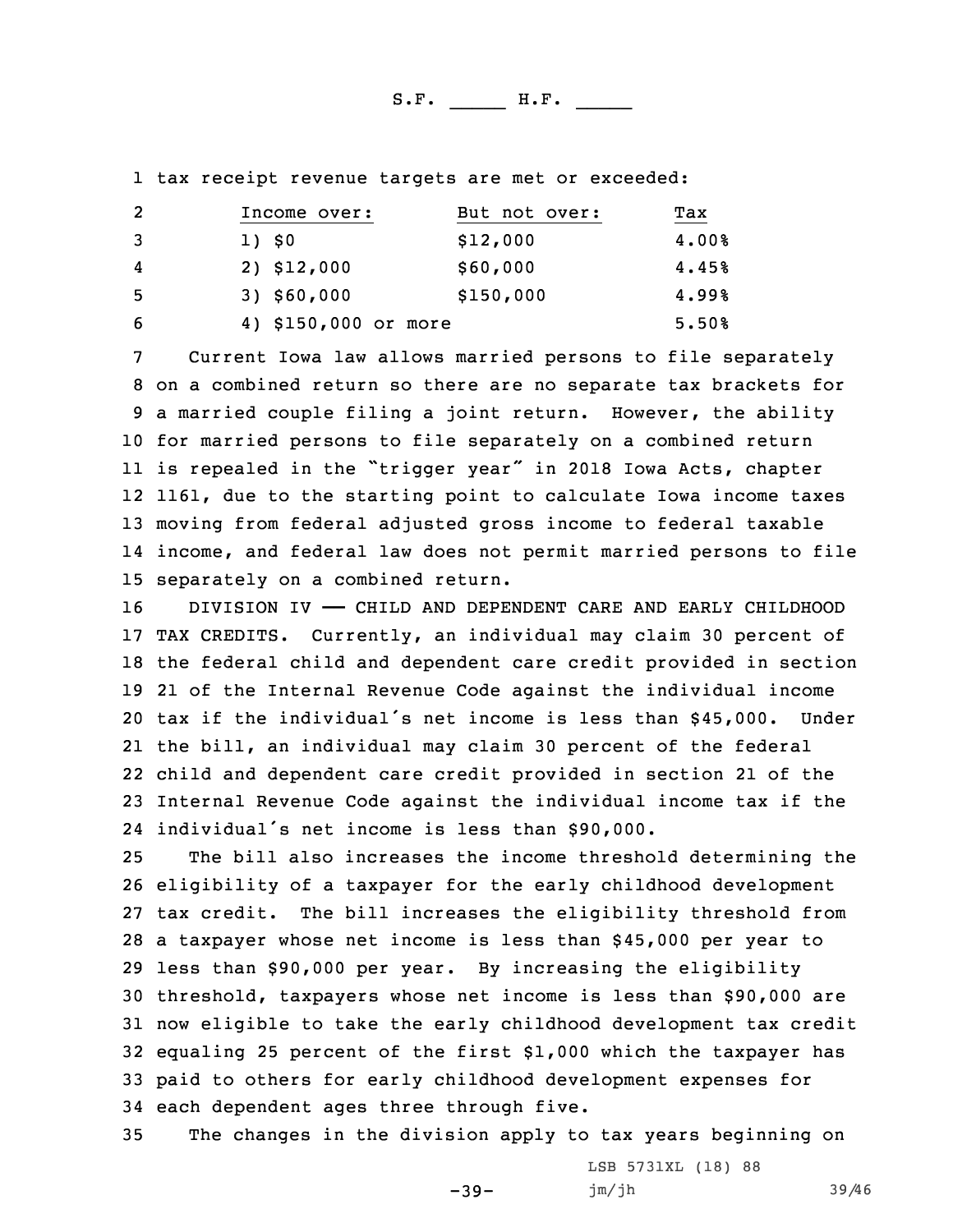1 or after January 1, 2021.

2 DIVISION V —— PRECEPTOR TAX CREDIT. The bill establishes <sup>a</sup> 3 preceptor tax credit to be administered by the department of 4 public health and the department of revenue.

<sup>5</sup> The bill defines "preceptor" to mean <sup>a</sup> licensed practicing 6 physician who provides on-site education to <sup>a</sup> medical student 7 or resident at <sup>a</sup> hospital or medical clinic in <sup>a</sup> rural area.

<sup>8</sup> The bill defines "rural area" to mean any county in the state 9 other than the 10 largest counties according to the most recent 10 federal decennial census.

11 The bill allows <sup>a</sup> tax credit against the taxes imposed in 12 Code chapter 422, division II (personal income tax), equal 13 to \$1,000 per medical student or resident supervised by the 14 preceptor up to <sup>a</sup> maximum of \$10,000 per year.

<sup>15</sup> Any tax credit in excess of the preceptor's tax liability for 16 the tax year is not refundable and shall not be credited to the 17 tax liability for any following year.

18 The credits shall be issued annually on a first-come, 19 first-served basis and shall not exceed \$100,000 in cumulative 20 value.

21 The bill specifies that the department of public health in 22 collaboration with the department of revenue shall develop <sup>a</sup> 23 system for the application, review, and authorization of the 24 issuance of the preceptor tax credit.

25 The bill requires the department of public health and the 26 department of revenue to adopt rules to administer the tax 27 credit.

28 The tax credit applies to tax years beginning on or after 29 January 1, 2021.

 DIVISION VI —— SALES AND USE TAX. An amendment to the Iowa Constitution was ratified on November 2, 2010, which created <sup>a</sup> natural resources and outdoor recreation trust fund (fund) and dedicated <sup>a</sup> portion of state revenues to the fund for the purposes of protecting and enhancing water quality and natural areas in the state including parks, trails, and fish

 $-40-$ 

LSB 5731XL (18) 88 jm/jh 40/46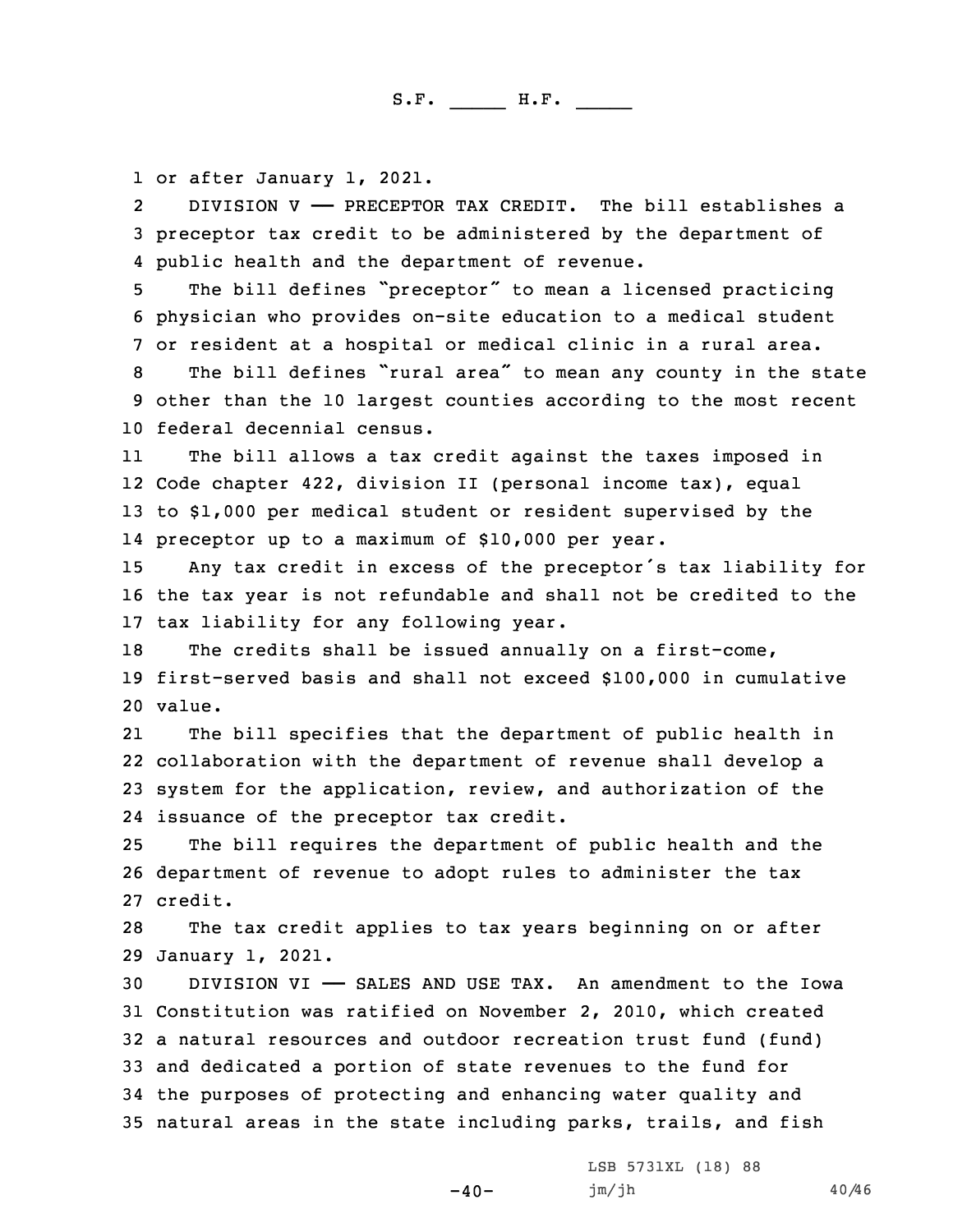and wildlife habitat, and conserving agricultural soils in the state (article VII, section 10). The fund is codified in Code section 461.31. Pursuant to the amendment, the amount credited to the fund will be equal to the amount generated by an increase in the state sales tax rate occurring after the effective date of the constitutional amendment, but shall not exceed the amount that a state sales tax rate of 0.375 percent would generate. The state sales tax rate has not been increased since the effective date of the constitutional amendment, so no amounts have been credited to the fund. The bill increases the sales tax rate and the use tax rate from 6 percent to 7 percent on January 1, 2021. The bill allocates the moneys from the natural resources and outdoor recreation trust fund in another part of the bill. The bill also amends the transfer of sales and use tax revenues to the secure an advanced vision for education fund (SAVE) in Code sections 423.2A(2) and 423.43 to ensure that SAVE receives the same amount of sales and use tax revenues as it did prior to the sales and use tax increases provided in the bill.

 DIVISION VII —— WATER SERVICE TAX REPEAL. Currently, an excise tax at the rate of 6 percent is imposed on the sales price from the sale or furnishing by <sup>a</sup> water utility of <sup>a</sup> water service in the state to consumers or users. The bill strikes and replaces the current future repeal provisions of the water service tax in Code section 423G.7 and provides that the water service tax is repealed January 1, 2021.

 The amendment to Code section 421.71 specifies that the applicable law related to <sup>a</sup> private cause of action associated with the collection of the water service tax remains in the 2020 Code, despite the repeal of the water service tax in the 31 bill.

 DIVISION VIII —— SALES AND USE TAX EXEMPTIONS. Beginning January 1, 2021, the bill exempts the sale of feminine hygiene products as defined in the bill from the sales tax. The bill also exempts the sale of child and adult diapers on or after

 $-41-$ 

LSB 5731XL (18) 88 jm/jh 41/46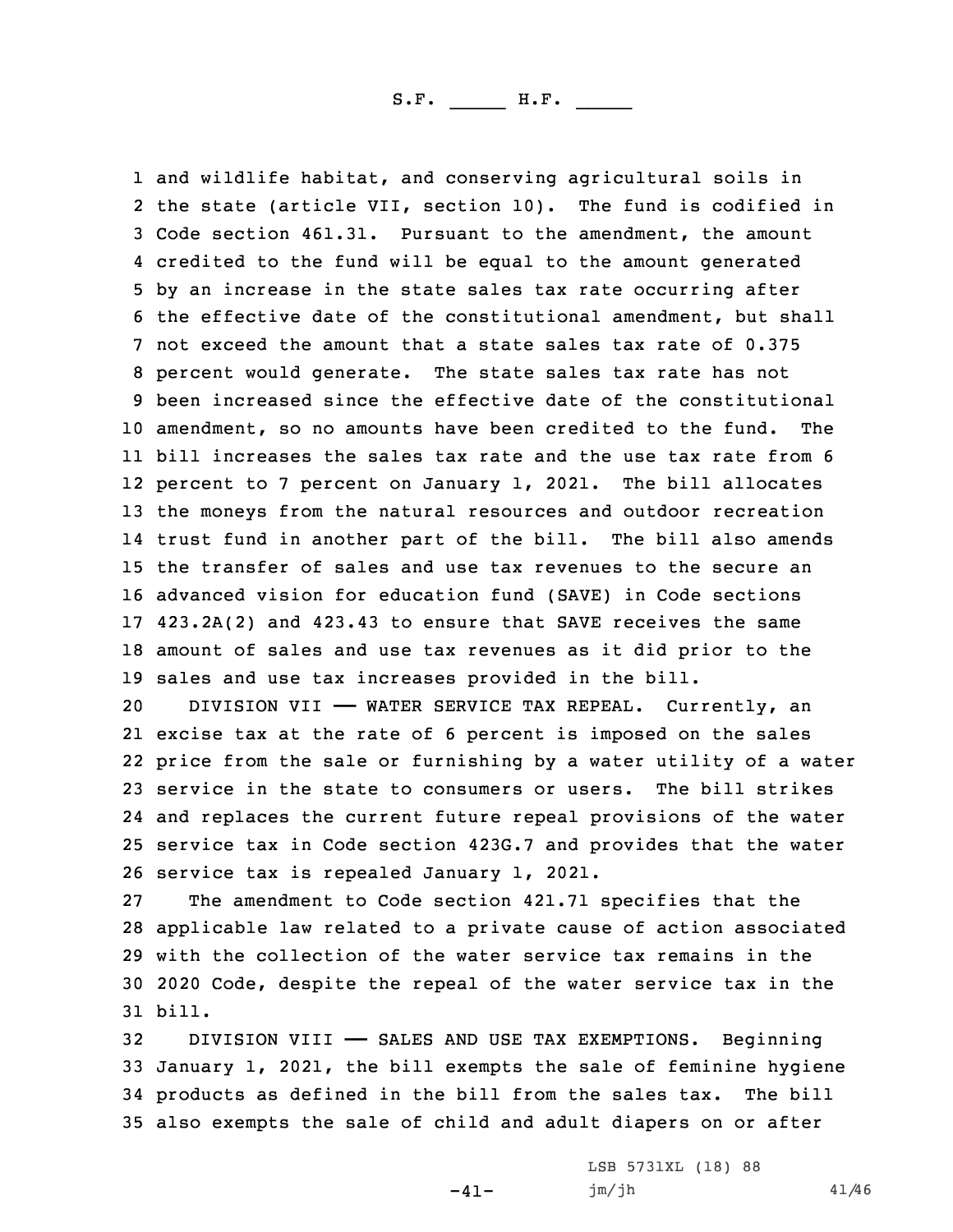1 January 1, 2021, whether cloth or disposable.

2 The bill makes <sup>a</sup> conforming amendment in Code section 3 423.3(68)(c)(1)(a) by striking <sup>a</sup> reference to child and adult 4 diapers that relate to the tax-free holiday.

5 By operation of Code section 423.6, an item exempt from the 6 imposition of the sales tax is also exempt from the use tax 7 imposed in Code section 423.5.

 DIVISION IX —— JUVENILE COURT EXPENSES. The bill provides that juvenile court expenses shall be paid from the indigent defense fund established in Code section 815.11. Currently, most juvenile court expenses incurred by <sup>a</sup> county are eventually paid by the state through the indigent defense 13 fund; however, certain juvenile expenses are a charge upon the county in which the juvenile proceedings are held pursuant to <sup>a</sup> formula in Code section 232.141(3). The bill strikes the county expense formula in Code section 232.141(3), therefore allowing most juvenile court expenses to be paid from the indigent defense fund without the county paying some expenses based upon the formula.

 DIVISION X —— MENTAL HEALTH REGION FUNDING. The bill strikes current Code section 225C.7A containing the mental health and disability regional services fund and replaces that Code section by establishing <sup>a</sup> mental health and disability services state supplement fund under the authority of the department of human services. Moneys in the fund shall be used solely for purposes of making state supplement payments under the Code section. For each fiscal year beginning on or after July 1, 2020, the moneys available in <sup>a</sup> fiscal year in the mental health and disability services state supplement fund are appropriated to the department of human services and shall be distributed to each county on <sup>a</sup> per capita basis. For <sup>a</sup> county to be eligible to receive <sup>a</sup> state supplement payment, the county, or the county's mental health and

34 disability services region on behalf of the county, shall 35 submit <sup>a</sup> core services domain report to the department of human

-42-

LSB 5731XL (18) 88 jm/jh 42/46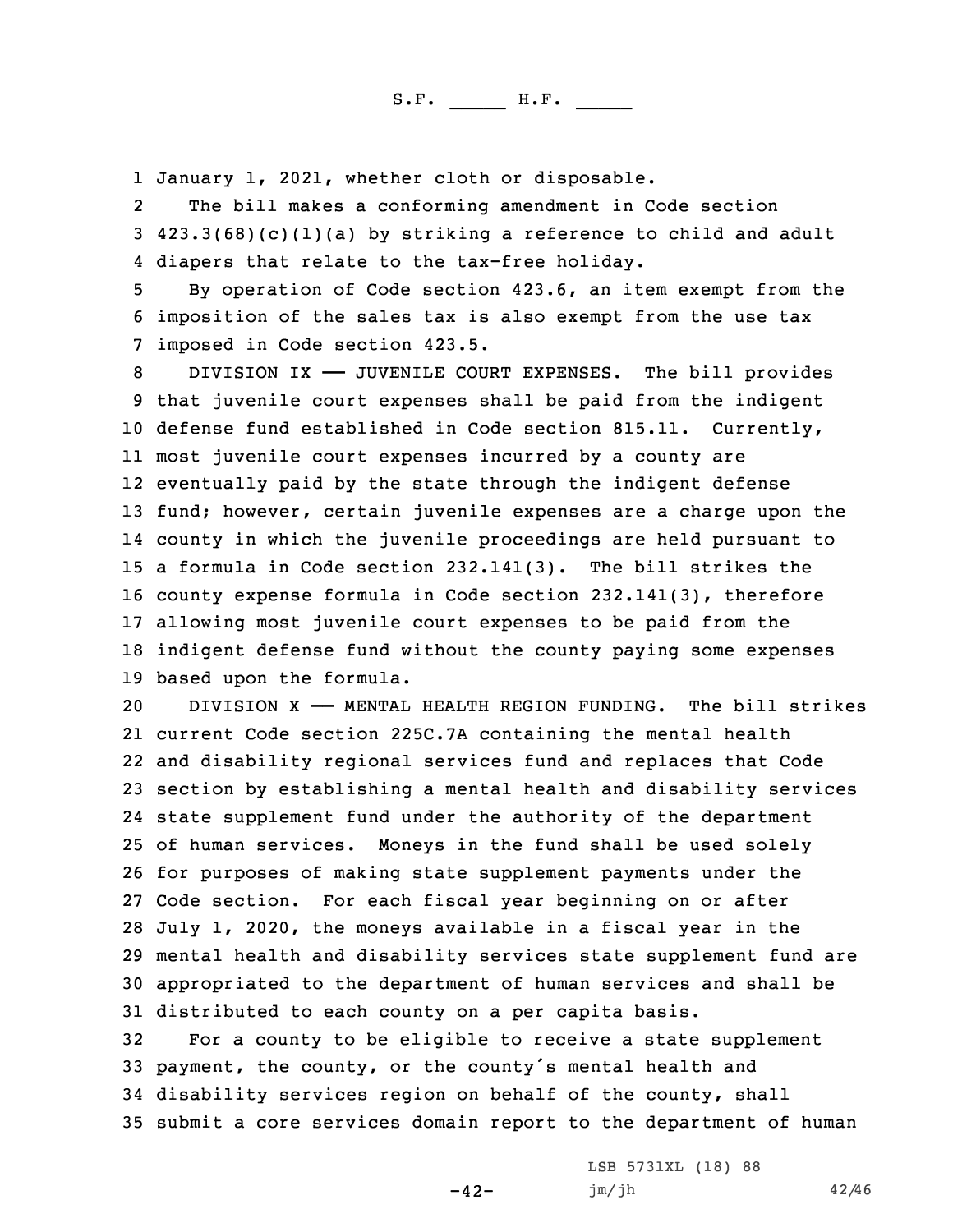services on or before <sup>a</sup> date established by the department by 2 rule. The contents of the report shall enable the department to evaluate, along with other available information, whether each county or the county's mental health and disability services region is in substantial compliance with the required core service domains under Code section 331.397(4) and Code section 331.397A(4). If the county is not in substantial compliance with the required core service domains and has failed to comply with <sup>a</sup> corrective action plan required by the department of human services, the department shall reduce the amount of the state supplement payment by an amount commensurate with the level of noncompliance, not to exceed 15 13 percent of the state supplement payment amount.

14 State supplement payments received by <sup>a</sup> county under new 15 Code section 225C.7A shall be deposited in the county services 16 fund under Code section 331.424A and used solely for payment of 17 services provided under the regional service system management 18 plan.

 Code section 331.424A(6) establishes the amount certified for levy by the county each fiscal year to raise funds for mental health and disability services under the regional service system. Revenues from taxes imposed by the county credited to the county mental health and disability services fund shall not exceed an amount equal to the county budgeted amount, which is the amount necessary to meet the county's financial obligations for the payment of services provided under the regional service system management plan, not to exceed an amount equal to the product of the regional per capita expenditure target amount multiplied by the county's population, and, for fiscal years beginning on or after July 1, 2023, reduced by the amount of the county's cash flow reduction amount. The bill modifies the county budgeted amount that may be certified for levy by the county for such services. For the fiscal year beginning July 1, 2020, and each subsequent fiscal year, the county budgeted amount determined for each county

 $-43-$ 

LSB 5731XL (18) 88 jm/jh 43/46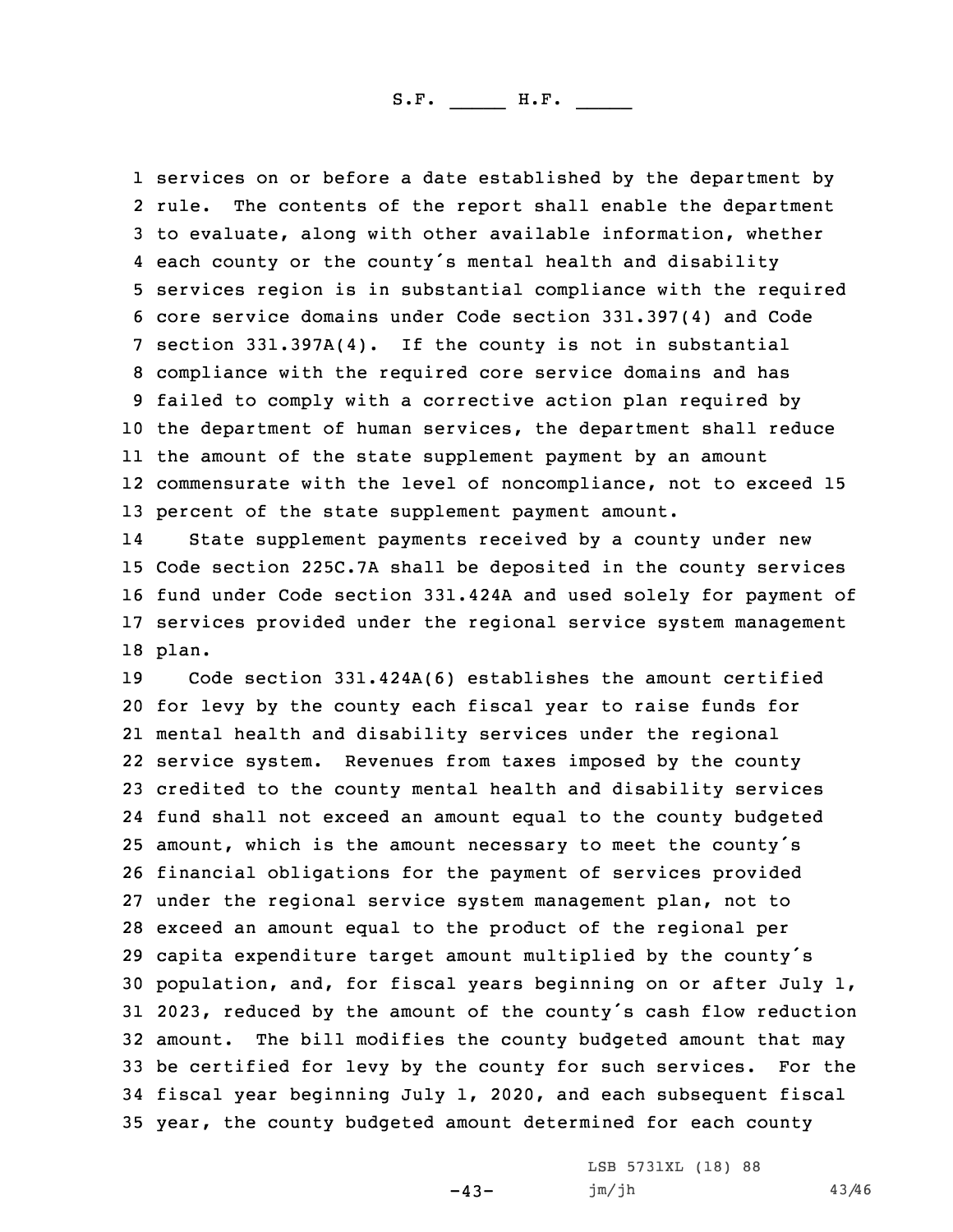shall be the amount necessary to meet the county's financial obligations for the payment of services provided under the regional service system management plan approved pursuant to Code section 331.393, not to exceed an amount equal to the product of the statewide per capita expenditure target amount multiplied by the county's population, and, for fiscal years beginning on or after July 1, 2023, reduced by the amount of the county's cash flow reduction amount, if applicable. The statewide per capita expenditure target amount is reduced in the bill from \$47.28 to \$12.50.

11 If division X of the bill takes effect on or after March 31, 2020, <sup>a</sup> county may recertify the county's budget for the fiscal year beginning July 1, 2020, as necessary to implement the provisions of division <sup>X</sup> of the bill. Similarly, to the extent necessary to implement the provisions of division <sup>X</sup> of the bill, <sup>a</sup> mental health and disability services region may amend the region's regional service system management plan or annual service and budget plan for the fiscal year beginning July 1, 2020, and the department of management may, for the fiscal year beginning July 1, 2020, certify the taxes back to the applicable county auditor after June 15.

22 Division <sup>X</sup> of the bill authorizes the department of human services to adopt emergency rules to implement the provisions of division X of the bill and the rules shall be effective immediately upon filing unless <sup>a</sup> later date is specified in the rules. However, any emergency rules adopted shall also be published as <sup>a</sup> notice of intended action as provided in Code section 17A.4.

29 The division takes effect upon enactment and applies July 1, 30 2020, for fiscal years beginning on or after that date.

 DIVISION XI —— CONSTITUTIONAL IMPLEMENTATION. The bill amends provisions in Code chapter 461 (the natural resources and outdoor recreation Act) that is to implement Article VII, section 10, of the Constitution of the State of Iowa when the sales tax is increased. The Code chapter establishes

 $-44-$ 

LSB 5731XL (18) 88 jm/jh 44/46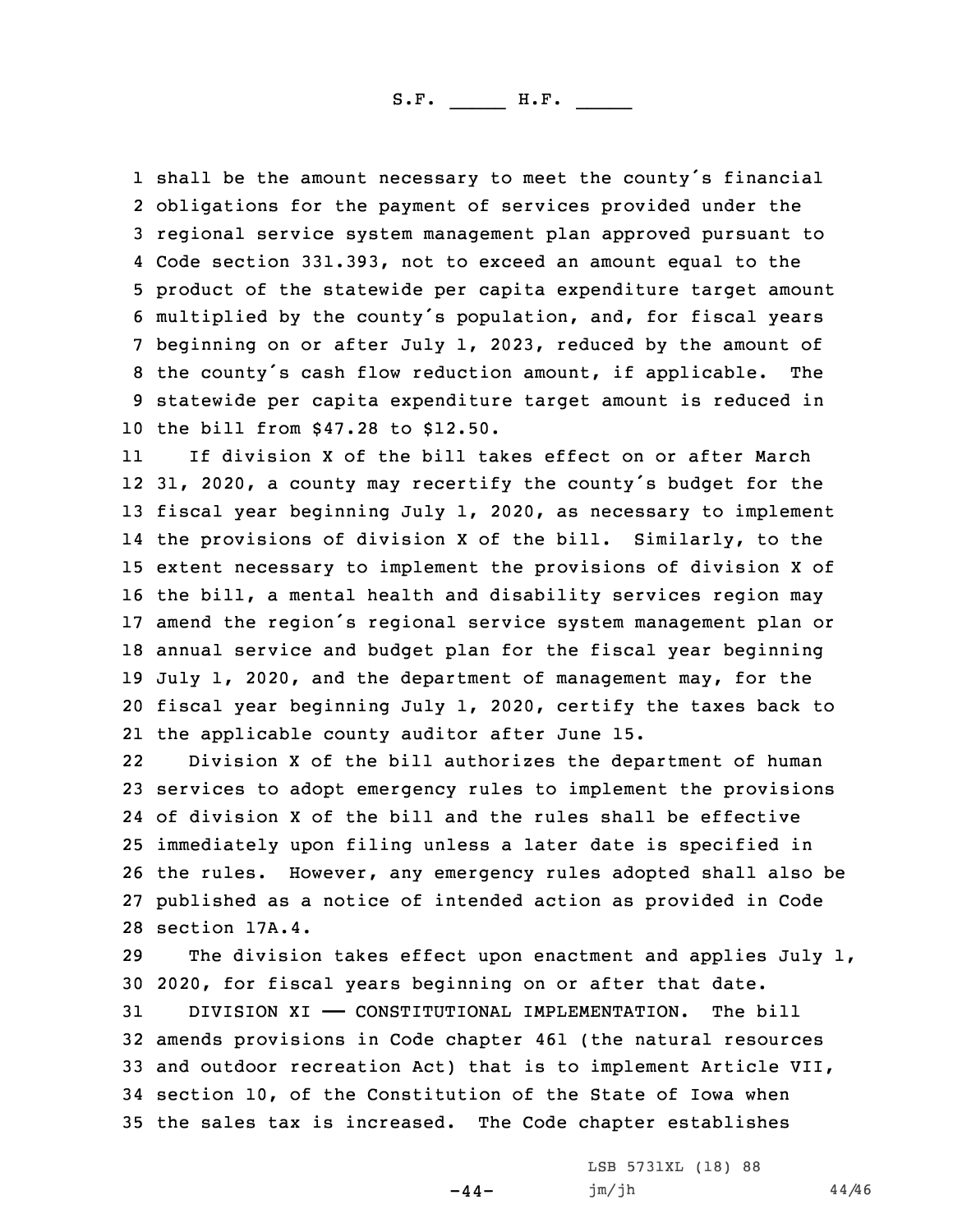the natural resources and outdoor recreation trust fund (trust fund) and associated accounts (renamed trust accounts) supported by <sup>a</sup> portion of state revenue generated by an increase in the state's sales tax. The purpose of the constitutional provision is to protect and enhance water quality and natural areas, including parks, trails, and fish and wildlife habitat, and conserve agricultural soils in this 8 state.

 ALLOCATIONS OF TRUST FUND MONEYS. The bill alters the percentage of moneys to be allocated from the trust fund (trust fund moneys) to its trust accounts, including the natural resources trust account administered by the department of natural resources (DNR), the soil conservation and water protection trust account (renamed the soil conservation and nonpoint source water protection trust account) administered by the department of agriculture and land stewardship (DALS), the watershed protection trust account administered by DNR in cooperation with DALS, the local conservation partnership trust account administered by DNR, the trails trust account (renamed the water and land trails trust account) administered by DOT in cooperation with DNR, and the lake restoration trust account (renamed the lake and stream restoration trust account) administered by DNR. It also reduces the allocations of trust fund moneys to the Iowa resources enhancement and protection (REAP) fund administered by DNR. It transfers trust fund moneys allocated to the renamed soil conservation and nonpoint source water protection trust account and the watershed protection trust account to the water quality infrastructure fund used to support nonpoint water quality programs administered by DALS; and to the water quality financial assistance fund administered by the Iowa finance authority (IFA) to support the wastewater and drinking water treatment financial assistance program (administered by IFA), the water quality financing program (administered by IFA), and the water quality urban infrastructure program (administered by

-45-

LSB 5731XL (18) 88 jm/jh 45/46